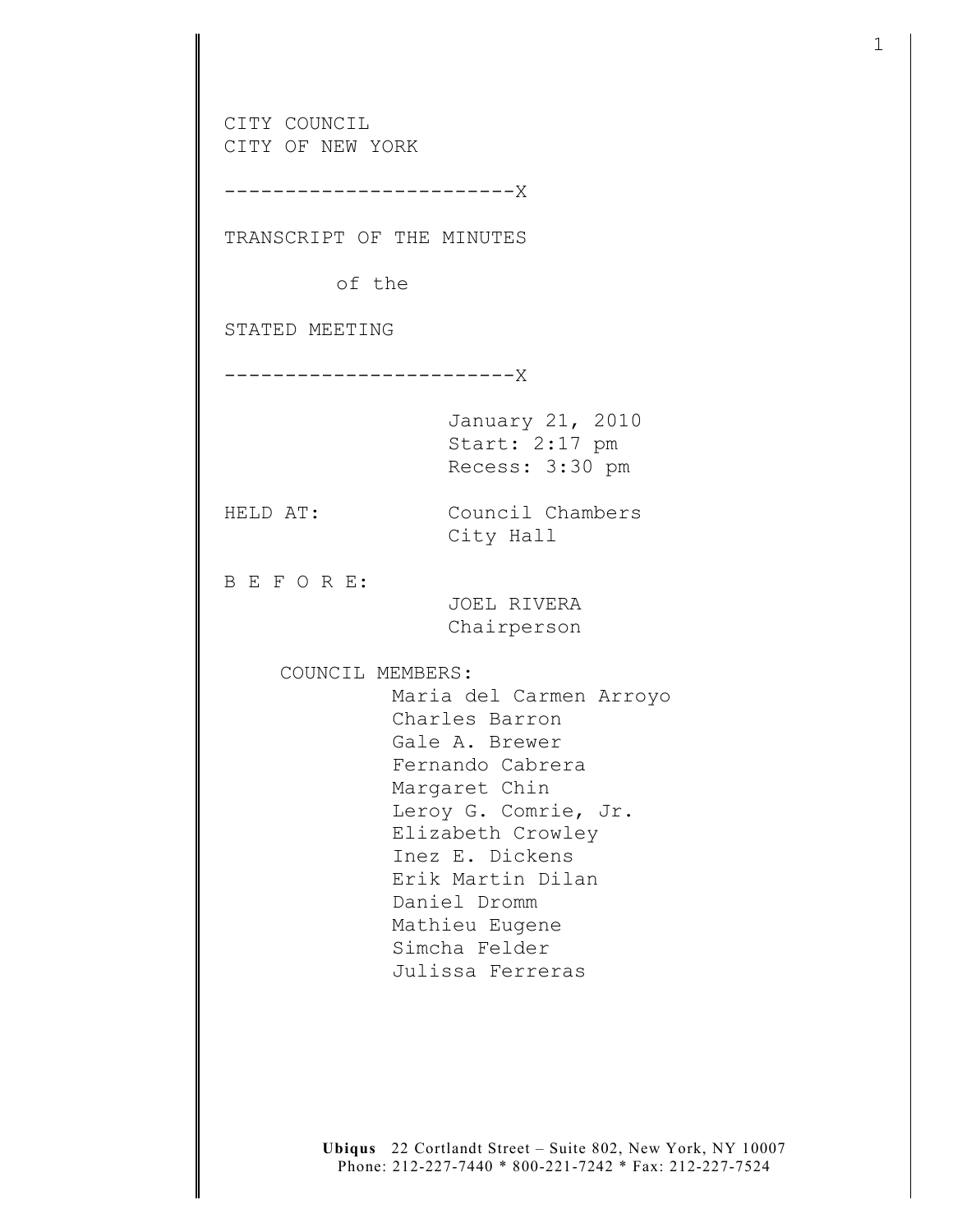## A P P E A R A N C E S

COUNCIL MEMBERS:

 Lewis A. Fidler Helen D. Foster Daniel R. Garodnick James F. Gennaro Vincent J. Gentile Sara M. Gonzalez Daniel J. Halloran Vincent Ignizio Robert Jackson Letitia James Peter Koo G. Oliver Koppell Karen Koslowitz Brad Lander Jessica S. Lappin Stephen Levin Melissa Mark-Viverito Darlene Mealy Rosie Mendez Michael C. Nelson James S. Oddo Christine C. Quinn Domenic M. Recchia, Jr. Diana Reyna Ydanis Rodriguez Deborah Rose James Sanders, Jr. Larry B. Seabrook Eric Ulrich James Vacca Peter F. Vallone, Jr. James G. Van Bramer Mark Weprin Thomas White, Jr. Jumaane D. Williams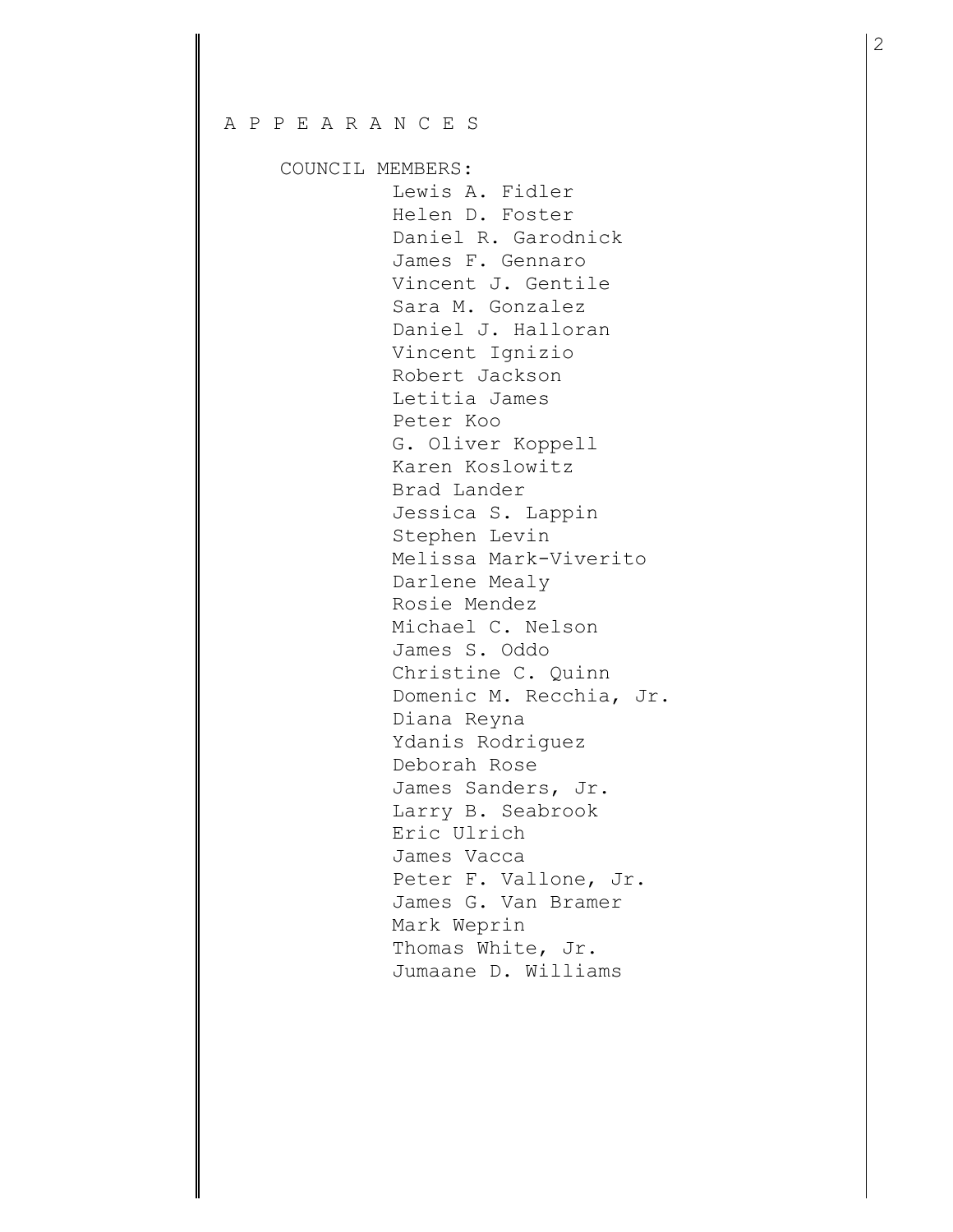| $\mathbf{1}$  | 3<br>STATED MEETING                                |
|---------------|----------------------------------------------------|
| $\mathbf{2}$  | SPEAKER QUINN: Ceremonial today.                   |
| 3             | And if I could ask--everyone is welcome, but if I  |
| 4             | could ask in particular the members of the Bronx   |
| 5             | delegation to come up because we have a very       |
| 6             | important--could we get a little quiet?            |
| 7             | SERGEANT-AT-ARMS: Quiet down,                      |
| $8\,$         | please. Keep it down, please, keep it down.        |
| $\mathcal{G}$ | [Off mic]                                          |
| 10            | SPEAKER QUINN: And Council Member                  |
| 11            | Arroyo has a presentation to make to the South     |
| 12            | Bronx Campus High School Varsity football team, so |
| 13            | if we could ask the members of the football team   |
| 14            | who are here to come up and join us as well. Just  |
| 15            | step up a little--                                 |
| 16            | [Off mic]                                          |
| 17            | SPEAKER QUINN: And as they're                      |
| 18            | making their way up, if we could just get a little |
| 19            | quiet for the football team.                       |
| 20            | SERGEANT-AT-ARMS: Keep it down,                    |
| 21            | please, keep it down.                              |
| 22            | SPEAKER QUINN: Great. Come on up,                  |
| 23            | folks. And let me turn the microphone over to      |
| 24            | Council Member Arroyo.                             |
| 25            | COUNCIL MEMBER ARROYO: Thank you,                  |
|               |                                                    |
|               |                                                    |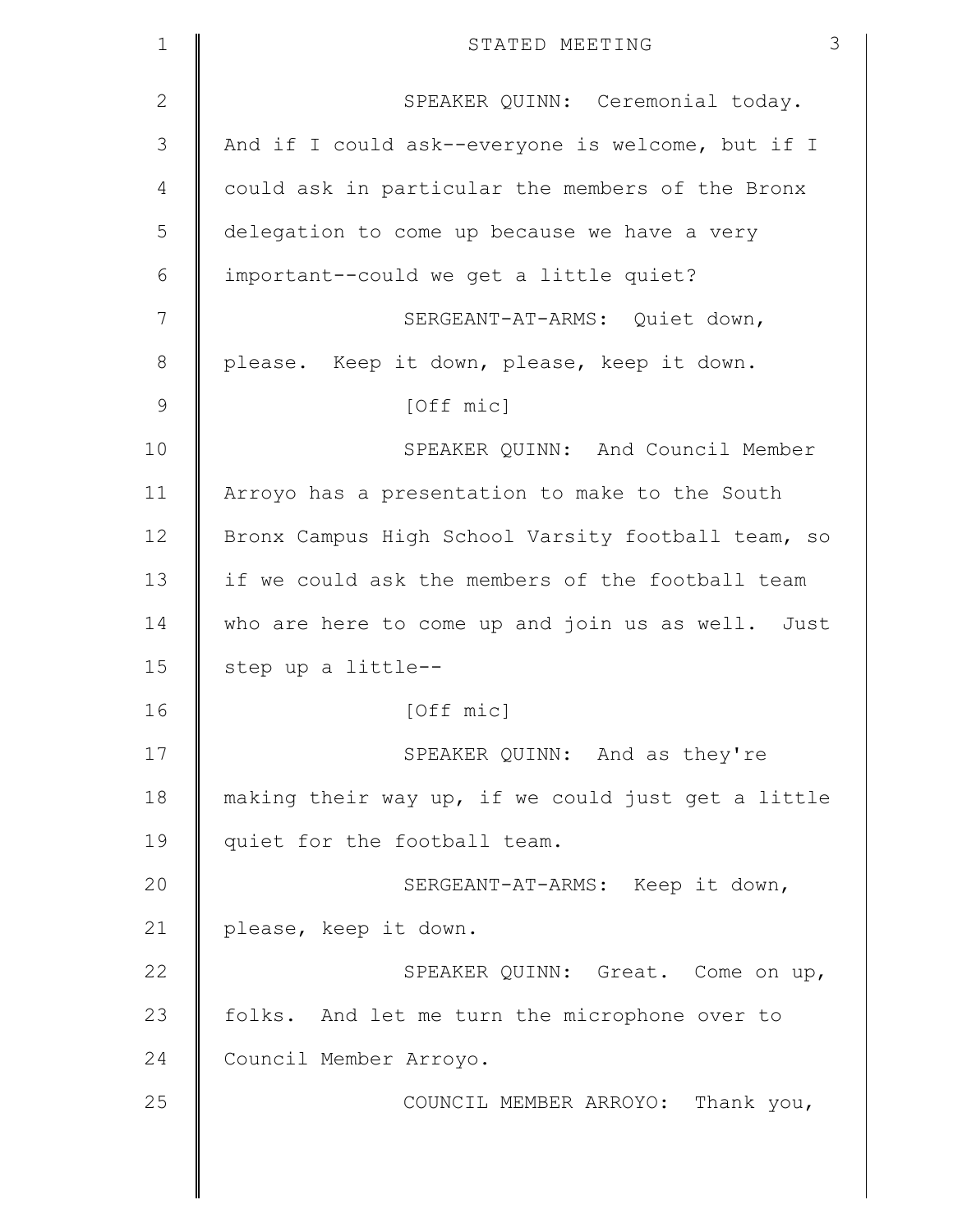| $\mathbf 1$   | 4<br>STATED MEETING                                |
|---------------|----------------------------------------------------|
| $\mathbf{2}$  | Madam Speaker. Come on gentlemen, we want to show  |
| 3             | you off, we're so proud of you.                    |
| 4             | My colleagues, I'd like you to                     |
| 5             | congratulate--come on, back here, guys. You're     |
| 6             | all taller than us so it's okay for you to stand   |
| 7             | behind us.                                         |
| $\,8\,$       | SPEAKER QUINN: Yeah, let's move up                 |
| $\mathcal{G}$ | a little more--                                    |
| 10            | [Crosstalk]                                        |
| 11            | COUNCIL MEMBER ARROYO: Let's move                  |
| 12            | up.                                                |
| 13            | SPEAKER QUINN: Make two lines                      |
| 14            | maybe or                                           |
| 15            | [Off mic]                                          |
| 16            | COUNCIL MEMBER ARROYO: My                          |
| 17            | colleagues, I introduce you to the South Bronx     |
| 18            | High School Campus Varsity football team, a team   |
| 19            | that won the Cup Bowl in November of last year and |
| 20            | we wanted to bring them here to say to them how    |
| 21            | proud we are of them. In particular, in the Bronx  |
| 22            | delegation, I know that we've been anticipating    |
| 23            | your coming to visit with us here.                 |
| 24            | The South Bronx High School Campus                 |
| 25            | has been in existence since about 2003 and it's    |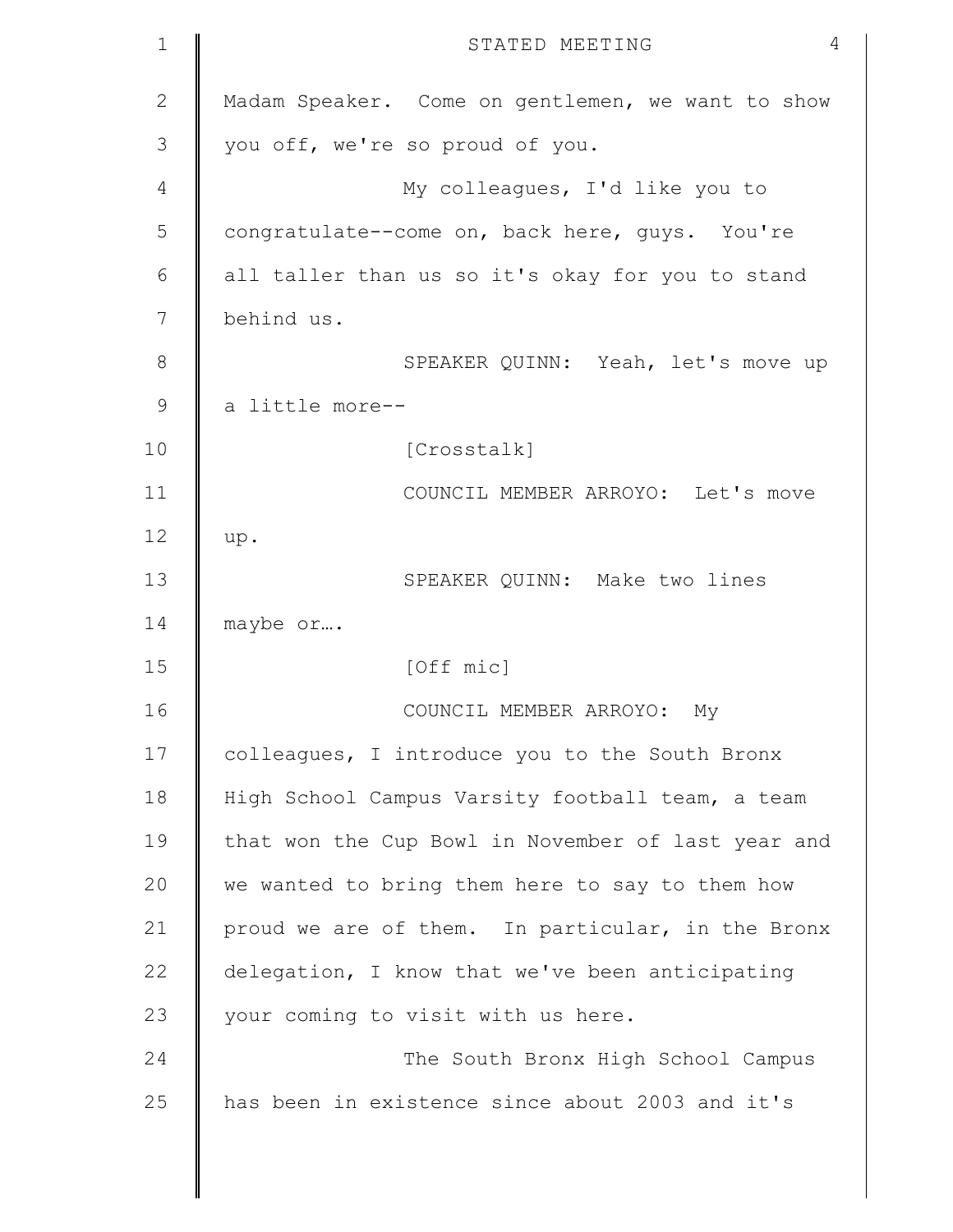| $\mathbf 1$  | 5<br>STATED MEETING                                |
|--------------|----------------------------------------------------|
| $\mathbf{2}$ | composed of three schools: The South Bronx Village |
| 3            | Prep, New Explorers, and the Urban Assembly School |
| 4            | for Careers in Sports.                             |
| 5            | SPEAKER QUINN: Yay.                                |
| 6            | COUNCIL MEMBER ARROYO: And their                   |
| 7            | principals together with Lou, the Athletic         |
| $8\,$        | Director, and their Head Coach, Jose Cosme, have   |
| $\mathsf 9$  | woven a fabric in that school community that       |
| 10           | continually graduates above 75% of their student   |
| 11           | body in four years, not a small feat, especially   |
| 12           | with all of the things that are happening with the |
| 13           | high school drop-out rates in our city.            |
| 14           | They went the season undefeated,                   |
| 15           | although, Jose, when he took the coach here, he's  |
| 16           | also the Dean and maybe this has something to do   |
| 17           | with it, his first season as Head Coach, they lost |
| 18           | seven games in a row only won two, right? That     |
| 19           | season. They've been playing together as a school  |
| 20           | community for about six years, in six years they   |
| 21           | go undefeated and in November win the Bowl Cup,    |
| 22           | oh, the Cup Bowl in Brooklyn. What school did you  |
| 23           | beat?                                              |
| 24           | MALE VOICE: Automotive, Automotive                 |
| 25           | High School.                                       |
|              |                                                    |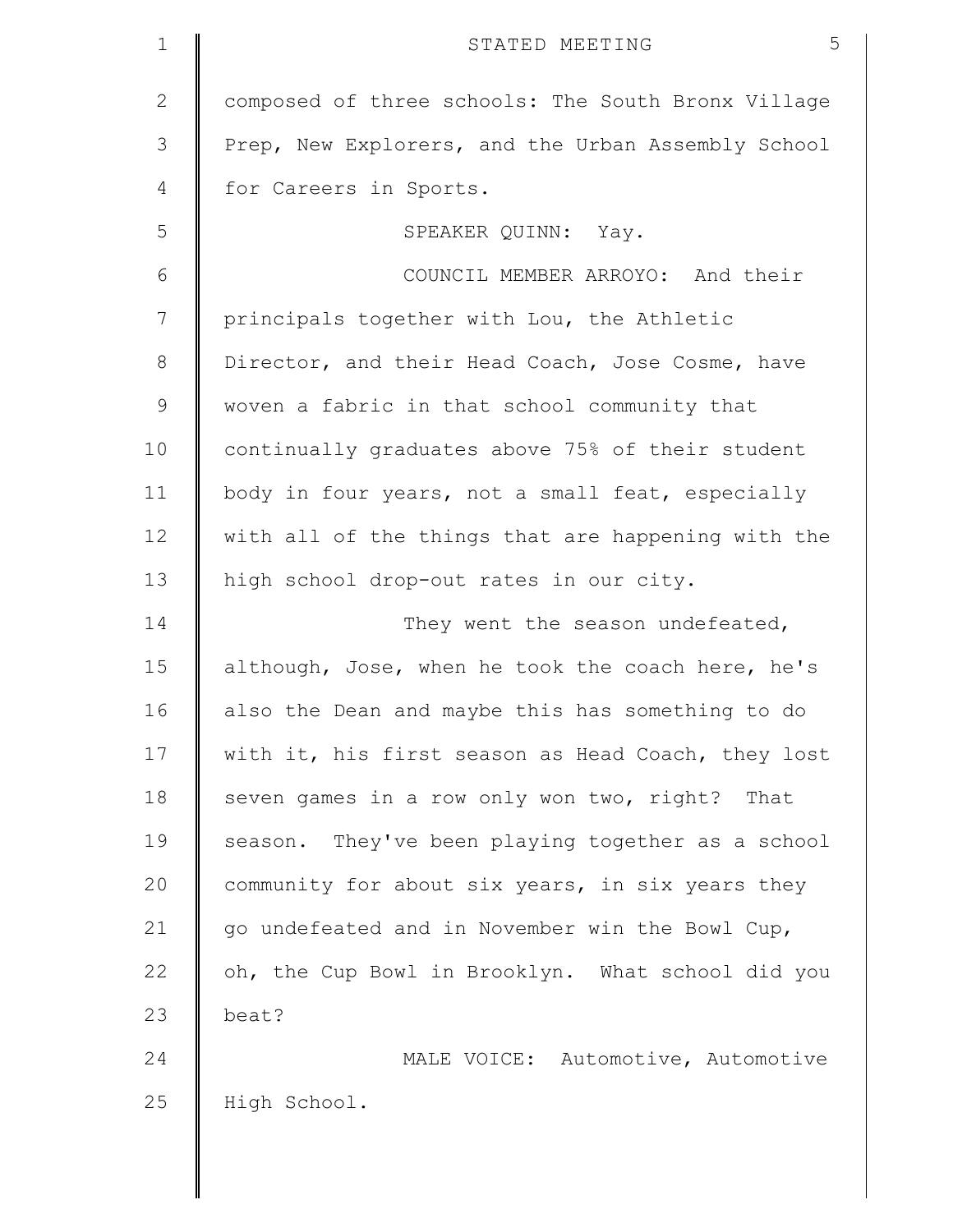| $\mathbf 1$  | 6<br>STATED MEETING                                |
|--------------|----------------------------------------------------|
| $\mathbf{2}$ | COUNCIL MEMBER ARROYO: Automotive                  |
| 3            | High School, I don't know what member represents.  |
| 4            | It was an incredible, it was an incredible game    |
| 5            | and it went down to the last few seconds, but      |
| 6            | congratulations to all of you, we are so proud of  |
| 7            | you and look forward to incredible things from you |
| $\,8\,$      | as you enter the world of adulthood and            |
| $\mathsf 9$  | responsibility. Enjoy your high school years,      |
| 10           | they're going to be the best things you remember   |
| 11           | because, as an adult, a lot of things are going to |
| 12           | come your way, but you have, with your coach and   |
| 13           | Lou and your principals, developed some incredible |
| 14           | skills on how to succeed. This is only one of the  |
| 15           | things that's ahead of you. Congratulations and    |
| 16           | thank you for making us so proud.                  |
| 17           | SPEAKER QUINN: And if we could ask                 |
| 18           | the clerk to read the proclamation, but we hope    |
| 19           | your guys good fortune and a lot of you are        |
| 20           | wearing green, means that you're going to extend   |
| 21           | your good fortune to the Jets this weekend and     |
| 22           | beyond too, so we're going to see this as a good   |
| 23           | luck charm. Everybody's a Jets fan this week.      |
| 24           | All right, if the clerk could read                 |
| 25           | the proclamation and then we'll hear from the team |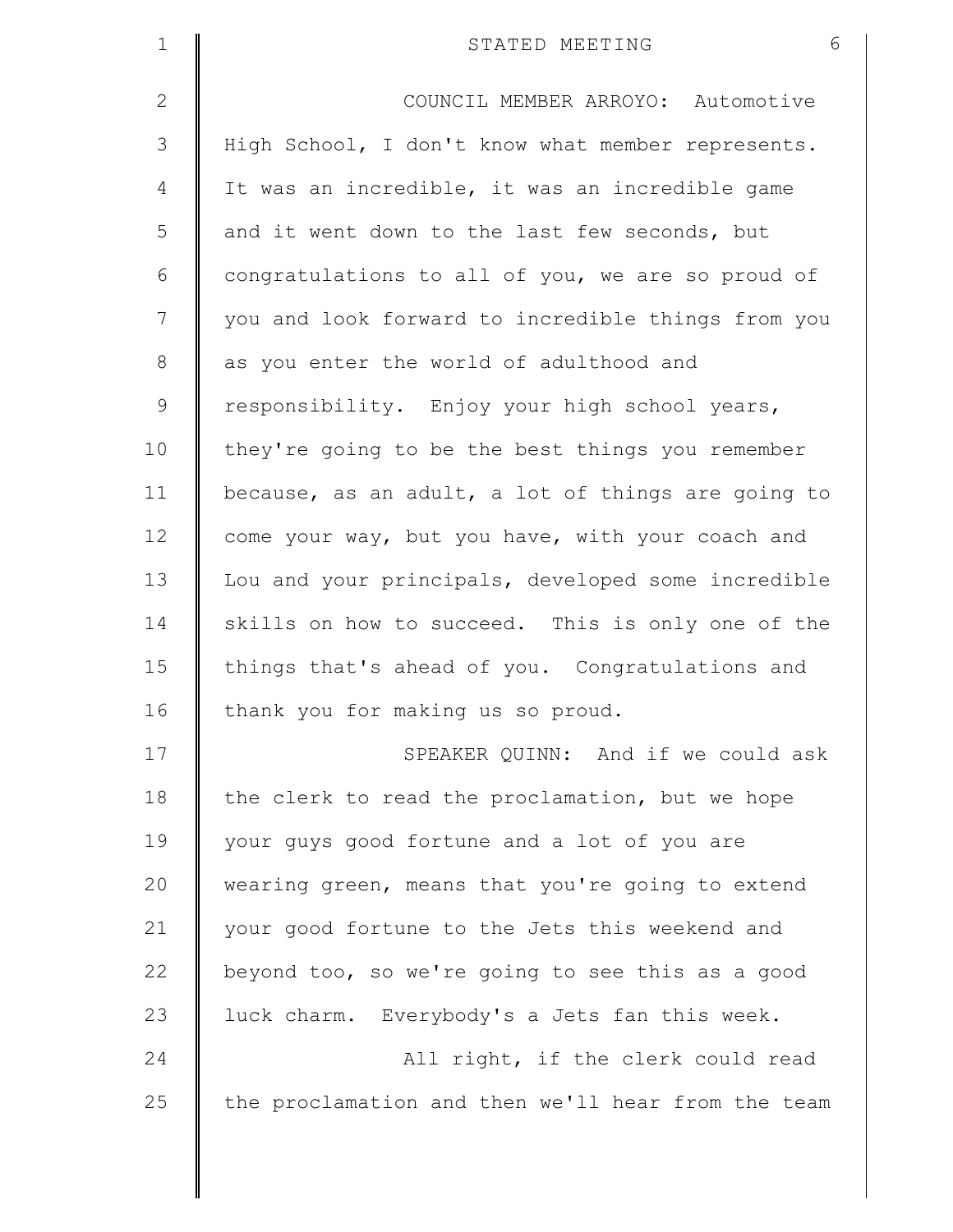| $\mathbf 1$  | 7<br>STATED MEETING                                |
|--------------|----------------------------------------------------|
| $\mathbf{2}$ | and the coaches.                                   |
| 3            | SERGEANT-AT-ARMS: Keep it down,                    |
| 4            | please.                                            |
| 5            | COUNCIL CLERK: Council, City of                    |
| 6            | New York Proclamation:                             |
| 7            | WHEREAS, the Council of the City of                |
| $8\,$        | New York is proud to honor the 2008-2009 South     |
| $\mathsf 9$  | Bronx Campus High School Varsity football team for |
| 10           | their outstanding commitment to the pursuit of     |
| 11           | excellence, for their exceptional performance in   |
| 12           | sportsmanship, for fostering great school pride    |
| 13           | and team spirit, and for winning the 2009 Cup      |
| 14           | Division New York City Public School Championship; |
| 15           | and                                                |
| 16           | WHEREAS, the South Bronx Campus                    |
| 17           | High School Varsity football team is comprised of  |
| 18           | very talented players from all three Bronx, South  |
| 19           | Bronx Campus schools, which include: The Urban     |
| 20           | Assembly School for Career in Sports, the New      |
| 21           | Explorers High School, and the Mott Haven Village  |
| 22           | Preparatory School. And,                           |
| 23           | WHEREAS, after going nine to one                   |
| 24           | during the 2008-'09 season, the South--excuse me-- |
| 25           | the South Bronx Varsity football team returned     |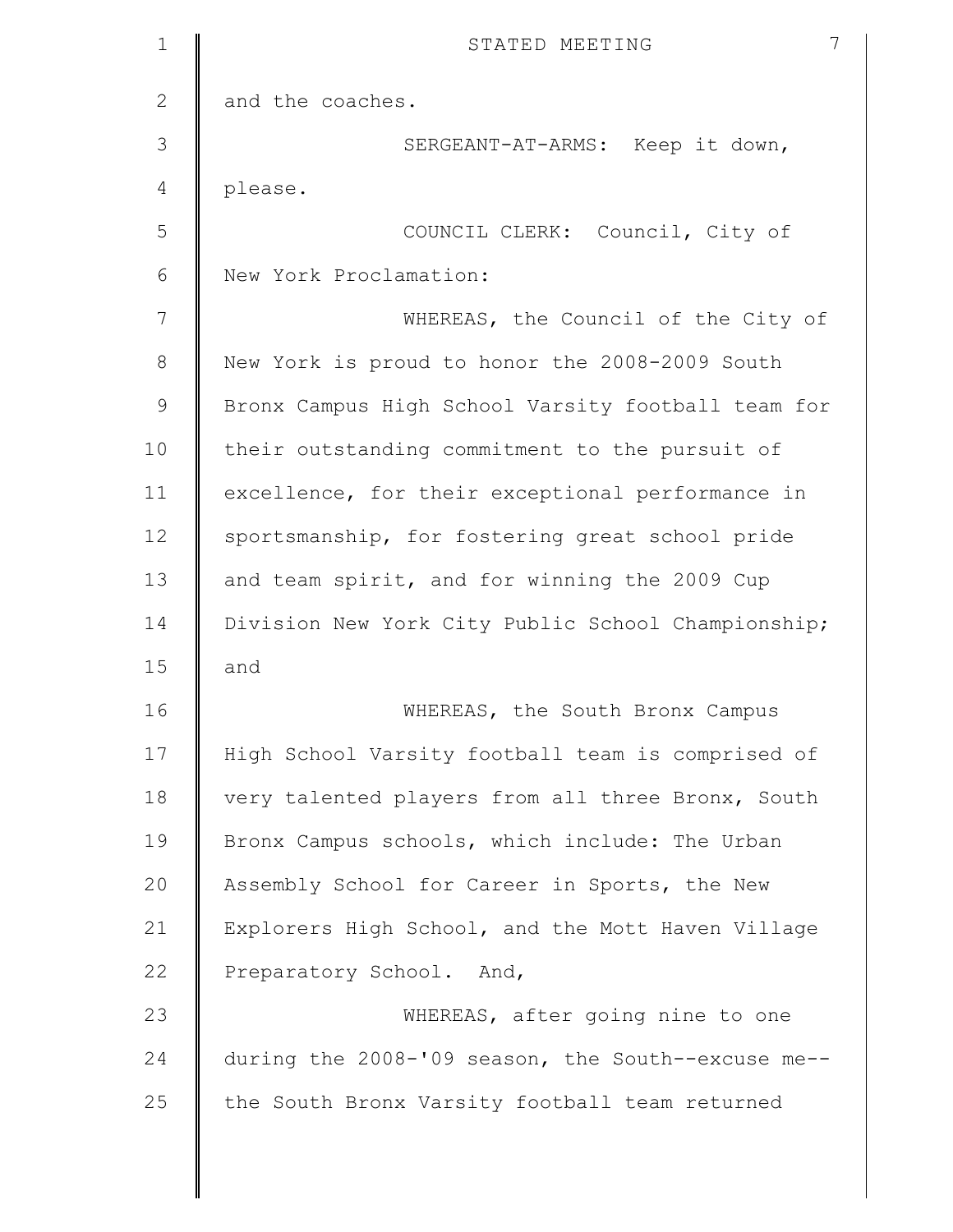| $\mathbf 1$  | 8<br>STATED MEETING                                |
|--------------|----------------------------------------------------|
| $\mathbf{2}$ | determined to win a championship and manage the    |
| 3            | perfect 12 to 0 record in the 2009-2010 varsity    |
| 4            | season in only its sixth year as a varsity         |
| 5            | football team. On November 22nd, 2009, the South   |
| 6            | Bronx Varsity football team achieved its goal by   |
| 7            | defeating Automotive High School 15 to 14 with a   |
| 8            | come-from-behind victory and winning the 2009 PSAL |
| $\mathsf 9$  | New York City Football Championship Cup Division.  |
| 10           | NOW, THEREFORE, BE IT KNOWN that                   |
| 11           | the Council of the City of New York is proud to    |
| 12           | honor the '08/'09 South Bronx Campus High School   |
| 13           | Varsity football team and congratulates them on    |
| 14           | winning the Cup Division, New York City Public     |
| 15           | School Championship.                               |
| 16           | Christine C. Quinn, Speaker for the                |
| 17           | entire Council; Maria del Carmen Arroyo, Council   |
| 18           | Member 17th District, the Bronx; and all the       |
| 19           | Members of the Bronx Delegation.                   |
| 20           | SPEAKER QUINN: Yeah [off mic].                     |
| 21           | [Off mic]                                          |
| 22           | MALE VOICE: I just want to thank                   |
| 23           | all the Council Members and everyone here at City  |
| 24           | Hall for having us and inviting us down today.     |
| 25           | It's a great group of kids and we look forward to  |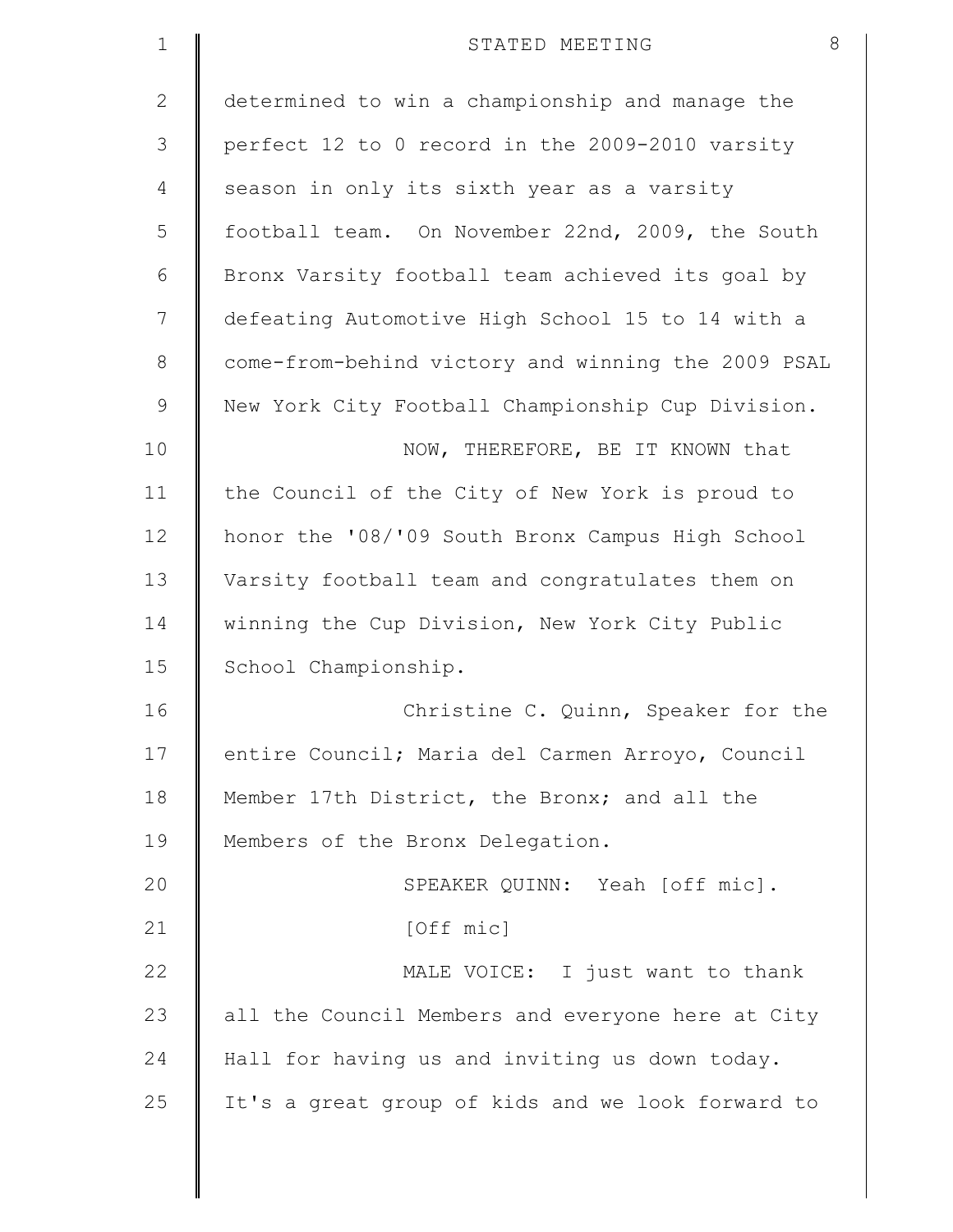| $\mathbf 1$  | 9<br>STATED MEETING                                |
|--------------|----------------------------------------------------|
| $\mathbf{2}$ | trying to maintain and establish our name in the   |
| 3            | South Bronx as being a nice place to be and a good |
| 4            | place to be a part of and that very many good      |
| 5            | people come out of the South Bronx.                |
| 6            | SPEAKER QUINN: And a great place                   |
| 7            | to get an education.                               |
| $8\,$        | MALE VOICE: And a great place to                   |
| $\mathsf 9$  | get an education, absolutely. I agree. And I'd     |
| 10           | like to, first of all, guys, it doesn't get any    |
| 11           | better than this, soak it in, enjoy it.            |
| 12           | But I'd like to thank Maria del                    |
| 13           | Carmen Arroyo, she really supports our school and  |
| 14           | that Sunday when they were out there on the field  |
| 15           | and we were on the side going nuts, she was down   |
| 16           | at the end, she couldn't come down to the 50 yard  |
| 17           | line because she had her grandson with her, but    |
| 18           | she really supports us in many ways and really it  |
| 19           | comes from the heart, I really want to thank her   |
| 20           | for all that support.                              |
| 21           | MALE VOICE: I agree, thank you.                    |
| 22           | COUNCIL MEMBER ARROYO: Thank you,                  |
| 23           | Lou. And that sentiment is shared by every member  |
| 24           | of the Bronx Delegation. Whenever the discussion   |
| 25           | about how we can make our schools better, we know  |
|              |                                                    |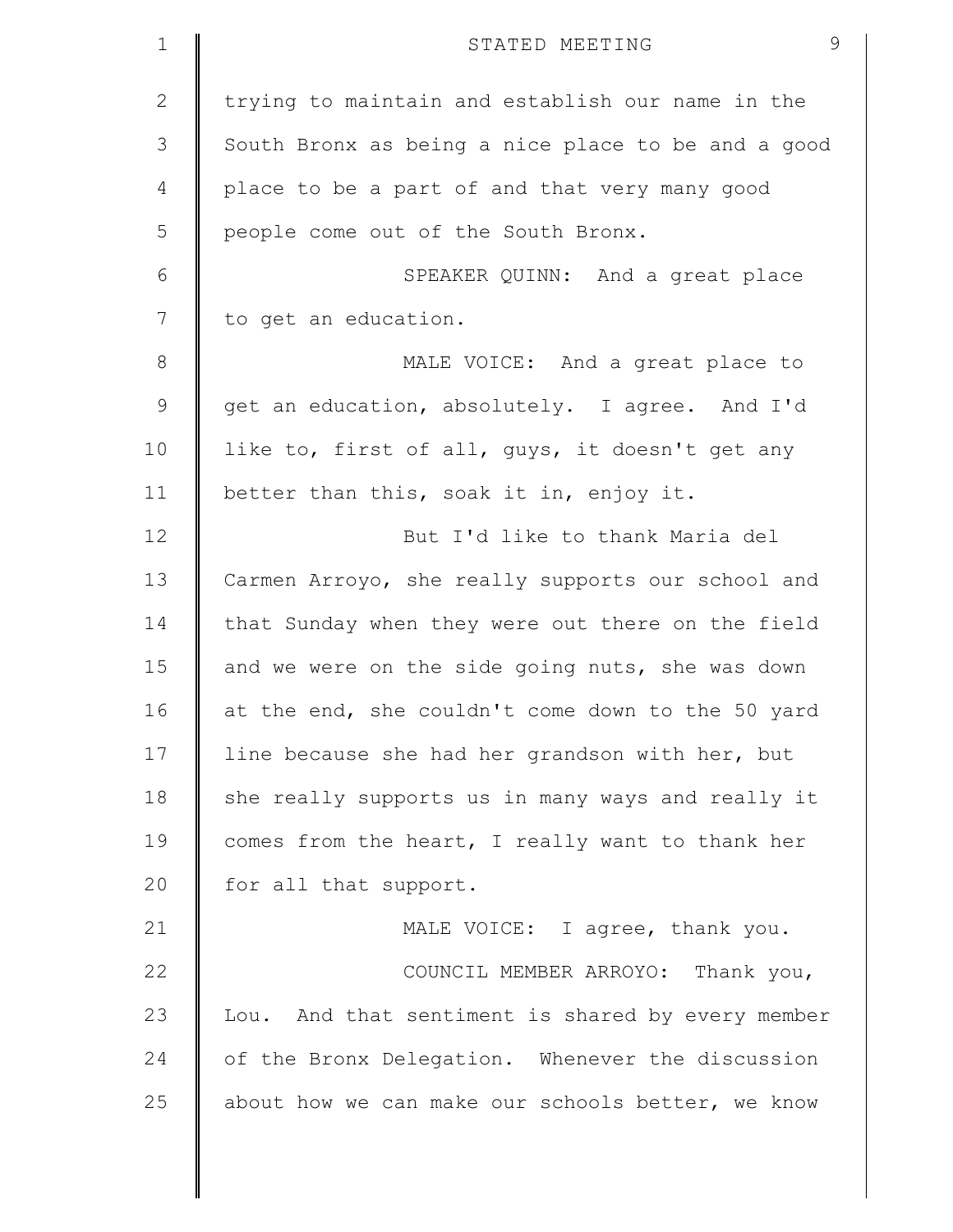| $\mathbf 1$  | 10<br>STATED MEETING                               |
|--------------|----------------------------------------------------|
| $\mathbf{2}$ | that you guys are there making us all proud with   |
| 3            | the work that you're doing, not only on the field, |
| 4            | but in the classroom as well.                      |
| 5            | SPEAKER QUINN: Thank you guys very                 |
| 6            | much. Congratulations. Thank you.                  |
| 7            | [Off mic]                                          |
| $8\,$        | SPEAKER QUINN: Thank you guys,                     |
| $\mathsf 9$  | congratulations. And I just--                      |
| 10           | [Off mic]                                          |
| 11           | SPEAKER QUINN: And if I could                      |
| 12           | just--shhh, I'm not sure he's still in the         |
| 13           | Chamber, but I wanted to recognize a Council alum  |
| 14           | who's with us today, Doug Appell [phonetic], who   |
| 15           | was a Sergeant-at-Arms for 17 years for the City   |
| 16           | Council. Is Doug still here?                       |
| 17           | [Off mic]                                          |
| 18           | SPEAKER QUINN: All right. Well                     |
| 19           | he's down in the lounge, well I shall let him know |
| 20           | we recognized him. Okay, that concludes our        |
| 21           | ceremonials, thank you.                            |
| 22           | [Long pause]                                       |
| 23           | SERGEANT-AT-ARMS: Ladies and                       |
| 24           | gentlemen, can I have your attention, please? Can  |
| 25           | I have your attention, please? At this time, can   |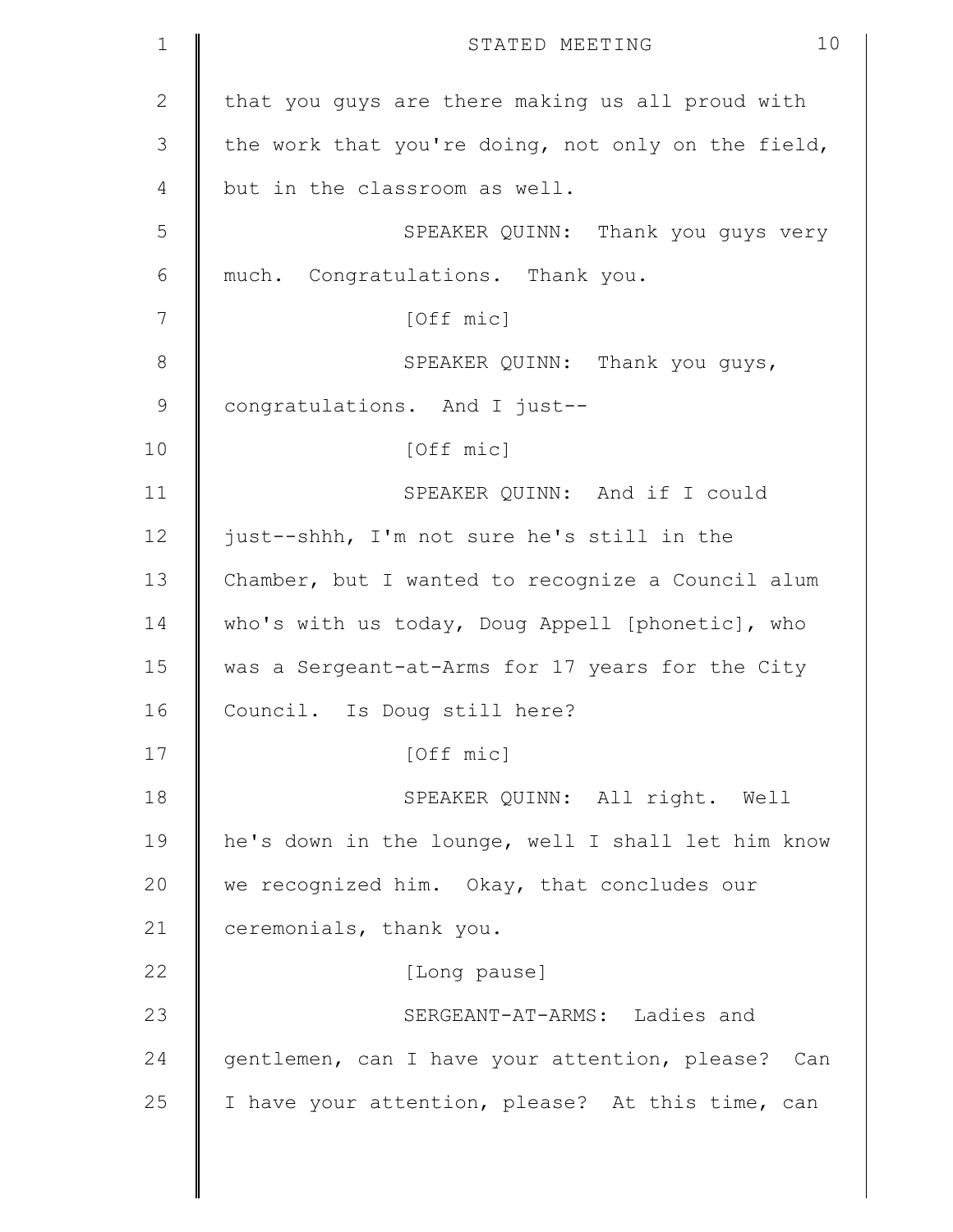| $\mathbf 1$  | 11<br>STATED MEETING                              |
|--------------|---------------------------------------------------|
| $\mathbf{2}$ | you please place all cell phones and pagers to    |
| 3            | vibrate. Will all non-Council employees and       |
| 4            | lobbyists please leave the main floor of the      |
| 5            | Chambers. And as a reminder to our members of the |
| 6            | public seated in the balcony, there will be no    |
| 7            | shouting, cheering, or yelling during the course  |
| 8            | of the Stated Meeting. Thank you.                 |
| $\mathsf 9$  | [Long pause]                                      |
| 10           | [Off mic]                                         |
| 11           | CHAIRPERSON RIVERA: Ladies and                    |
| 12           | gentlemen, please rise for the Pledge of          |
| 13           | Allegiance.                                       |
| 14           | SERGEANT-AT-ARMS: All rise.                       |
| 15           | MULTIPLE VOICES: I pledge                         |
| 16           | allegiance to the flag of the United States of    |
| 17           | America and to the Republic for which it stands,  |
| 18           | one nation, under God, indivisible, with liberty  |
| 19           | and justice for all.                              |
| 20           | CHAIRPERSON RIVERA: The meeting's                 |
| 21           | now in order. Roll call--reopening the recessed   |
| 22           | meeting of January 6, 2010, to be held today,     |
| 23           | January 21st, 2010. The meeting is called to      |
| 24           | order. Roll call, please.                         |
| 25           | COUNCIL CLERK: Arroyo.                            |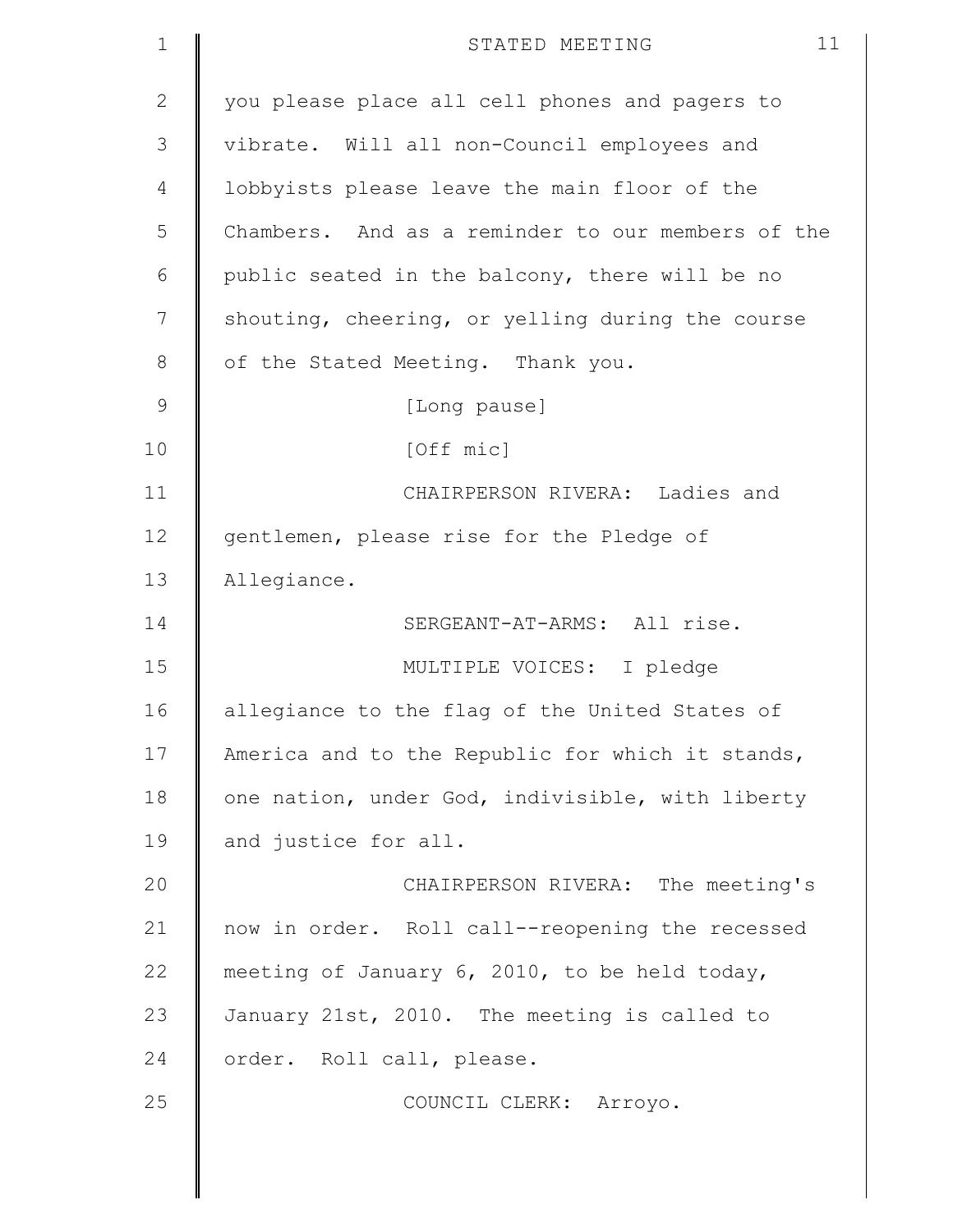| $\mathbf 1$   | STATED MEETING                | 12 |
|---------------|-------------------------------|----|
| $\mathbf{2}$  | COUNCIL MEMBER ARROYO: Here.  |    |
| 3             | COUNCIL CLERK: Barron.        |    |
| 4             | COUNCIL MEMBER BARRON: Here.  |    |
| 5             | COUNCIL CLERK: Brewer.        |    |
| 6             | COUNCIL MEMBER BREWER: Here.  |    |
| 7             | COUNCIL CLERK: Cabrera.       |    |
| $\,8\,$       | COUNCIL MEMBER CABRERA: Here. |    |
| $\mathcal{G}$ | COUNCIL CLERK: Chin.          |    |
| 10            | COUNCIL MEMBER CHIN: Here.    |    |
| 11            | COUNCIL CLERK: Comrie.        |    |
| 12            | COUNCIL MEMBER COMRIE: Here.  |    |
| 13            | COUNCIL CLERK: Crowley.       |    |
| 14            | COUNCIL MEMBER CROWLEY: Here. |    |
| 15            | COUNCIL CLERK: Dickens.       |    |
| 16            | COUNCIL MEMBER DICKENS: Here. |    |
| 17            | COUNCIL CLERK: Dilan.         |    |
| 18            | COUNCIL MEMBER DILAN: Here.   |    |
| 19            | COUNCIL CLERK: Dromm.         |    |
| 20            | COUNCIL MEMBER DROMM: Here.   |    |
| 21            | COUNCIL CLERK: Eugene.        |    |
| 22            | COUNCIL MEMBER EUGENE: Here.  |    |
| 23            | COUNCIL CLERK: Felder.        |    |
| 24            | [No response]                 |    |
| 25            | COUNCIL CLERK: Ferreras.      |    |
|               |                               |    |

║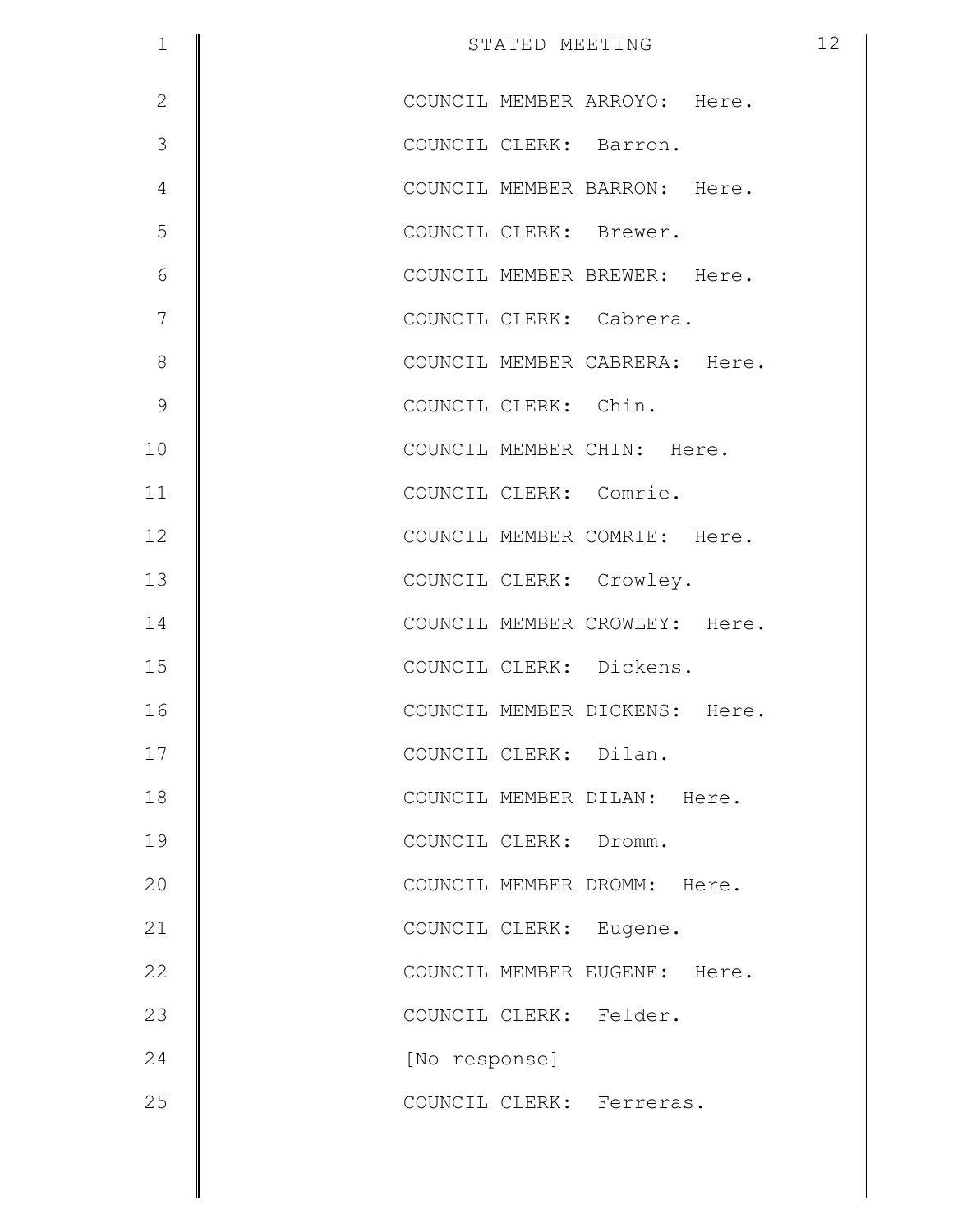| $\mathbf 1$    | 13<br>STATED MEETING              |
|----------------|-----------------------------------|
| $\overline{2}$ | COUNCIL MEMBER FERRERAS: Here.    |
| 3              | COUNCIL CLERK: Fidler.            |
| $\overline{4}$ | COUNCIL MEMBER FIDLER: Here.      |
| 5              | COUNCIL CLERK: Foster.            |
| 6              | COUNCIL MEMBER FOSTER: Here.      |
| 7              | COUNCIL CLERK: Garodnick.         |
| $8\,$          | COUNCIL MEMBER GARODNICK: Here.   |
| $\mathcal{G}$  | COUNCIL CLERK: Gennaro.           |
| 10             | COUNCIL MEMBER GENNARO: Here.     |
| 11             | COUNCIL CLERK: Gentile.           |
| 12             | COUNCIL MEMBER GENTILE: Here.     |
| 13             | COUNCIL CLERK: Gonzalez.          |
| 14             | COUNCIL MEMBER GONZALEZ: Here.    |
| 15             | COUNCIL CLERK: Halloran.          |
| 16             | COUNCIL MEMBER HALLORAN: Present. |
| 17             | COUNCIL CLERK: Ignizio.           |
| 18             | COUNCIL MEMBER IGNIZIO: Here.     |
| 19             | COUNCIL CLERK: Jackson.           |
| 20             | COUNCIL MEMBER JACKSON: Here.     |
| 21             | COUNCIL CLERK: James.             |
| 22             | COUNCIL MEMBER JAMES: Here.       |
| 23             | COUNCIL CLERK: Koo.               |
| 24             | COUNCIL MEMBER KOO: Here.         |
| 25             | COUNCIL CLERK: Koppell.           |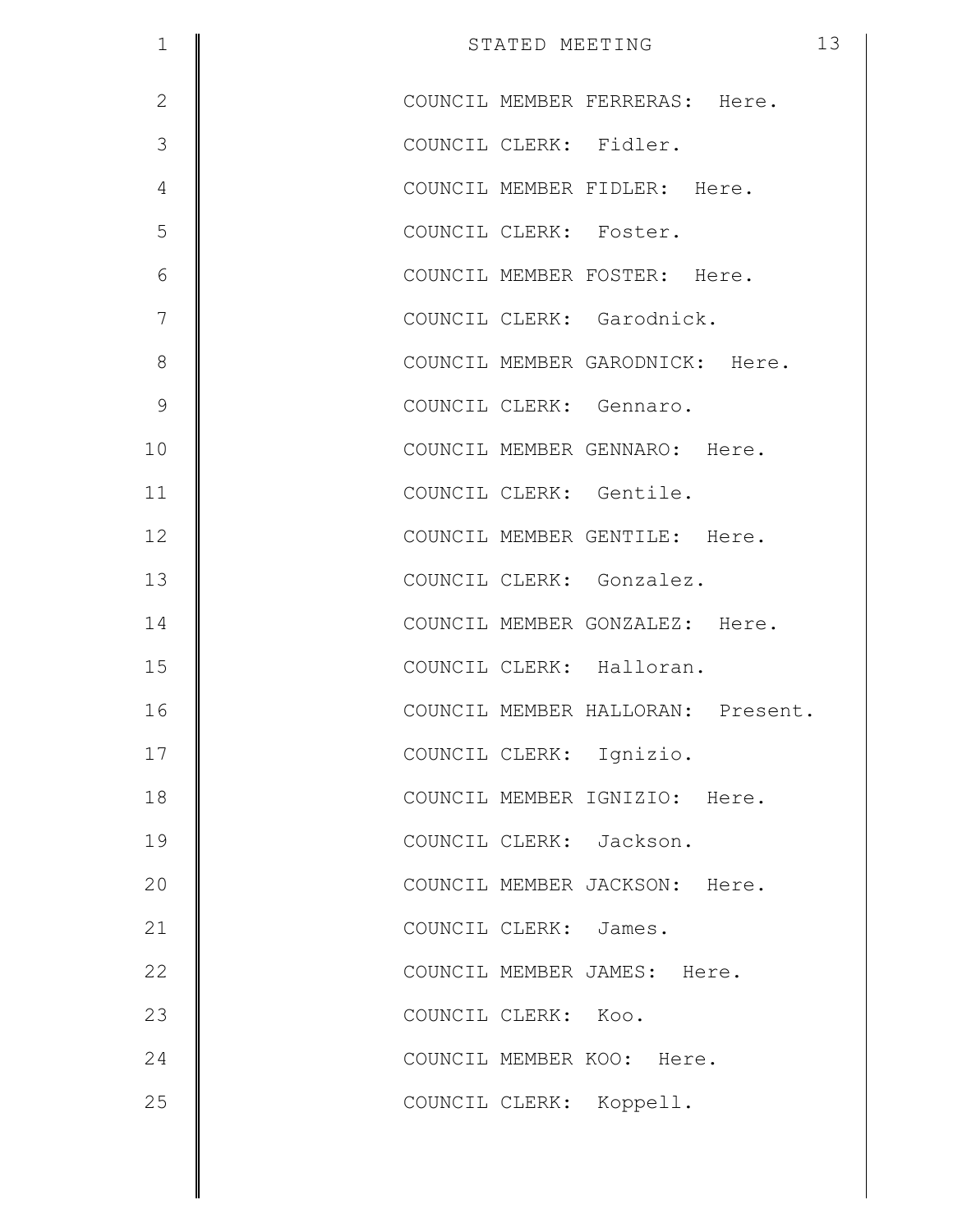| $\mathbf 1$    |       | STATED MEETING                  | 14 |
|----------------|-------|---------------------------------|----|
| $\overline{2}$ |       | COUNCIL MEMBER KOPPELL: Here.   |    |
| 3              |       | COUNCIL CLERK: Koslowitz.       |    |
| 4              |       | COUNCIL MEMBER KOSLOWITZ: Here. |    |
| 5              |       | COUNCIL CLERK: Lander.          |    |
| 6              |       | COUNCIL MEMBER LANDER: Here.    |    |
| 7              |       | COUNCIL CLERK: Lappin.          |    |
| $\,8\,$        |       | COUNCIL MEMBER LAPPIN: Here.    |    |
| $\mathcal{G}$  |       | COUNCIL CLERK: Levin.           |    |
| 10             |       | COUNCIL MEMBER LEVIN: Here.     |    |
| 11             |       | COUNCIL CLERK: Mark-Viverito.   |    |
| 12             |       | COUNCIL MEMBER MARK-VIVERITO:   |    |
| 13             | Here. |                                 |    |
| 14             |       | COUNCIL CLERK: Mealy.           |    |
| 15             |       | [No response]                   |    |
| 16             |       | COUNCIL CLERK: Mendez.          |    |
| 17             |       | COUNCIL MEMBER MENDEZ: Here.    |    |
| 18             |       | COUNCIL CLERK: Nelson.          |    |
| 19             |       | COUNCIL MEMBER NELSON: Here.    |    |
| 20             |       | COUNCIL CLERK: Palma.           |    |
| 21             |       | [No response]                   |    |
| 22             |       | COUNCIL CLERK: Recchia.         |    |
| 23             |       | COUNCIL MEMBER RECCHIA: Here.   |    |
| 24             |       | COUNCIL CLERK: Reyna.           |    |
| 25             |       | COUNCIL MEMBER REYNA: Here.     |    |
|                |       |                                 |    |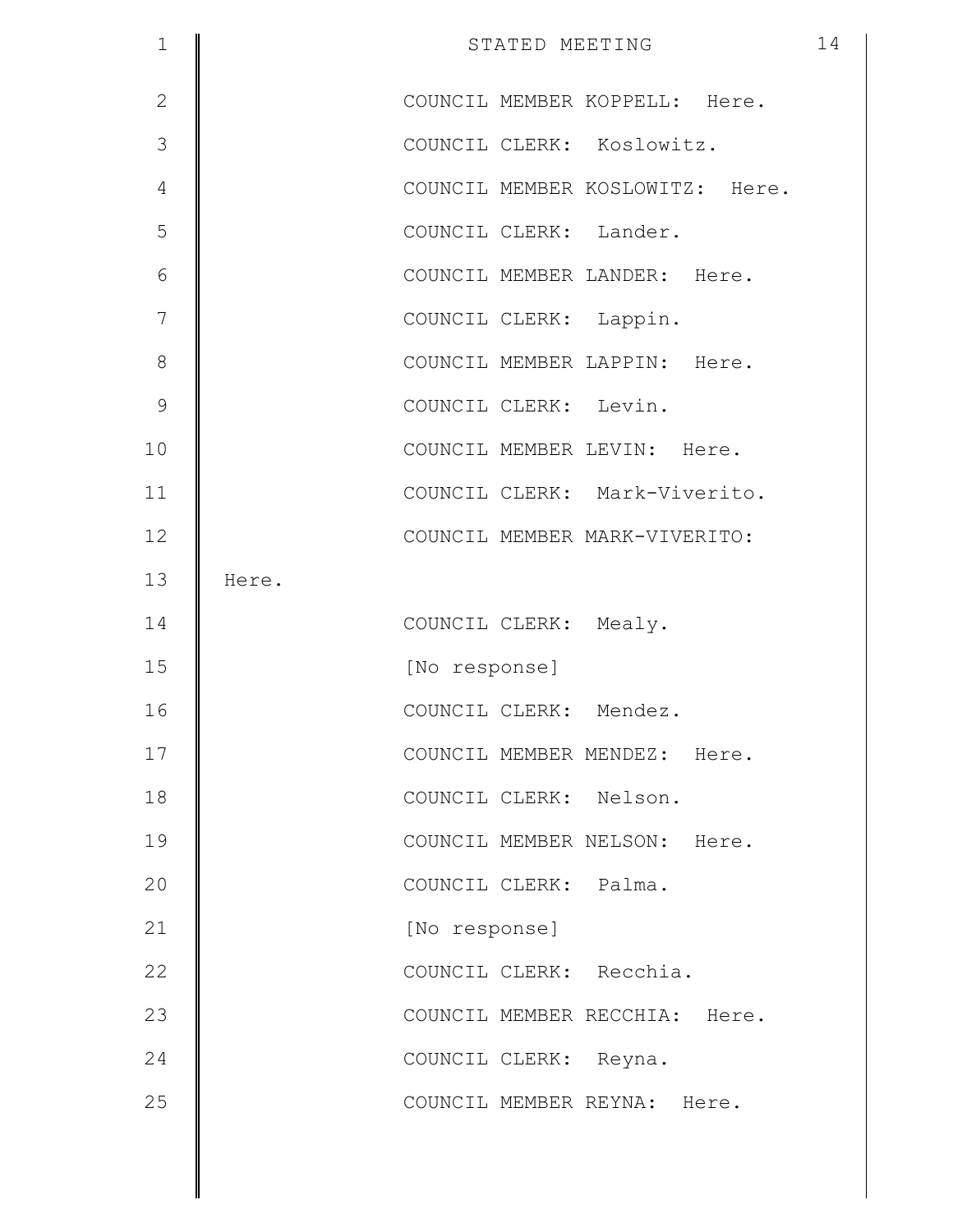| 1             | 15<br>STATED MEETING                               |
|---------------|----------------------------------------------------|
| $\mathbf{2}$  | COUNCIL CLERK: Rodriguez.                          |
| 3             | [No response]                                      |
| 4             | COUNCIL CLERK: Rose.                               |
| 5             | COUNCIL MEMBER ROSE: Here.                         |
| 6             | COUNCIL CLERK: Sanders.                            |
| 7             | COUNCIL MEMBER SANDERS: Present.                   |
| 8             | COUNCIL CLERK: Seabrook.                           |
| $\mathcal{G}$ | COUNCIL MEMBER SEABROOK: Present,                  |
| 10            | and with permission, Mr. Majority Leader, I'd like |
| 11            | to vote aye on all matters on this recessed Stated |
| 12            | Meeting.                                           |
| 13            | CHAIRPERSON RIVERA: So ordered.                    |
| 14            | COUNCIL MEMBER SEABROOK: I vote                    |
| 15            | aye.                                               |
| 16            | COUNCIL CLERK: Ulrich. Ulrich.                     |
| 17            | COUNCIL MEMBER ULRICH: Here.                       |
| 18            | COUNCIL CLERK: Vacca.                              |
| 19            | COUNCIL MEMBER VACCA: Here.                        |
| 20            | COUNCIL CLERK: Vallone.                            |
| 21            | COUNCIL MEMBER VALLONE: Here.                      |
| 22            | COUNCIL CLERK: Van Bramer.                         |
| 23            | COUNCIL MEMBER VAN BRAMER: Here.                   |
| 24            | COUNCIL CLERK: Vann.                               |
| 25            | [No response]                                      |
|               |                                                    |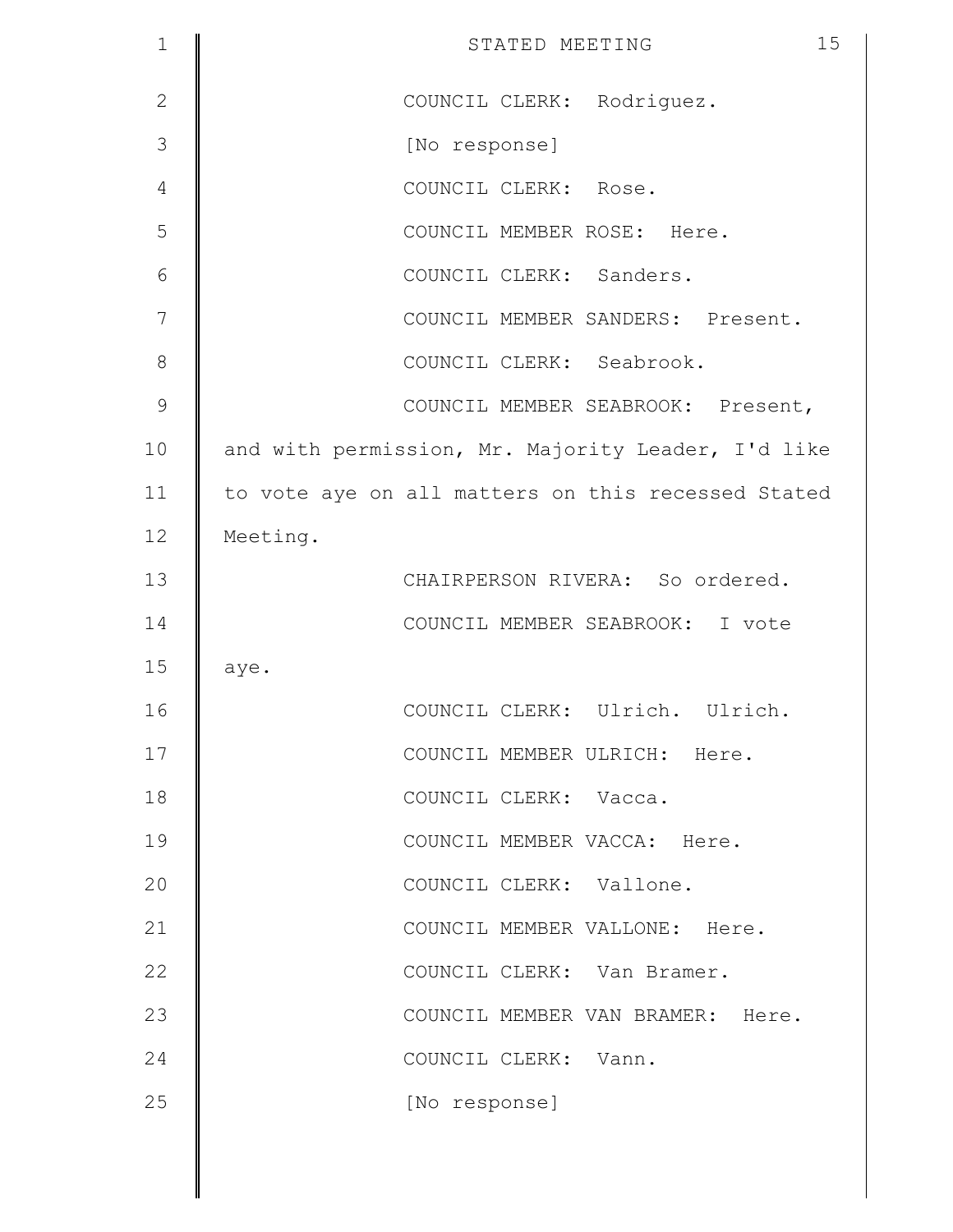| $\mathbf 1$  | STATED MEETING                                | 16 |
|--------------|-----------------------------------------------|----|
| $\mathbf{2}$ | COUNCIL CLERK: Weprin.                        |    |
| 3            | COUNCIL MEMBER WEPRIN: Here.                  |    |
| 4            | COUNCIL CLERK: White.                         |    |
| 5            | [No response]                                 |    |
| 6            | COUNCIL CLERK: Williams.                      |    |
| 7            | COUNCIL MEMBER WILLIAMS: Here.                |    |
| $\,8\,$      | COUNCIL CLERK: Mealy.                         |    |
| $\mathsf 9$  | COUNCIL MEMBER MEALY: Here.                   |    |
| 10           | COUNCIL CLERK: Oddo.                          |    |
| 11           | COUNCIL MEMBER ODDO: Here.                    |    |
| 12           | COUNCIL CLERK: Rivera.                        |    |
| 13           | CHAIRPERSON RIVERA: Here.                     |    |
| 14           | COUNCIL CLERK: Speaker Quinn.                 |    |
| 15           | SPEAKER QUINN: Here.                          |    |
| 16           | CHAIRPERSON RIVERA: Quorum is                 |    |
| 17           | present at this point in time, we're going to |    |
| 18           | adjourn the recessed meeting, meeting is      |    |
| 19           | adjourned. We're now going to open the Stated |    |
| 20           | Meeting of January 21st, 2010. Can we have an |    |
| 21           | additional roll call, please.                 |    |
| 22           | COUNCIL CLERK: Arroyo.                        |    |
| 23           | COUNCIL MEMBER ARROYO: Here.                  |    |
| 24           | COUNCIL CLERK: Barron.                        |    |
| 25           | COUNCIL MEMBER BARRON: Here.                  |    |
|              |                                               |    |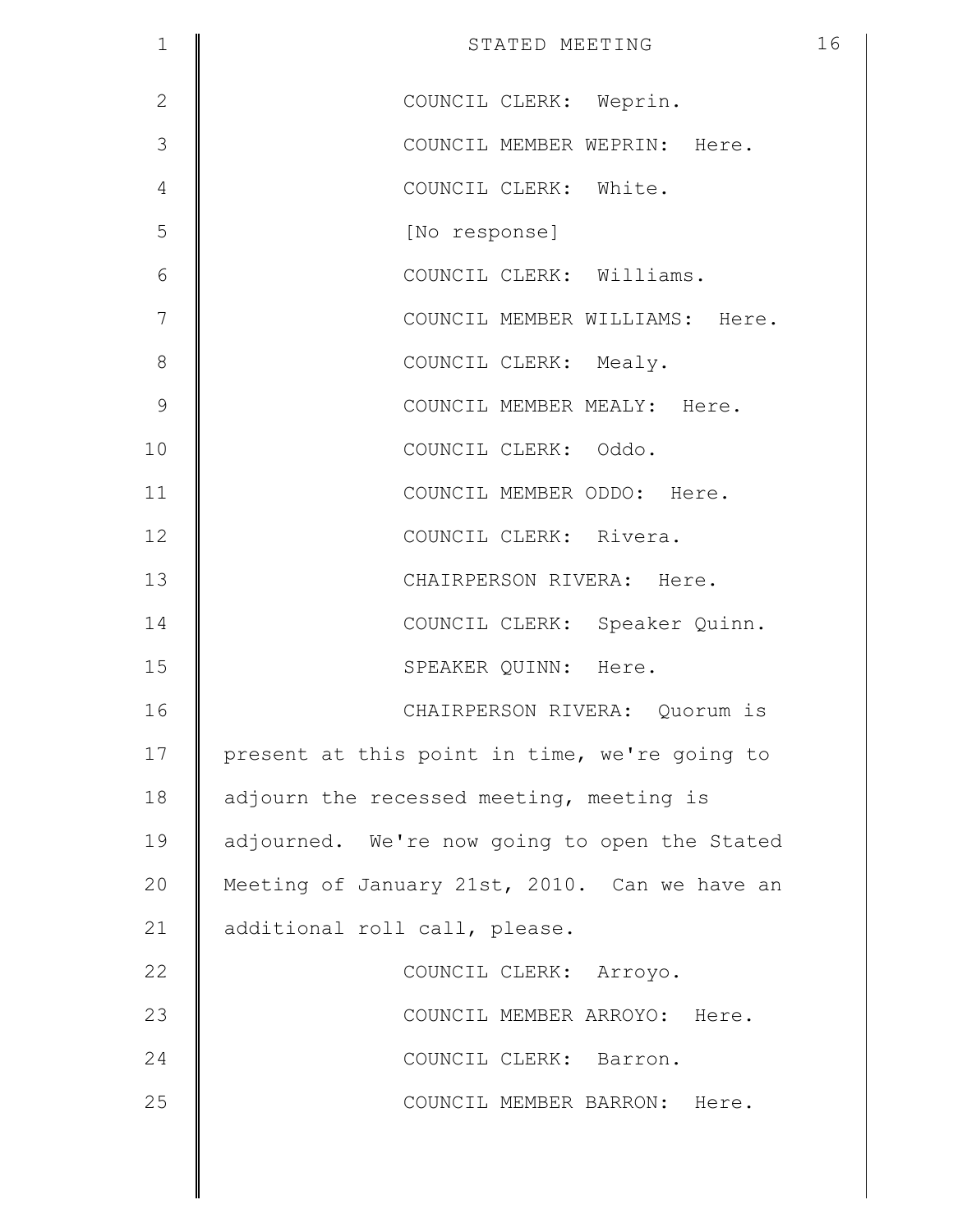| $\mathbf 1$    | STATED MEETING                  | 17 |
|----------------|---------------------------------|----|
| $\mathbf{2}$   | COUNCIL CLERK: Brewer.          |    |
| 3              | COUNCIL MEMBER BREWER: Aye.     |    |
| $\overline{4}$ | COUNCIL CLERK: Cabrera.         |    |
| 5              | COUNCIL MEMBER CABRERA: Here.   |    |
| $6\,$          | COUNCIL CLERK: Chin.            |    |
| 7              | COUNCIL MEMBER CHIN: Yes.       |    |
| $\,8\,$        | COUNCIL CLERK: Comrie.          |    |
| $\mathsf 9$    | COUNCIL MEMBER COMRIE: Present. |    |
| 10             | COUNCIL CLERK: Crowley.         |    |
| 11             | COUNCIL MEMBER CROWLEY: Here.   |    |
| 12             | COUNCIL CLERK: Dickens.         |    |
| 13             | COUNCIL MEMBER DICKENS: Here.   |    |
| 14             | COUNCIL CLERK: Dilan.           |    |
| 15             | COUNCIL MEMBER DILAN: Here.     |    |
| 16             | COUNCIL CLERK: Dromm.           |    |
| 17             | COUNCIL MEMBER DROMM: Here.     |    |
| 18             | COUNCIL CLERK: Eugene.          |    |
| 19             | COUNCIL MEMBER EUGENE: Here.    |    |
| 20             | COUNCIL CLERK: Felder.          |    |
| 21             | [No response]                   |    |
| 22             | COUNCIL CLERK: Ferreras.        |    |
| 23             | COUNCIL MEMBER FERRERAS: Here.  |    |
| 24             | COUNCIL CLERK: Fidler.          |    |
| 25             | COUNCIL MEMBER FIDLER: Here.    |    |

║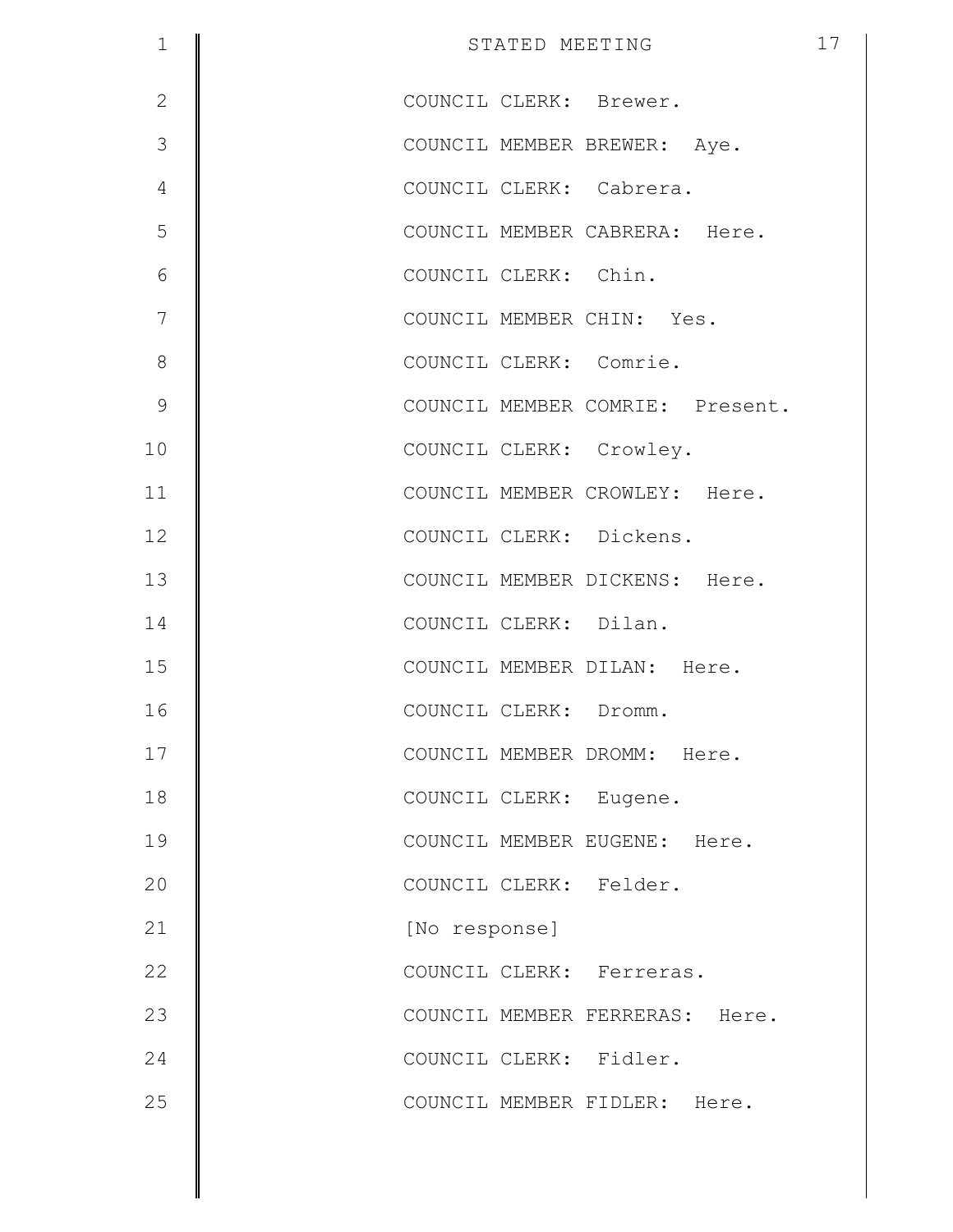| $\mathbf 1$    | STATED MEETING                   | 18 |
|----------------|----------------------------------|----|
| $\mathbf{2}$   | COUNCIL CLERK: Foster.           |    |
| 3              | COUNCIL MEMBER FOSTER: Here.     |    |
| $\overline{4}$ | COUNCIL CLERK: Garodnick.        |    |
| 5              | COUNCIL MEMBER GARODNICK: Here.  |    |
| 6              | COUNCIL CLERK: Gennaro.          |    |
| 7              | COUNCIL MEMBER GENNARO: Here.    |    |
| $8\,$          | COUNCIL CLERK: Gentile.          |    |
| $\mathcal{G}$  | COUNCIL MEMBER GENTILE: Present. |    |
| 10             | COUNCIL CLERK: Gonzalez.         |    |
| 11             | COUNCIL MEMBER GONZALEZ: Here.   |    |
| 12             | COUNCIL CLERK: Halloran.         |    |
| 13             | COUNCIL MEMBER HALLORAN:         |    |
| 14             | Remarkably still here.           |    |
| 15             | COUNCIL CLERK: Ignizio.          |    |
| 16             | COUNCIL MEMBER IGNIZIO: Here.    |    |
| 17             | COUNCIL CLERK: Jackson.          |    |
| 18             | COUNCIL MEMBER JACKSON: Here.    |    |
| 19             | COUNCIL CLERK: James.            |    |
| 20             | [No response]                    |    |
| 21             | COUNCIL CLERK: Koo.              |    |
| 22             | COUNCIL MEMBER KOO: Here.        |    |
| 23             | COUNCIL CLERK: Koppell. Koppell. |    |
| 24             | COUNCIL MEMBER KOPPELL: Here.    |    |
| 25             | COUNCIL CLERK: Koslowitz.        |    |
|                |                                  |    |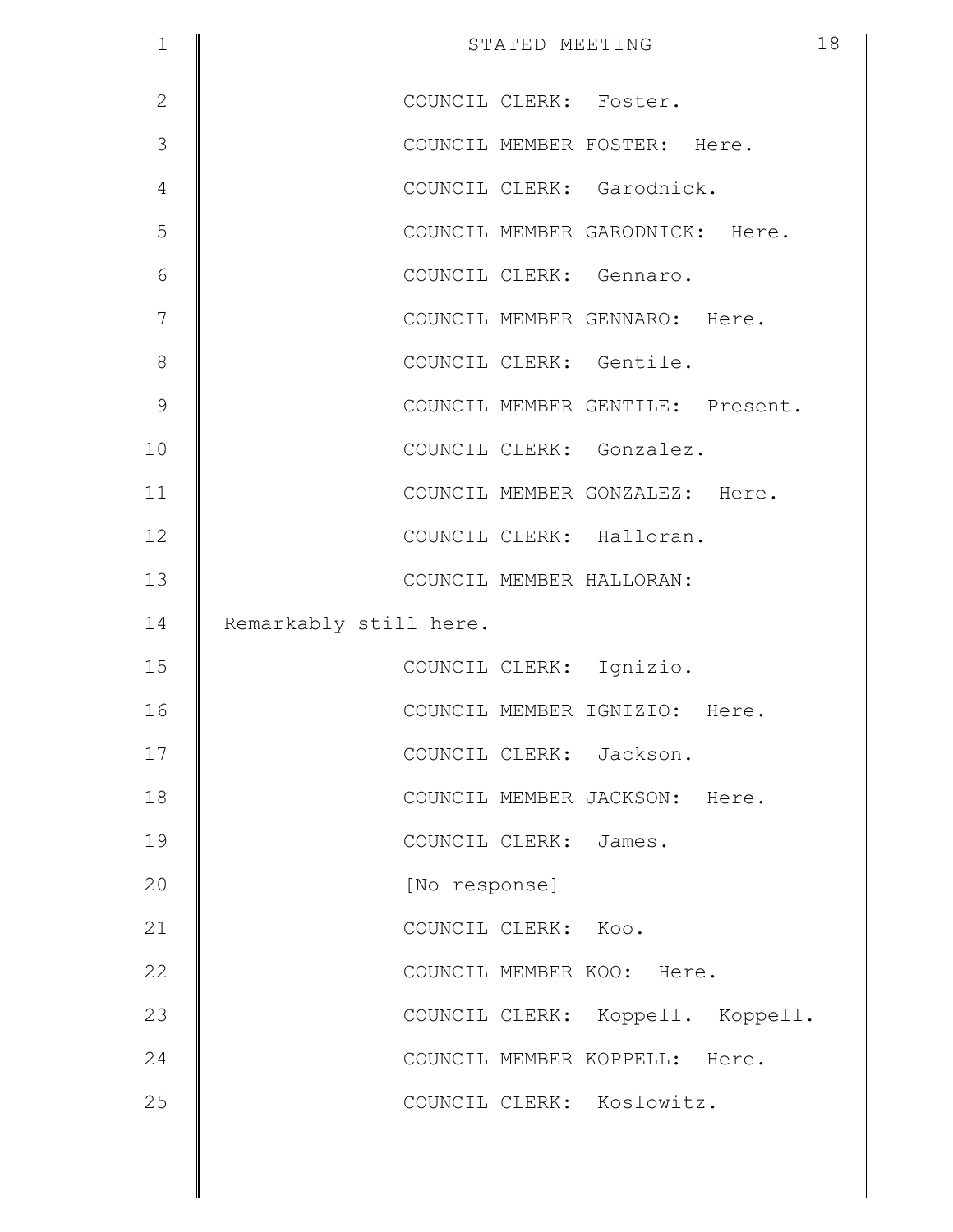| $\mathbf 1$   | STATED MEETING                           | 19 |
|---------------|------------------------------------------|----|
| $\mathbf{2}$  | COUNCIL MEMBER KOSLOWITZ: Here.          |    |
| 3             | COUNCIL CLERK: Lander.                   |    |
| 4             | COUNCIL MEMBER LANDER: Here.             |    |
| 5             | COUNCIL CLERK: Lappin.                   |    |
| 6             | COUNCIL MEMBER LAPPIN: Sorry, I          |    |
| 7             | was showing him pictures of my son. Aye. |    |
| 8             | COUNCIL CLERK: Levin.                    |    |
| $\mathcal{G}$ | COUNCIL MEMBER LEVIN: Aye.               |    |
| 10            | COUNCIL CLERK: Mark-Viverito.            |    |
| 11            | COUNCIL MEMBER MARK-VIVERITO:            |    |
| 12            | Here.                                    |    |
| 13            | COUNCIL CLERK: Mealy.                    |    |
| 14            | COUNCIL MEMBER MEALY: Here.              |    |
| 15            | COUNCIL CLERK: Mendez.                   |    |
| 16            | COUNCIL MEMBER MENDEZ: Here.             |    |
| 17            | COUNCIL CLERK: Nelson.                   |    |
| 18            | COUNCIL MEMBER NELSON: Here.             |    |
| 19            | COUNCIL CLERK: Palma.                    |    |
| 20            | [No response]                            |    |
| 21            | COUNCIL CLERK: Recchia.                  |    |
| 22            | COUNCIL MEMBER RECCHIA: Here.            |    |
| 23            | COUNCIL CLERK: Reyna.                    |    |
| 24            | COUNCIL MEMBER REYNA: Here.              |    |
| 25            | COUNCIL CLERK: Rodriguez.                |    |
|               |                                          |    |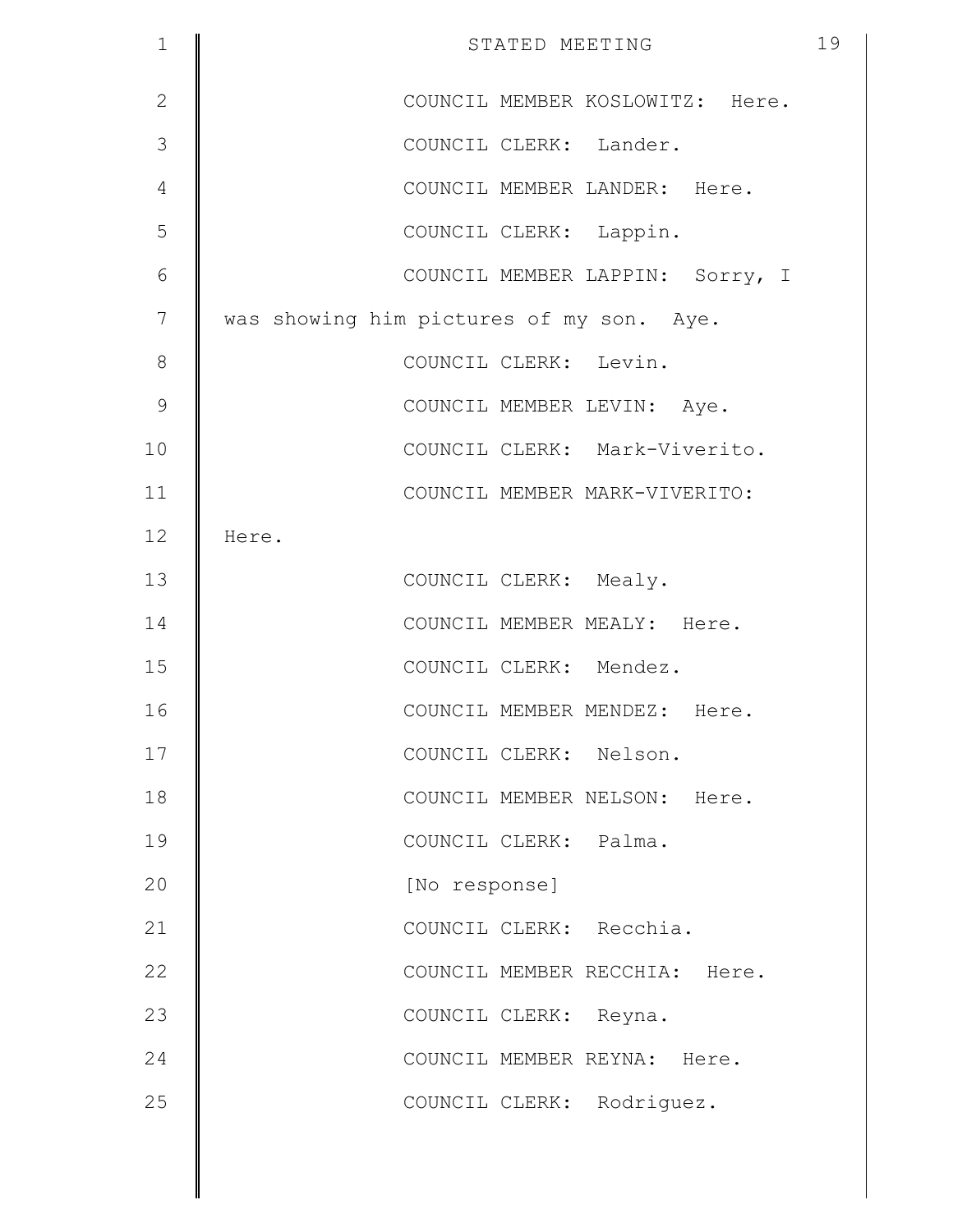| $\mathbf 1$   | STATED MEETING                   | 20 |
|---------------|----------------------------------|----|
| $\mathbf{2}$  | [No response]                    |    |
| 3             | COUNCIL CLERK: Rose.             |    |
| 4             | COUNCIL MEMBER ROSE: Here.       |    |
| 5             | COUNCIL CLERK: Sanders.          |    |
| 6             | COUNCIL MEMBER SANDERS: Here.    |    |
| 7             | COUNCIL CLERK: Seabrook.         |    |
| $8\,$         | COUNCIL MEMBER SEABROOK: Here.   |    |
| $\mathcal{G}$ | COUNCIL CLERK: Ulrich.           |    |
| 10            | COUNCIL MEMBER ULRICH: Aye.      |    |
| 11            | COUNCIL CLERK: Vacca.            |    |
| 12            | COUNCIL MEMBER VACCA: Here.      |    |
| 13            | COUNCIL CLERK: Vallone.          |    |
| 14            | COUNCIL MEMBER VALLONE: Here.    |    |
| 15            | COUNCIL CLERK: Van Bramer.       |    |
| 16            | COUNCIL MEMBER VAN BRAMER: Here. |    |
| 17            | COUNCIL CLERK: Vann.             |    |
| 18            | [No response]                    |    |
| 19            | COUNCIL CLERK: Weprin.           |    |
| 20            | COUNCIL MEMBER WEPRIN: Here.     |    |
| 21            | COUNCIL CLERK: White.            |    |
| 22            | [No response]                    |    |
| 23            | COUNCIL CLERK: Williams.         |    |
| 24            | COUNCIL MEMBER WILLIAMS: Here.   |    |
| 25            | COUNCIL CLERK: Oddo.             |    |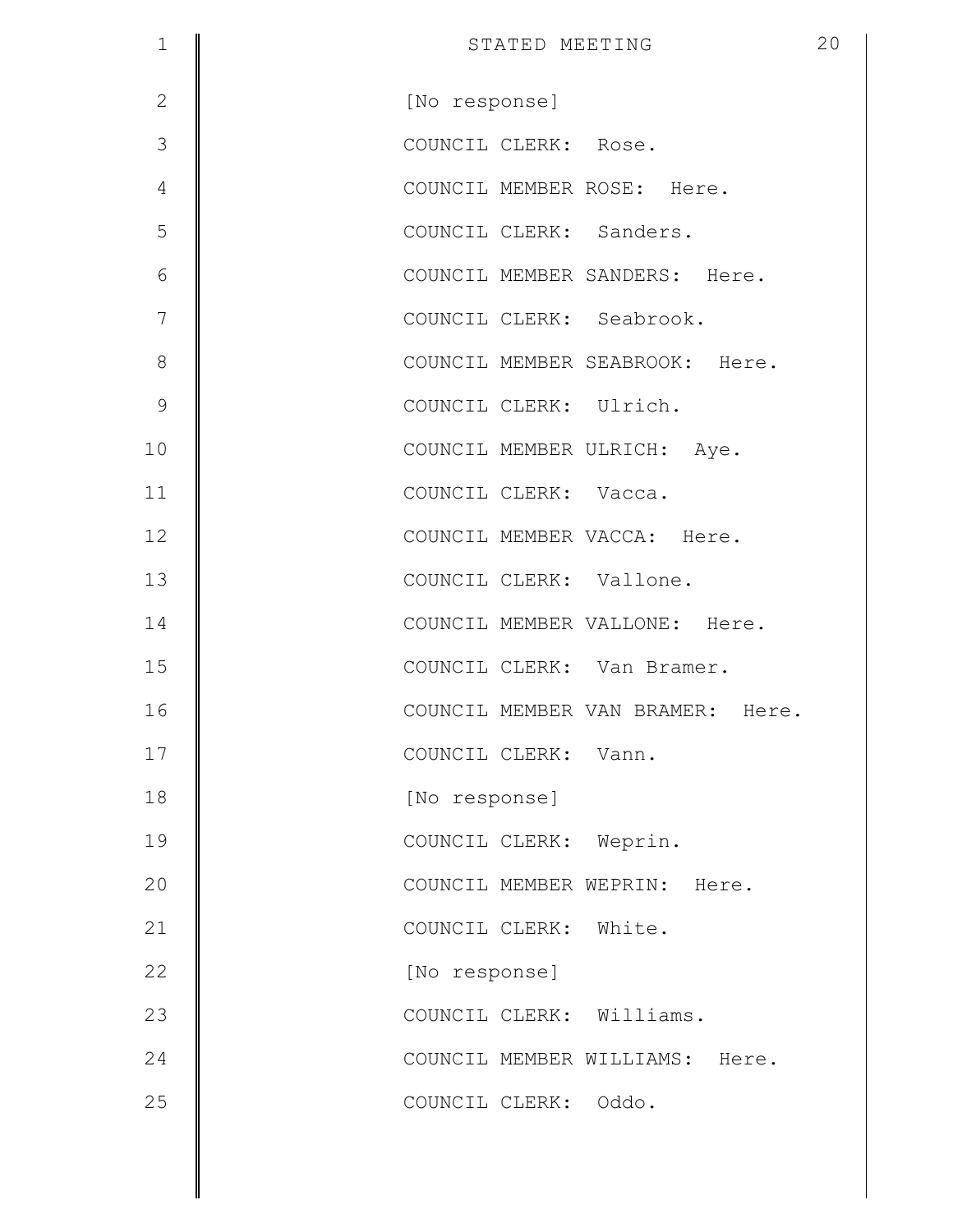| $\mathbf 1$  | 21<br>STATED MEETING                               |
|--------------|----------------------------------------------------|
| $\mathbf{2}$ | COUNCIL MEMBER ODDO: Here.                         |
| 3            | COUNCIL CLERK: Rivera.                             |
| 4            | CHAIRPERSON RIVERA: Here.                          |
| 5            | COUNCIL CLERK: Speaker Quinn.                      |
| 6            | SPEAKER QUINN: Here.                               |
| 7            | CHAIRPERSON RIVERA: Quorum is                      |
| $\,8\,$      | present. Ladies and gentlemen, please rise for     |
| $\mathsf 9$  | the invocation being delivered today by our        |
| 10           | colleague, Council Member Larry Seabrook.          |
| 11           | SERGEANT-AT-ARMS: All rise.                        |
| 12           | COUNCIL MEMBER SEABROOK: May we                    |
| 13           | bow our heads. God of our weary years, God of our  |
| 14           | silent tears, God who has brought us far along the |
| 15           | way, for we are gathered here today to do the      |
| 16           | people's business and it is important that we      |
| 17           | begin to do that, but in our deliberation each and |
| 18           | every day as we thank and do good for people, we   |
| 19           | must never forget the Haitian people and we ask    |
| 20           | for all of the blessings that can be bestowed upon |
| 21           | a people, please allow them to be showered with    |
| 22           | blessings from this chamber to Port-au-Prince.     |
| 23           | These and many other blessings we ask in Thy name, |
| 24           | Amen.                                              |
| 25           | MULTIPLE VOICES:<br>Amen.                          |
|              |                                                    |
|              |                                                    |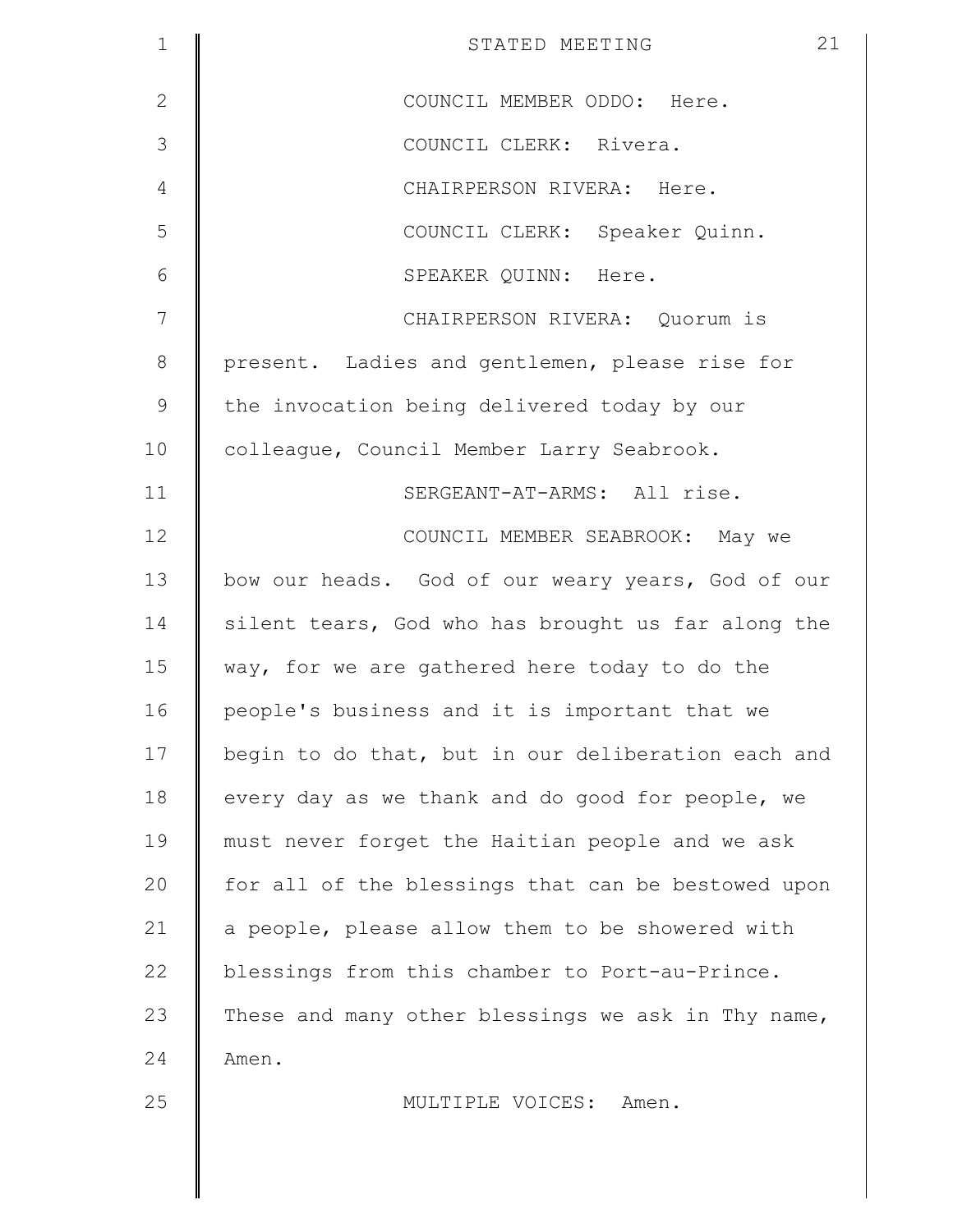| $\mathbf{1}$   | 22<br>STATED MEETING                            |
|----------------|-------------------------------------------------|
| $\mathbf{2}$   | CHAIRPERSON RIVERA: Adoption of                 |
| 3              | the minutes, Council Member Comrie?             |
| 4              | COUNCIL MEMBER COMRIE: Motion that              |
| 5              | the Minutes of the Stated Meetings of November  |
| 6              | 16th and November 30th, 2009, be adopted as     |
| 7              | printed.                                        |
| 8              | CHAIRPERSON RIVERA: So ordered.                 |
| $\overline{9}$ | We've also been joined by Assemblywoman Inez    |
| 10             | Barron, who is with us in the audience as well. |
| 11             | Messages and Papers from the Mayor?             |
| 12             | COUNCIL CLERK: None.                            |
| 13             | CHAIRPERSON RIVERA: Communication               |
| 14             | from City, County, and Borough Offices?         |
| 15             | COUNCIL CLERK: None.                            |
| 16             | CHAIRPERSON RIVERA: Petitions and               |
| 17             | Communications.                                 |
| 18             | COUNCIL CLERK: None.                            |
| 19             | CHAIRPERSON RIVERA: Land Use Call-              |
| 20             | Ups?                                            |
| 21             | COUNCIL CLERK: None.                            |
| 22             | CHAIRPERSON RIVERA: Communication               |
| 23             | from the Speaker.                               |
| 24             | SPEAKER QUINN: Thank you. Before                |
| 25             | I make a--                                      |
|                |                                                 |
|                |                                                 |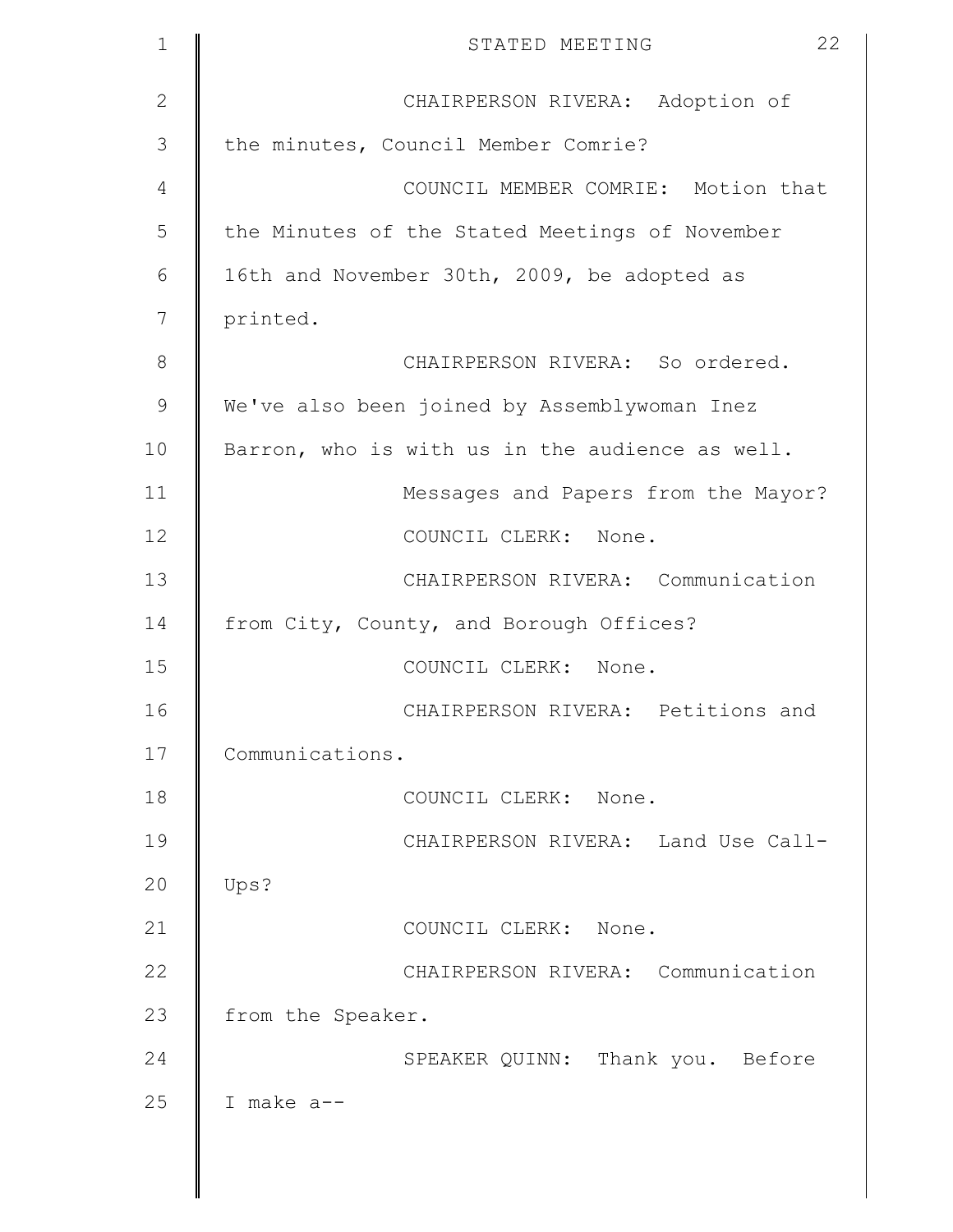| $\mathbf 1$  | 23<br>STATED MEETING                               |
|--------------|----------------------------------------------------|
| $\mathbf{2}$ | SERGEANT-AT-ARMS: Keep it down,                    |
| 3            | please.                                            |
| 4            | SPEAKER QUINN: -- a statement or                   |
| 5            | two on the actions we're taking today, I just want |
| 6            | to take a moment to echo the sentiments of Council |
| 7            | Member Seabrook and remind all of us that          |
| $8\,$        | obviously all of our thoughts and prayers and      |
| $\mathsf 9$  | hopes are with the people of Haiti.                |
| 10           | I also want to thank all of my                     |
| 11           | colleagues who have been tremendously supportive   |
| 12           | and generous as it relates to the City's efforts   |
| 13           | to bring relief and support to the people of       |
| 14           | Haiti. I want to in particular though single out   |
| 15           | two of our colleagues who have been working really |
| 16           | around the clock to help support the Haitian       |
| 17           | community here in New York City and support the    |
| 18           | people of Haiti: Council Member Dr. Mathieu        |
| 19           | Eugene and Council Member Jumaane Williams.        |
| 20           | [Applause]                                         |
| 21           | SPEAKER QUINN: Council Members                     |
| 22           | Eugene and Williams together probably represent    |
| 23           | the largest number of Haitians anywhere in the     |
| 24           | world outside of Haiti and both of their offices   |
| 25           | have been working literally around the clock to    |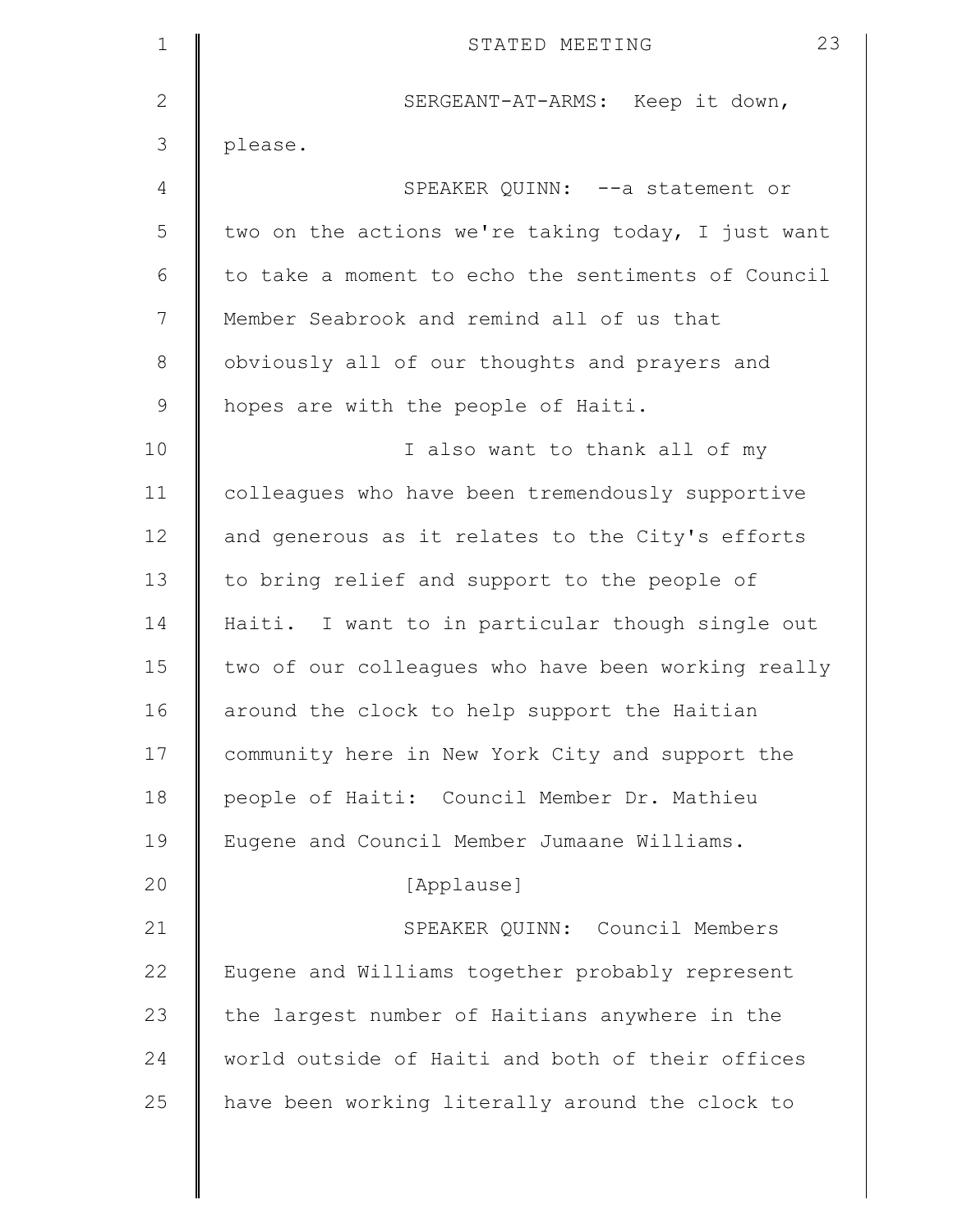| $\mathbf 1$  | 24<br>STATED MEETING                               |
|--------------|----------------------------------------------------|
| $\mathbf{2}$ | try to help people find out where their families   |
| 3            | are, locate their families, help people who know   |
| 4            | that they've lost families deal with that          |
| 5            | tremendous grief, and also to help people navigate |
| 6            | the immigration system and other issues. I want    |
| 7            | to really thank them. I again want to thank all    |
| 8            | of my colleagues who have been constantly in       |
| $\mathsf 9$  | contact and offering so much support to Council    |
| 10           | Member Williams and Council Member Eugene and I    |
| 11           | just want to call on Council Member Eugene and     |
| 12           | Council Member Williams for comments.              |
| 13           | COUNCIL MEMBER EUGENE: Thank you                   |
| 14           | very much, Madam Speaker. As you know, these are   |
| 15           | very trying time for the Haitian people. We in     |
| 16           | the Haitian community are dealing with grief and   |
| 17           | sorrow as we see our native country, our beloved   |
| 18           | Haiti, going through such horrific tragedy.        |
| 19           | People in the Haitian community                    |
| 20           | throughout the world are traumatized by the loss   |
| 21           | of so many relatives and friends and the [off mic] |
| 22           | destruction of this country, Haiti [off mic] that  |
| 23           | they carry deep inside their soul and deep inside  |
| 24           | their heart. There is no person of Haitian         |
| 25           | descent that is not affected by this devastating   |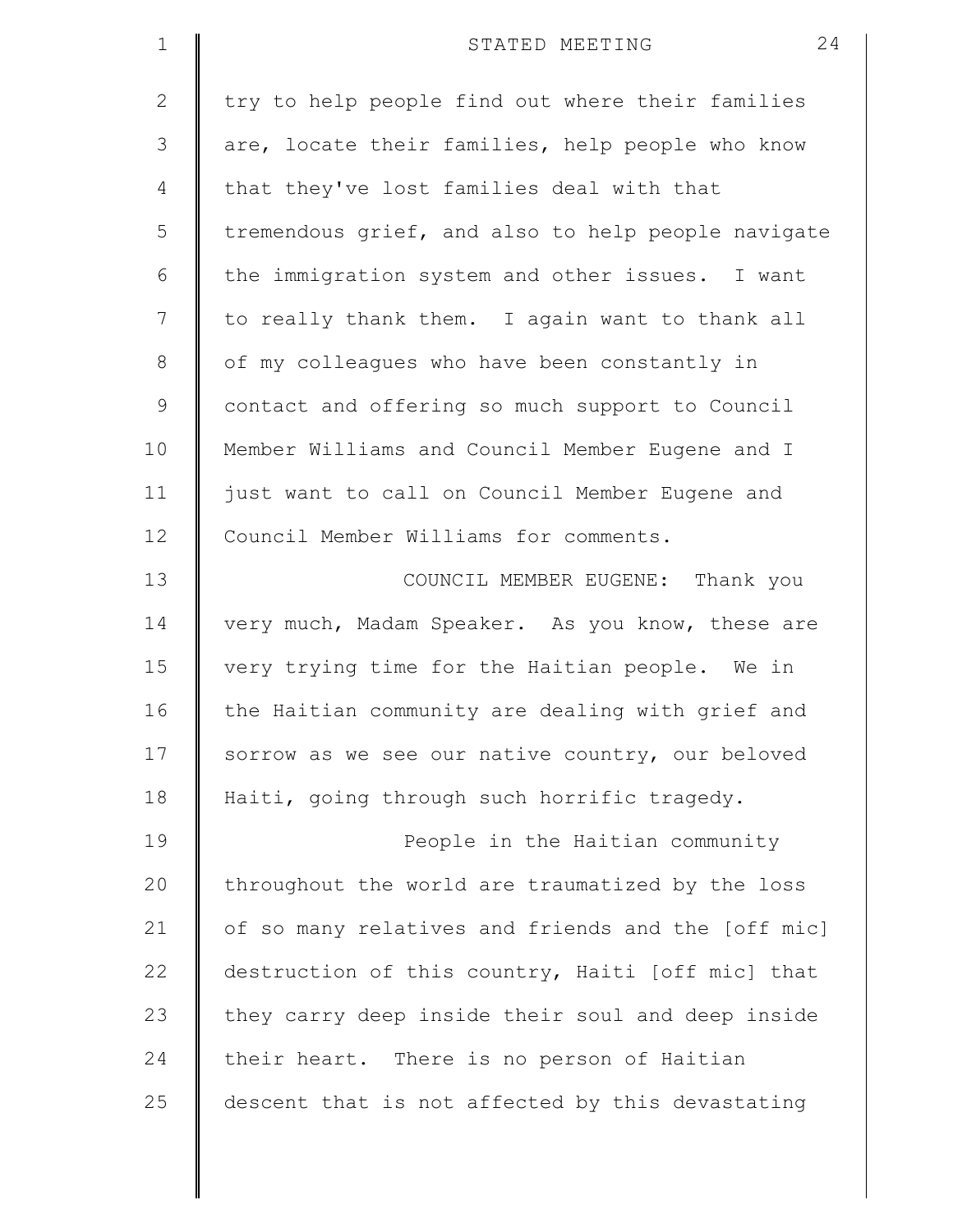| $\mathbf 1$    | 25<br>STATED MEETING                               |
|----------------|----------------------------------------------------|
| $\mathbf{2}$   | tragedy. However, it's brought me comfort to see   |
| 3              | the commitment and the desire of so many people,   |
| $\overline{4}$ | including you, my dear colleagues in the City      |
| 5              | Council, who are working with me to send relief    |
| 6              | and demonstrate to the survivors that Haiti is not |
| 7              | alone in its struggle to recover. From the bottom  |
| $\,8\,$        | of my heart on my own behalf and on behalf of all  |
| $\mathcal{G}$  | my Haitian brothers and sisters, thank you very    |
| 10             | much. And I want to [off mic] also the leadership  |
| 11             | of Speaker Quinn in dealing with this matter.      |
| 12             | With hundred of thousand of people                 |
| 13             | in Port-au-Prince left homeless, we must work      |
| 14             | quickly to ensure that the basic humanity and      |
| 15             | necessities are met and that some labor of social  |
| 16             | stability is restored as soon as possible.         |
| 17             | With each passing day, people are                  |
| 18             | dying and those who survive are in desperate need  |
| 19             | of water, food, shelter, and medical care. I       |
| 20             | applaud the international organization and all the |
| 21             | volunteers who are giving of themselves to provide |
| 22             | those need to my native land and I urge you to     |
| 23             | continue working together with me to assist Haiti  |
| 24             | now and in the future.                             |
| 25             | Let me also mention that last week                 |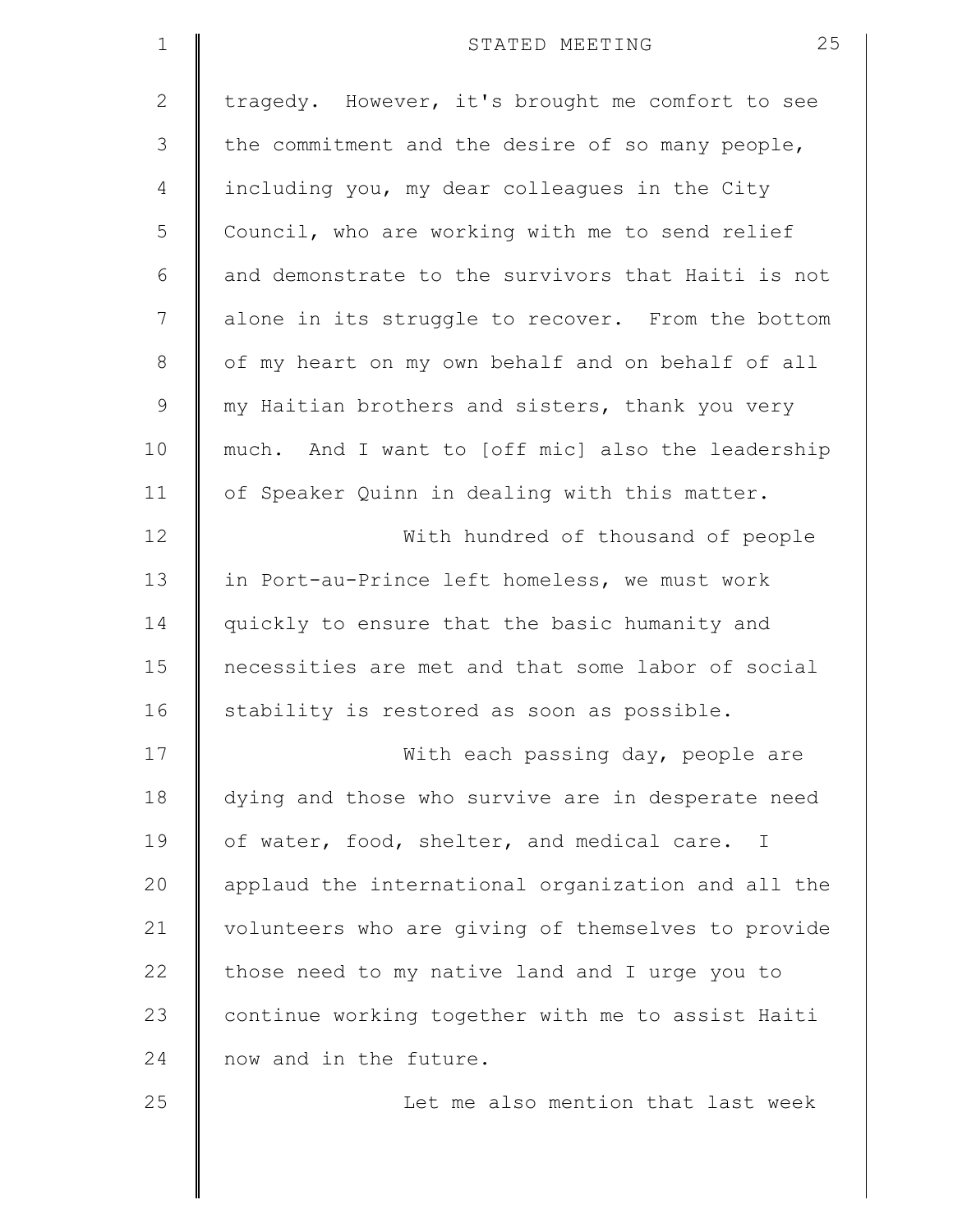| $\mathbf 1$  | 26<br>STATED MEETING                               |
|--------------|----------------------------------------------------|
| $\mathbf{2}$ | Speaker Quinn and the Mayor announced the creation |
| 3            | of a municipal fundraising program to aid in the   |
| 4            | Haitian relief effort. The program would allow     |
| 5            | all the city employees to donate money from their  |
| 6            | paychecks. The money will go to reputable          |
| 7            | organization currently on the ground and providing |
| $\,8\,$      | relief in Haiti. The City [off mic] payroll        |
| $\mathsf 9$  | deduction program will begin with the City         |
| 10           | paycheck issued on February 5th, 2010, and run for |
| 11           | four pay period. There are 300,000 city            |
| 12           | employees. If each of us donate only \$1 by        |
| 13           | paycheck for the full period for Haiti, we would   |
| 14           | raise 1.2 million to help the Haitian in needs.    |
| 15           | To participate, all you have to do is log into     |
| 16           | nycaps employee self-service and have your         |
| 17           | employee I.D. number and password. Administrative  |
| 18           | services can help anyone who has questions. I      |
| 19           | hope that every City Council member participate in |
| 20           | this program, setting a clear example for our      |
| 21           | employees, other city workers, and all New         |
| 22           | Yorkers.                                           |
| 23           | And, again, from the bottom of my                  |
| 24           | hear, on my own behalf, and on behalf of all my    |
| 25           | brothers and sisters, thank you very much for      |
|              |                                                    |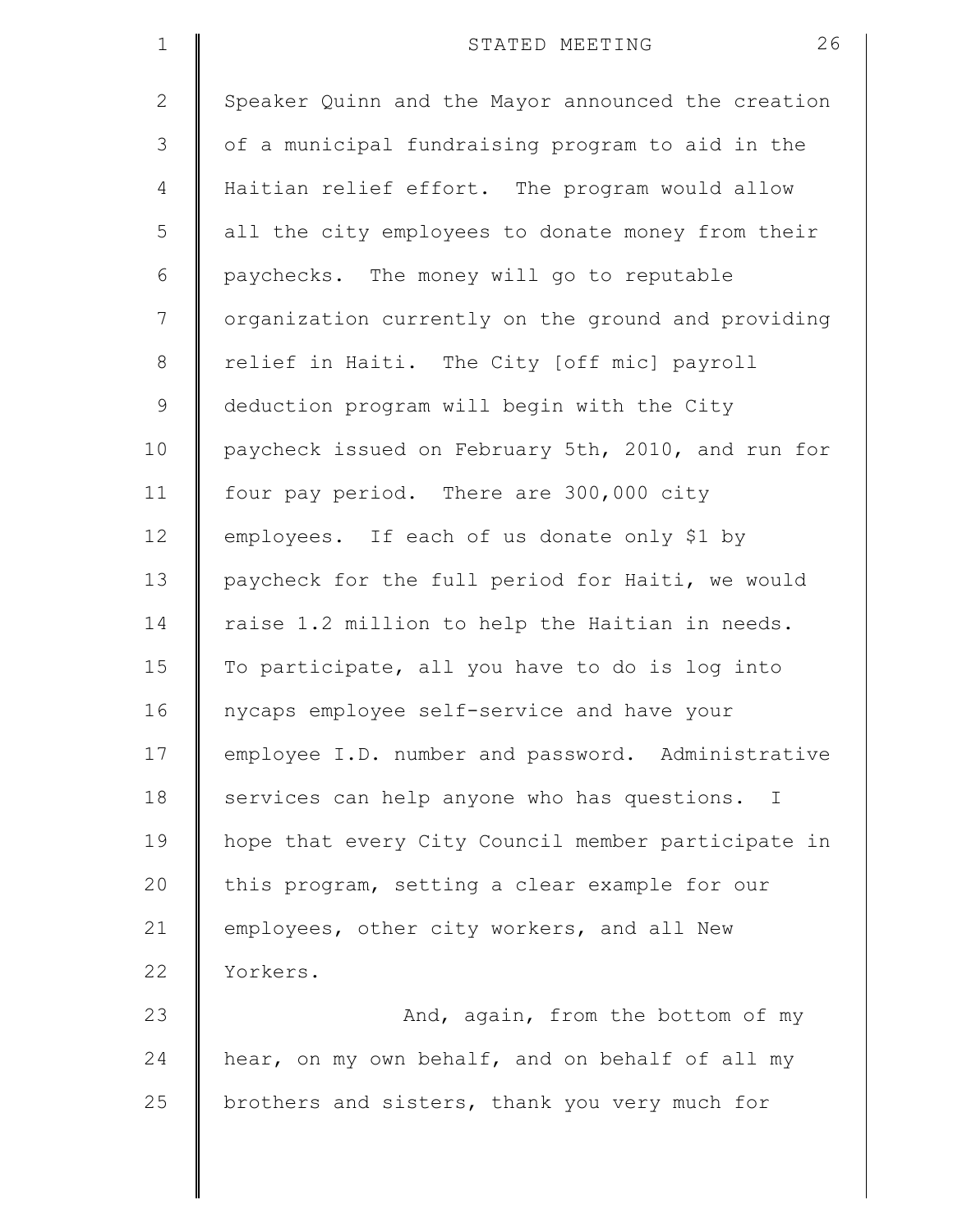| $\mathbf 1$   | 27<br>STATED MEETING                               |
|---------------|----------------------------------------------------|
| $\mathbf{2}$  | everything you are doing. Thank you.               |
| 3             | [Applause]                                         |
| 4             | [Off mic]                                          |
| 5             | SPEAKER QUINN: Thank you, Council                  |
| 6             | Member Eugene, and just before I call on Council   |
| 7             | Member Williams and then Council Member Cabrera,   |
| $8\,$         | Dr. Eugene, I just want to thank you again, you    |
| $\mathcal{G}$ | have been a tremendous power of example and a      |
| 10            | tremendous inspiration, not just to all of us, but |
| 11            | to all New York and the unbelievably strong and    |
| 12            | dignified way you have stood up and been a leader  |
| 13            | in the face of just which is just unthinkable,     |
| 14            | unthinkable tragedy, so thank you again so very    |
| 15            | much.                                              |
| 16            | Council Member Williams?                           |
| 17            | COUNCIL MEMBER WILLIAMS: Yeah,                     |
| 18            | first I want to give a special thanks and prayers  |
| 19            | to Council Member Eugene because, although I       |
| 20            | represent a large Haitian constituency, Council    |
| 21            | Member Eugene has the added responsibility being   |
| 22            | from there, his family still being there and       |
| 23            | having to lead, so I want to give a special thank  |
| 24            | you and prayers to him.                            |
| 25            | And I want to thank everyone also                  |
|               |                                                    |
|               |                                                    |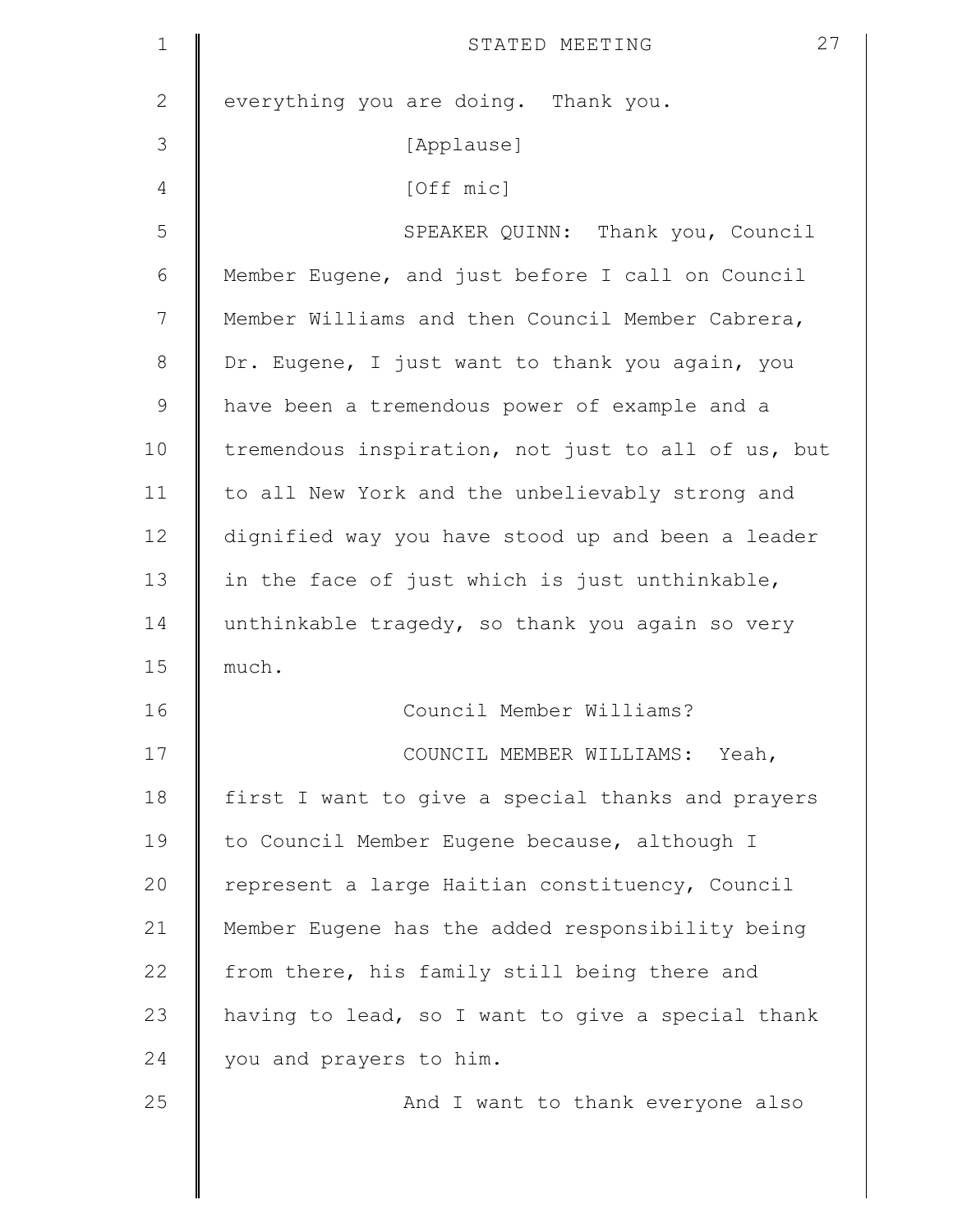| $\mathbf 1$  | 28<br>STATED MEETING                               |
|--------------|----------------------------------------------------|
| $\mathbf{2}$ | who has offered support for my community and thank |
| 3            | the Speaker and the Mayor for that program that    |
| 4            | the Council Member just spoke about and then also  |
| 5            | encourage everyone to please participate. Of       |
| 6            | course, as we've been saying, we're asking for     |
| 7            | people not to donate supplies at this time unless  |
| $\,8\,$      | you can answer three questions. The first is, how  |
| $\mathsf 9$  | is it getting from the point of deposit to a plane |
| 10           | or a boat. The second is what plane or boat is     |
| 11           | bringing it to Haiti, and the third is once it's   |
| 12           | in Haiti, who's going to be able to distribute it  |
| 13           | and who is going to get it to the people who need  |
| 14           | it. And if those three questions can't be          |
| 15           | answered, we're asking you to refrain from         |
| 16           | supporting and giving particularly monetary        |
| 17           | contributions to those who can deliver on the      |
| 18           | services.                                          |
| 19           | Also, in keeping with what Mathieu                 |
| 20           | Eugene was talking about for a very long time and  |
| 21           | consolidating efforts, in my district, we launched |
| 22           | a 45th District Haitian relief effort and that's   |
| 23           | going to be consolidating everything that's going  |
| 24           | on in my district. Also, one, to help provide      |
| 25           | disaster relief, and two, to have hopefully a      |
|              |                                                    |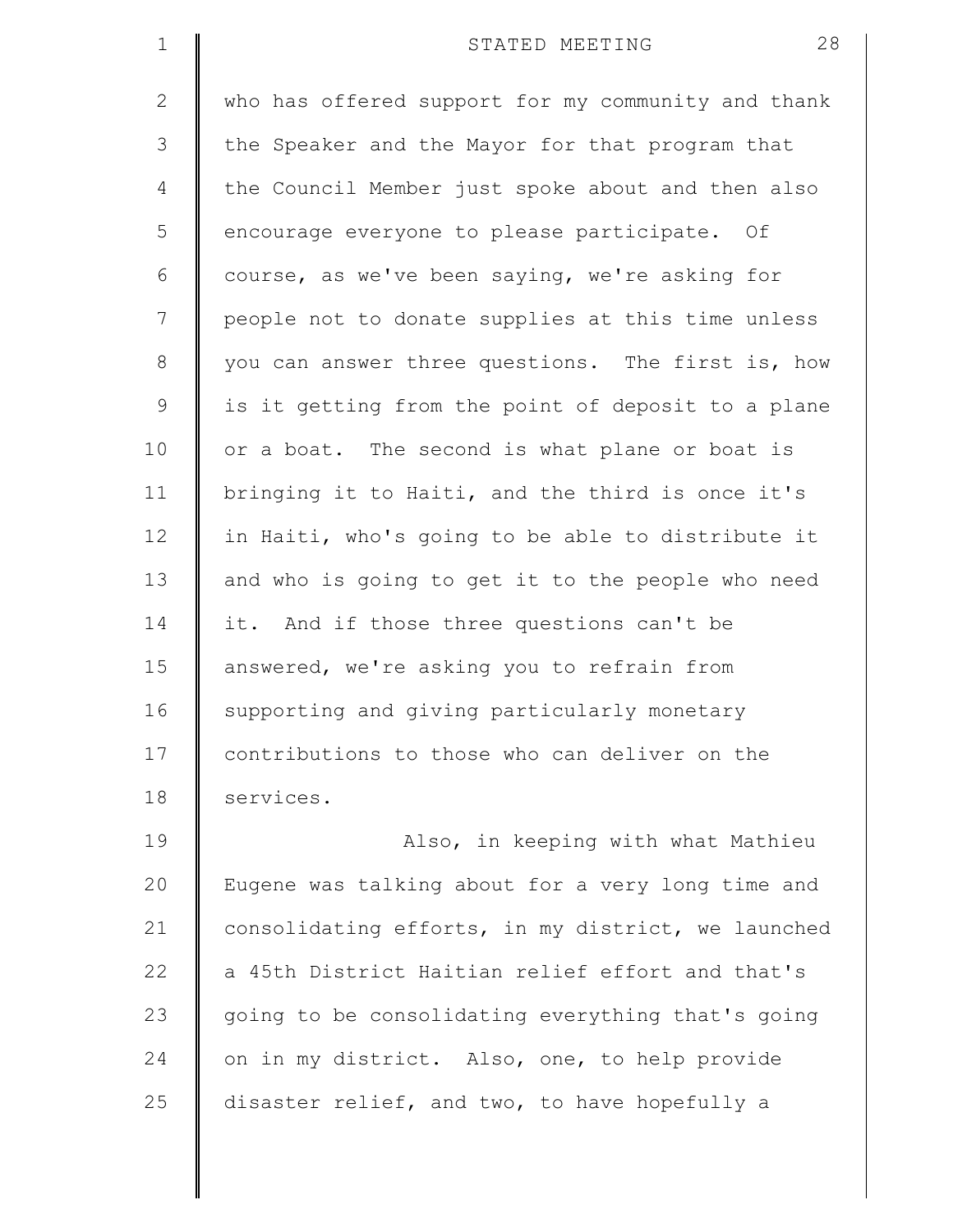| $\mathbf 1$  | 29<br>STATED MEETING                               |
|--------------|----------------------------------------------------|
| $\mathbf{2}$ | structure in place that can help in the rebuilding |
| 3            | process. So as I said, they're going to be         |
| 4            | coordinating, also they'll be fact checking daily  |
| 5            | with all the groups, all the congress people, the  |
| 6            | U.N., making sure that we have the most up-to-date |
| 7            | information and, of course, working with Council   |
| $\,8\,$      | Member Eugene and the Speaker. So there's a lot    |
| $\mathsf 9$  | of ghost stories being chased and we want to make  |
| 10           | sure that doesn't happen.                          |
| 11           | And I want to thank everyone who                   |
| 12           | supported and they ask for the temporary           |
| 13           | protective status that President Obama did, I      |
| 14           | think it was a very, very huge thing, and thank    |
| 15           | you everybody who supported that and thank you,    |
| 16           | Council Member Eugene, for lastly having the       |
| 17           | fortitude to get this body to support that. I      |
| 18           | think it was very, very helpful and it was         |
| 19           | something that was definitely needed.              |
| 20           | So I want to say thank you again                   |
| 21           | for everybody who has supported. Thank you,        |
| 22           | Speaker, for putting together that program. Thank  |
| 23           | you.                                               |
| 24           | SPEAKER QUINN: Thank you very                      |
| 25           | much, Council Member Williams, and let me next     |
|              |                                                    |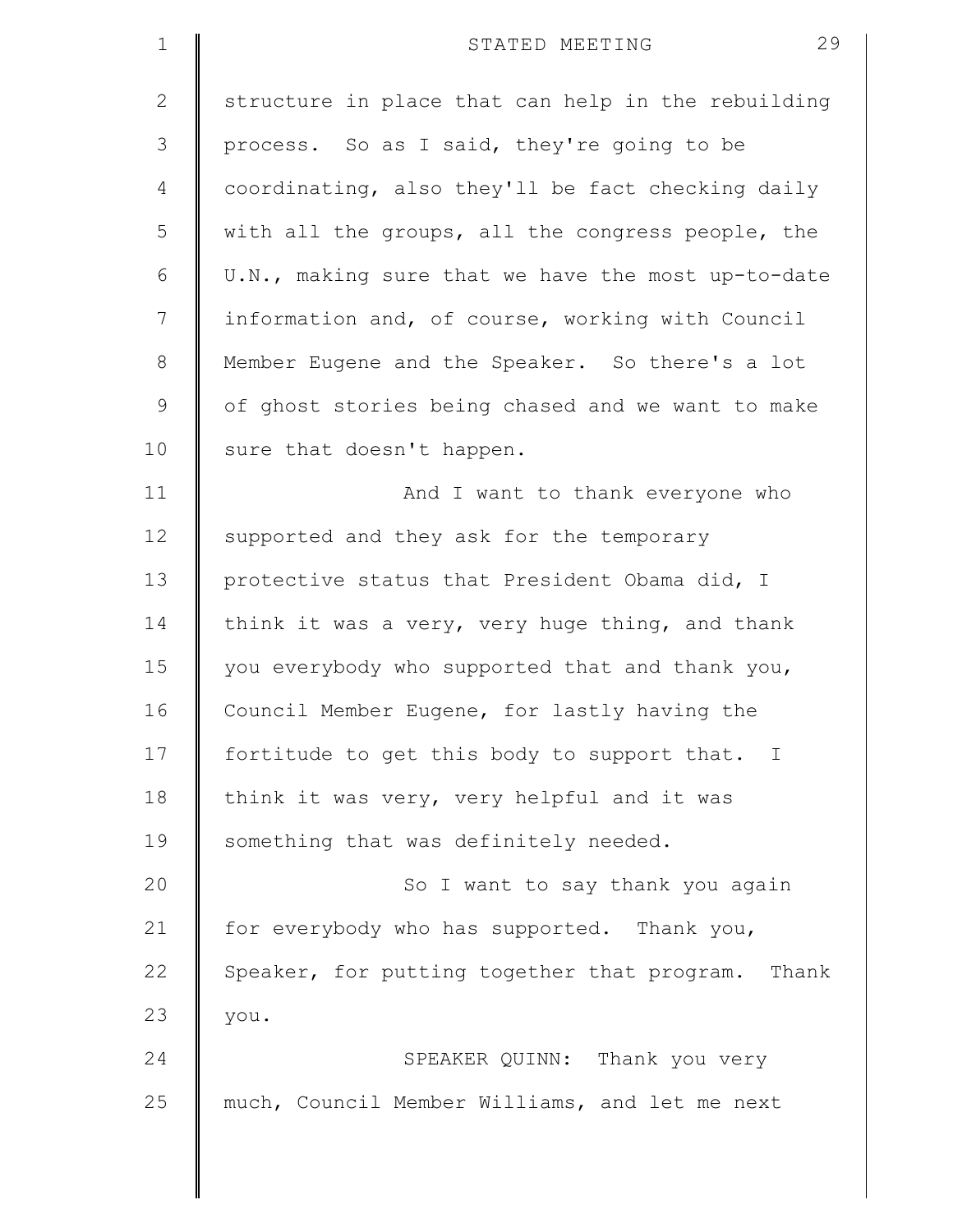| $\mathbf 1$    | 30<br>STATED MEETING                               |
|----------------|----------------------------------------------------|
| $\mathbf{2}$   | call on Council Member Cabrera, who has actually   |
| 3              | just returned from Haiti.                          |
| $\overline{4}$ | COUNCIL MEMBER CABRERA: Thank you                  |
| 5              | so much, Madam Speaker. I had an opportunity to    |
| 6              | go to Haiti, the situation there is dire, it's a   |
| 7              | catastrophe indeed. Really what we have here       |
| $8\,$          | there is doctors trying to do their jobs, but they |
| $\mathcal{G}$  | don't have medication. I had an opportunity to     |
| 10             | take a ton of water [phonetic] supply on Tuesday,  |
| 11             | by this morning they already had completely used   |
| 12             | all the supplies. With organizations that I'm      |
| 13             | working with, we brought about 2,000 I.V. units    |
| 14             | this morning and the doctors there at the general  |
| 15             | hospital related to us that we're down to the last |
| 16             | I.V. They're doing amputations without             |
| 17             | medication, C-sections without medication. I have  |
| 18             | a call out to every single Council Member here and |
| 19             | everyone that you have an influence with to really |
| 20             | speak out for these doctors that are working 30    |
| 21             | hours straight for the medications that are        |
| 22             | sitting right at the airport, isn't that far from  |
| 23             | the hospital.                                      |
| 24             | And the stigma that has been                       |
| 25             | portrayed that the idea, the violence, that it's   |
|                |                                                    |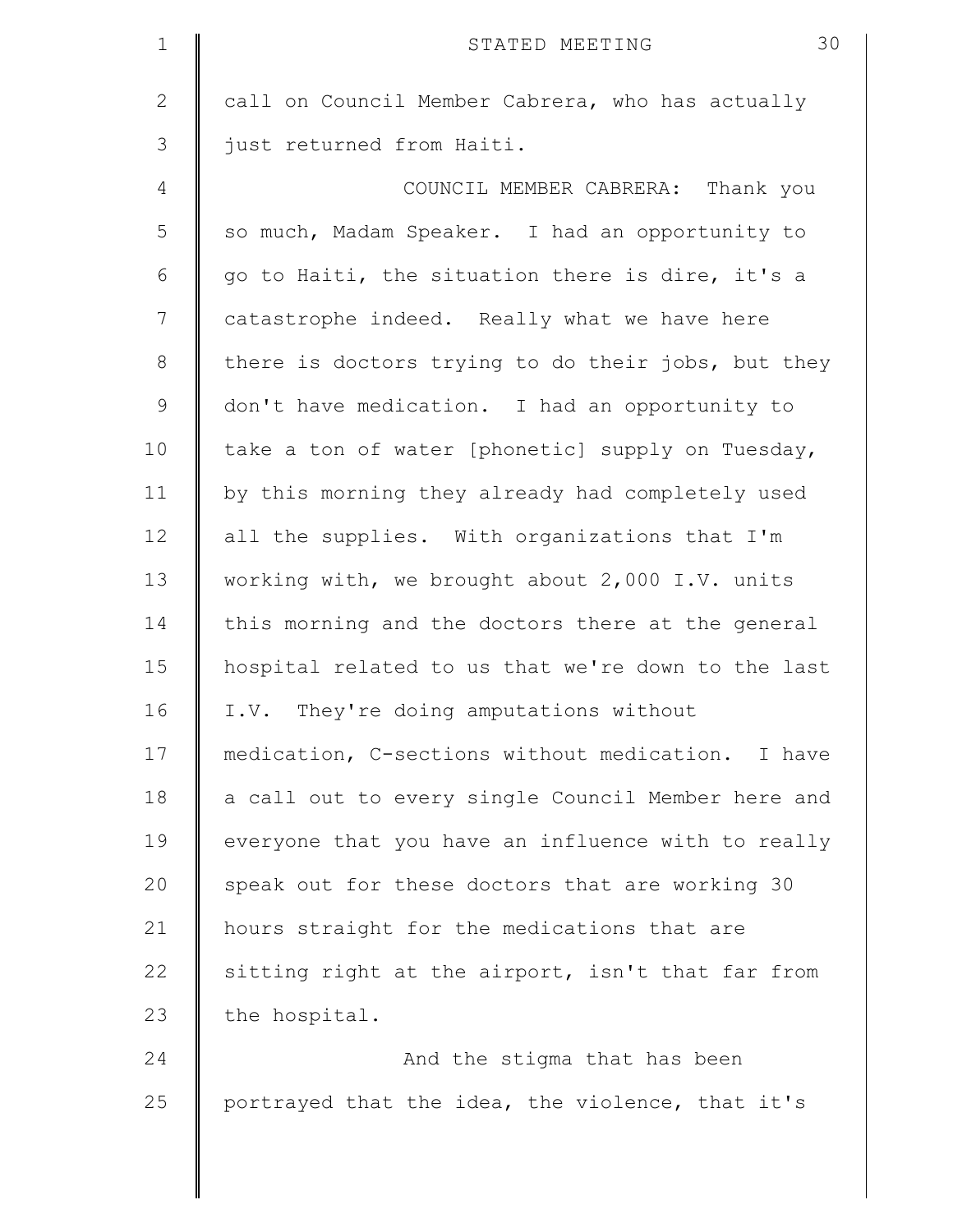| $\mathbf 1$  | 31<br>STATED MEETING                               |
|--------------|----------------------------------------------------|
| $\mathbf{2}$ | dangerous, I have to tell you that people treated  |
| 3            | us very nice, they wanted to help, they're willing |
| 4            | to work, why not hire the people that are there to |
| 5            | transport the equipment. And so I'm asking for     |
| 6            | everyone here to please, please, this is what the  |
| 7            | doctors are telling me, please, for the love of    |
| $\,8\,$      | this people, to get the medication to the doctor,  |
| $\mathsf 9$  | they're asking for tetanus shots, they have not    |
| 10           | received one tetanus shot for the patients.        |
| 11           | They're really in need and I have to really        |
| 12           | commend some of the doctors that I met from        |
| 13           | Brooklyn, Queens, and the Bronx that are working   |
| 14           | around the clock and they need to be sponsored,    |
| 15           | they're asking to be sponsor for \$1,500, they can |
| 16           | stay there for an extra week.                      |
| 17           | So we're doing our best, but if you                |
| 18           | could collectively work together, it would truly   |
| 19           | be a blessing to these people.                     |
| 20           | Thank you so much, Madam Speaker.                  |
| 21           | SPEAKER QUINN: Thank you very                      |
| 22           | much, Council Member.                              |
| 23           | Today we will be voting on one                     |
| 24           | action out of the Rules Committee, a slate of new  |
| 25           | leadership positions for the Council for both the  |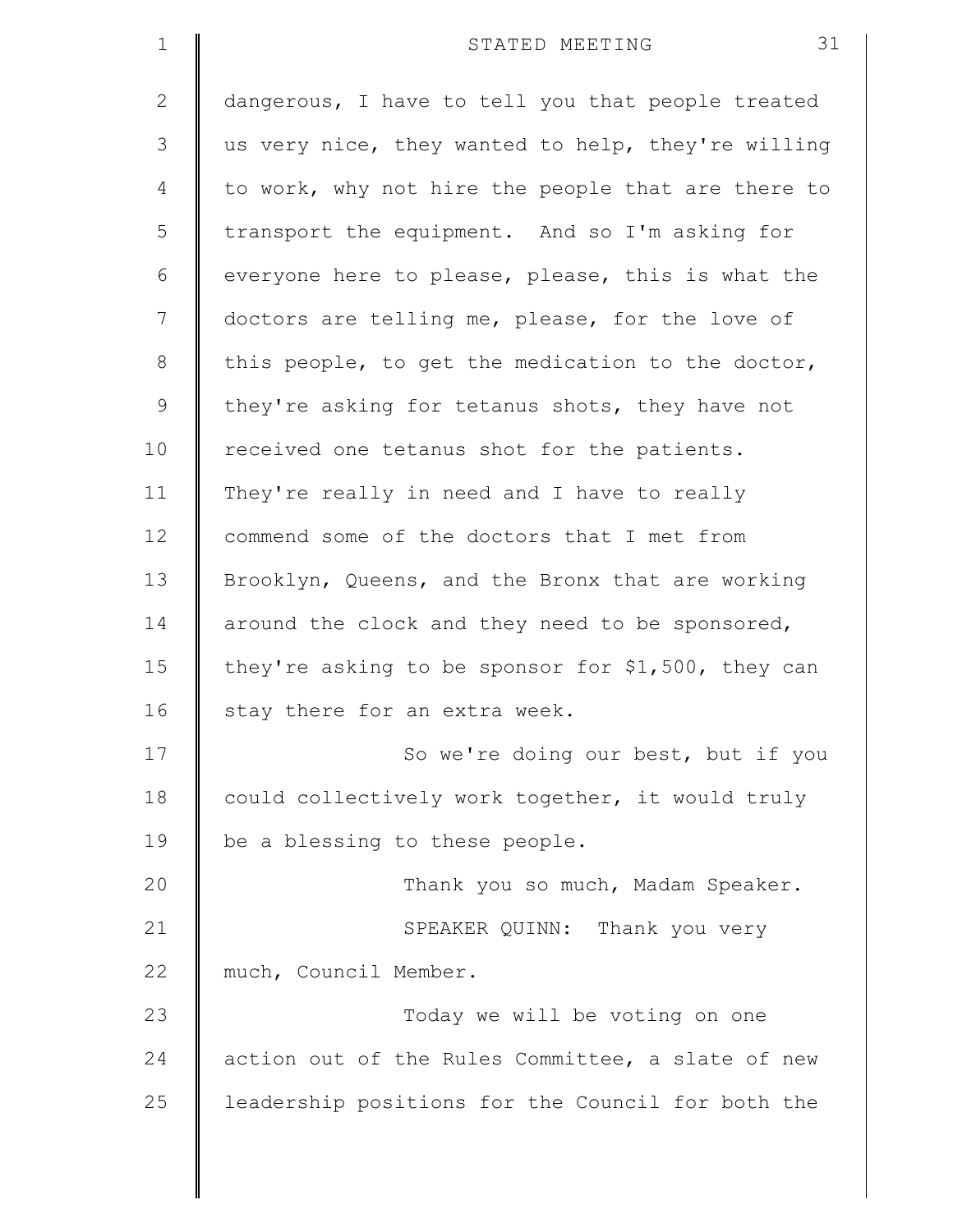| $\mathbf 1$  | 32<br>STATED MEETING                               |
|--------------|----------------------------------------------------|
| $\mathbf{2}$ | majority and the minority, a slate of new          |
| 3            | Committee Chairs, and new Committee memberships.   |
| 4            | I believe this is a list of individuals in the     |
| 5            | different capacities that we have assigned them to |
| 6            | who will do a important and tremendously forward   |
| 7            | moving job for this Council to help the City of    |
| 8            | New York and through the Council's different       |
| $\mathsf 9$  | oversight, budget, policy, and legislative         |
| 10           | functions, help the City of New York move through  |
| 11           | this tough recession, and I would urge all of my   |
| 12           | colleagues to ratify the slate of Committee Chairs |
| 13           | and Committee members and leadership positions     |
| 14           | that are before you today.                         |
| 15           | And that concludes Communications                  |
| 16           | from the Speaker.                                  |
| 17           | CHAIRPERSON RIVERA: Thank you very                 |
| 18           | much. Discussion of General Orders. Council        |
| 19           | Member Barron.                                     |
| 20           | COUNCIL MEMBER BARRON: First, if                   |
| 21           | you will, Mr. Chair, before you start my time, I   |
| 22           | would like to say to Mathieu Eugene, Rev. Sharpton |
| 23           | and I are going to charter a plane and there's     |
| 24           | about 30 or 40 doctors that are willing to go down |
| 25           | with us, we're in touch with [off mic] John so we  |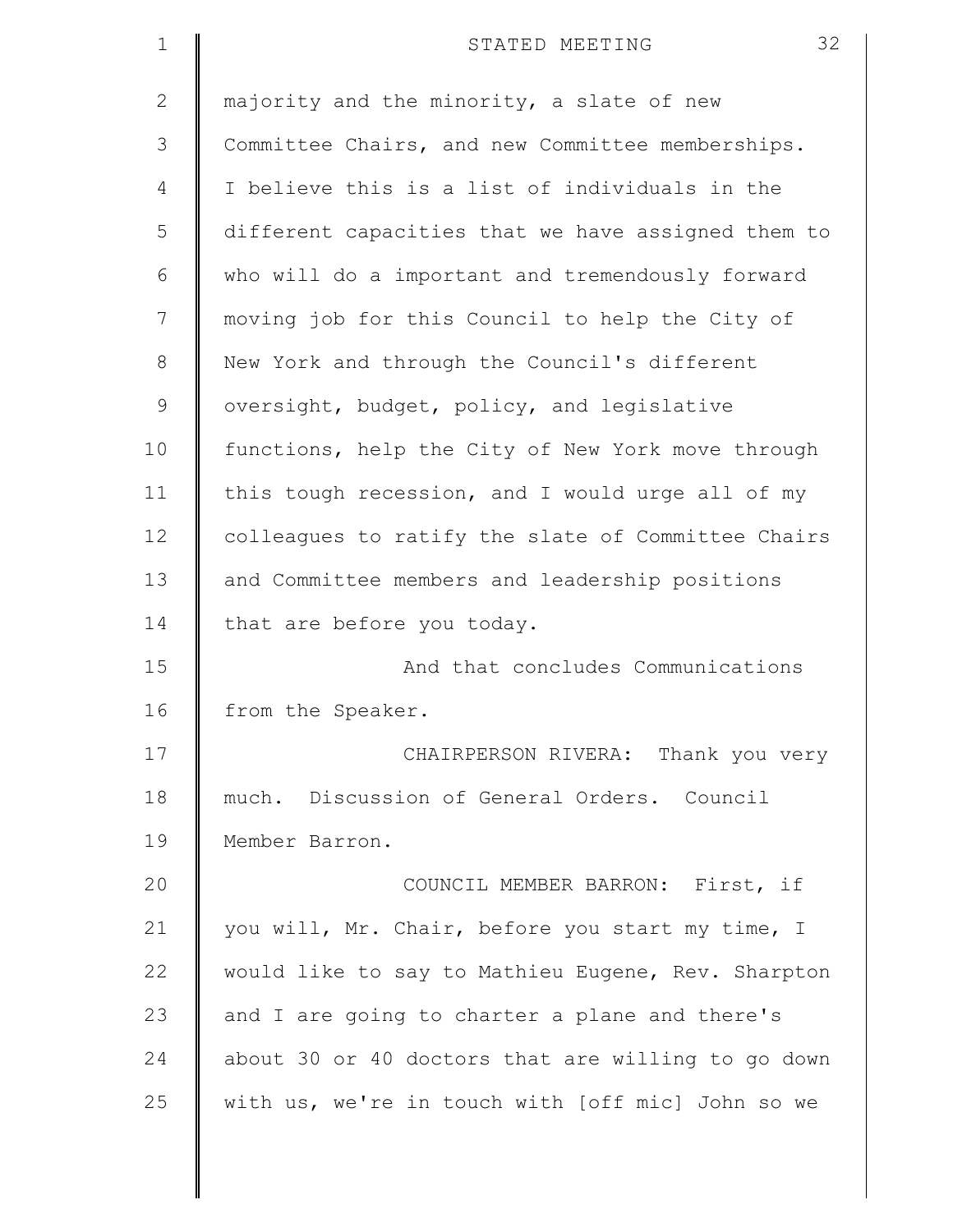| $\mathbf 1$  | 33<br>STATED MEETING                               |
|--------------|----------------------------------------------------|
| $\mathbf{2}$ | will, Jumaane, have someone on the ground that can |
| 3            | get those doctors and that medication to the right |
| 4            | places. So we're just working on the right time    |
| 5            | to do that and we're solidly behind you and your   |
| 6            | support and we support you 1000%.                  |
| 7            | Unfortunately, all politics is                     |
| $8\,$        | local and I just rise today to appeal to my        |
| $\mathsf 9$  | colleagues once again in not allowing the Speaker  |
| 10           | to remove me from Chair of the Higher Education    |
| 11           | Committee. This to me is an abuse of power, it's   |
| 12           | very divisive, she tried to get some of the blacks |
| 13           | to take the chair, but they refused it, and thank  |
| 14           | you for that. And when she couldn't get the        |
| 15           | blacks to do it, she got a Latino to do it, which  |
| 16           | is very, very divisive. Fortunately for us, our    |
| 17           | roots and unity with the black and Latino          |
| 18           | community will not be divided based upon the       |
| 19           | opportunism of one Latino in this body.            |
| 20           | And I say that if you want to                      |
| 21           | remove me, remove me because I'm an ineffective    |
| 22           | leader and you can't do that. I held 80 hearings,  |
| 23           | and one of those hearings we had a textbook        |
| 24           | hearing, the Barnes & Noble showed up and now      |
| 25           | they're going to have a rental, a textbook rental  |
|              |                                                    |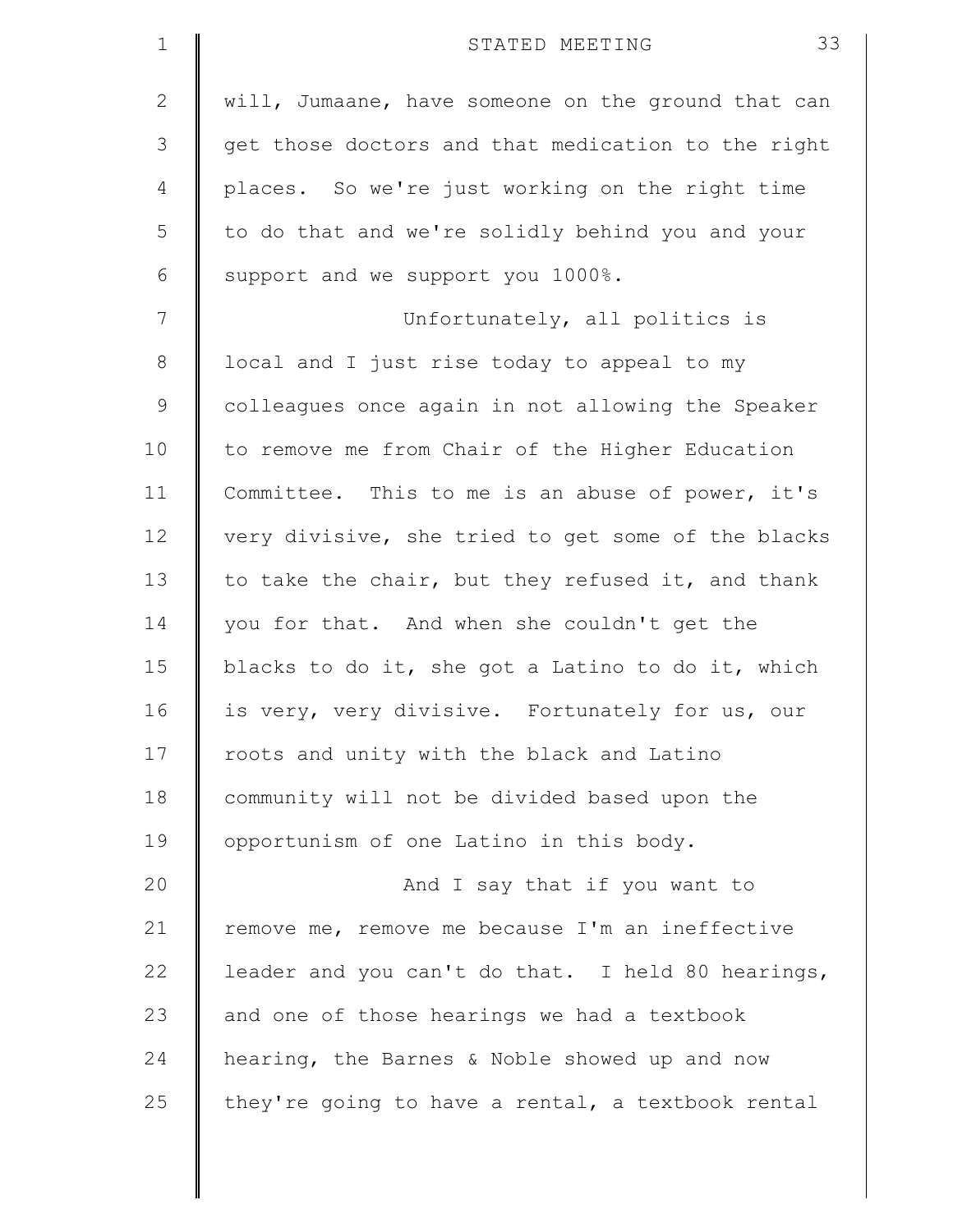| $\mathbf 1$  | 34<br>STATED MEETING                               |
|--------------|----------------------------------------------------|
| $\mathbf{2}$ | program for CUNY students where they'll get a 42%  |
| 3            | discount on the textbooks. I've gotten \$56        |
| 4            | million or more for the Peter Vallone Scholarship  |
| 5            | I might add over the years, hundreds of millions   |
| 6            | of dollars for capital money and black male        |
| 7            | initiative, I've gotten programs for immigration   |
| $\,8\,$      | and [off mic] Dominican studies and Puerto Rican   |
| $\mathsf 9$  | studies. I've been an excellent Chair, nobody can  |
| 10           | question that.                                     |
| 11           | And if it's because of what                        |
| 12           | happened at the Charter meeting, the last meeting  |
| 13           | where people got upset, well, Council Member       |
| 14           | Christine Quinn, the Speaker was on Channel 11     |
| 15           | saying that it was a fine meeting, she was excited |
| 16           | about it, it was an exercise in democracy, so it   |
| 17           | can't possibly be that.                            |
| 18           | Is it because of what happened at                  |
| 19           | Fiterman Hall when a racist, Jeffrey Wiesenfeld,   |
| 20           | interrupted me after I fought for eight years to   |
| 21           | get Fiterman Hall the money to rebuild it, and     |
| 22           | this racist who called--                           |
| 23           | CHAIRPERSON RIVERA: [Interposing]                  |
| 24           | Council Member--                                   |
| 25           | COUNCIL MEMBER BARRON: -- black                    |
|              |                                                    |
|              |                                                    |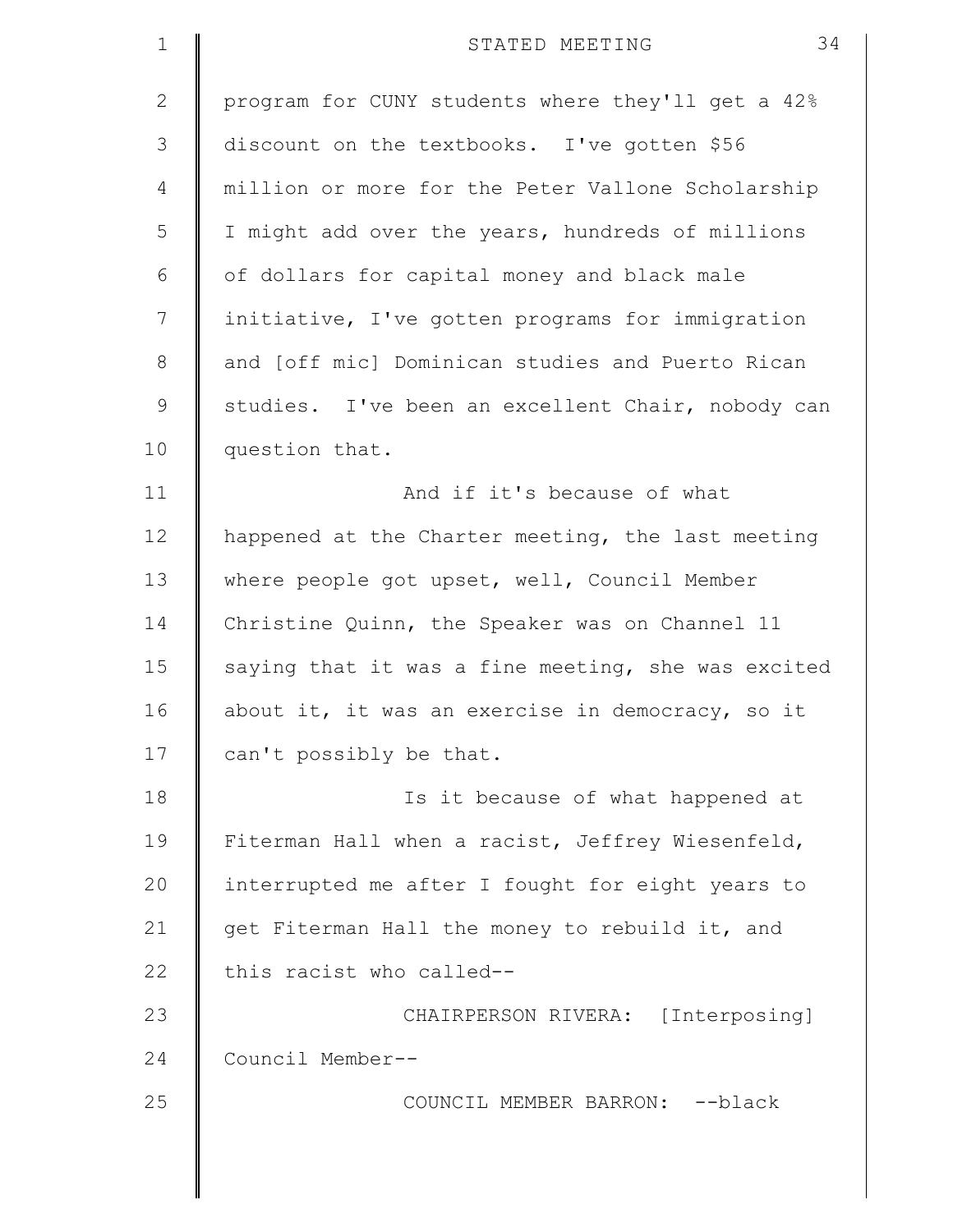| $\mathbf 1$  | 35<br>STATED MEETING                               |
|--------------|----------------------------------------------------|
| $\mathbf{2}$ | people savages and called Hasidic Jews thieves?    |
| 3            | This racist threatened to come here on December    |
| 4            | $14th--$                                           |
| 5            | CHAIRPERSON RIVERA: Council Member                 |
| 6            | Barron.                                            |
| 7            | COUNCIL MEMBER BARRON: -- with some                |
| 8            | whites from Queens and they were assured by the    |
| $\mathsf 9$  | Speaker that they don't need to come because she   |
| 10           | is going to do what they want her to do, which was |
| 11           | to remove me from my position as chair.            |
| 12           | CHAIRPERSON RIVERA: Council Member                 |
| 13           | Barron, you have to wrap up.                       |
| 14           | COUNCIL MEMBER BARRON: So the                      |
| 15           | Speaker is backing up a racist, instead of asking  |
| 16           | him to be removed from the Board of Trustees,      |
| 17           | she's removing me on his behalf from Chair and     |
| 18           | this body. Well, Christine, I'm going to be the    |
| 19           | Chair anyhow.                                      |
| 20           | CHAIRPERSON RIVERA: [Interposing]                  |
| 21           | Council Member Barron, can you wrap up, please?    |
| 22           | COUNCIL MEMBER BARRON: Whether you                 |
| 23           | like it or not, I'm going to buy my own gavel and  |
| 24           | bring it to the meeting because I will always      |
| 25           | Chair CUNY students--                              |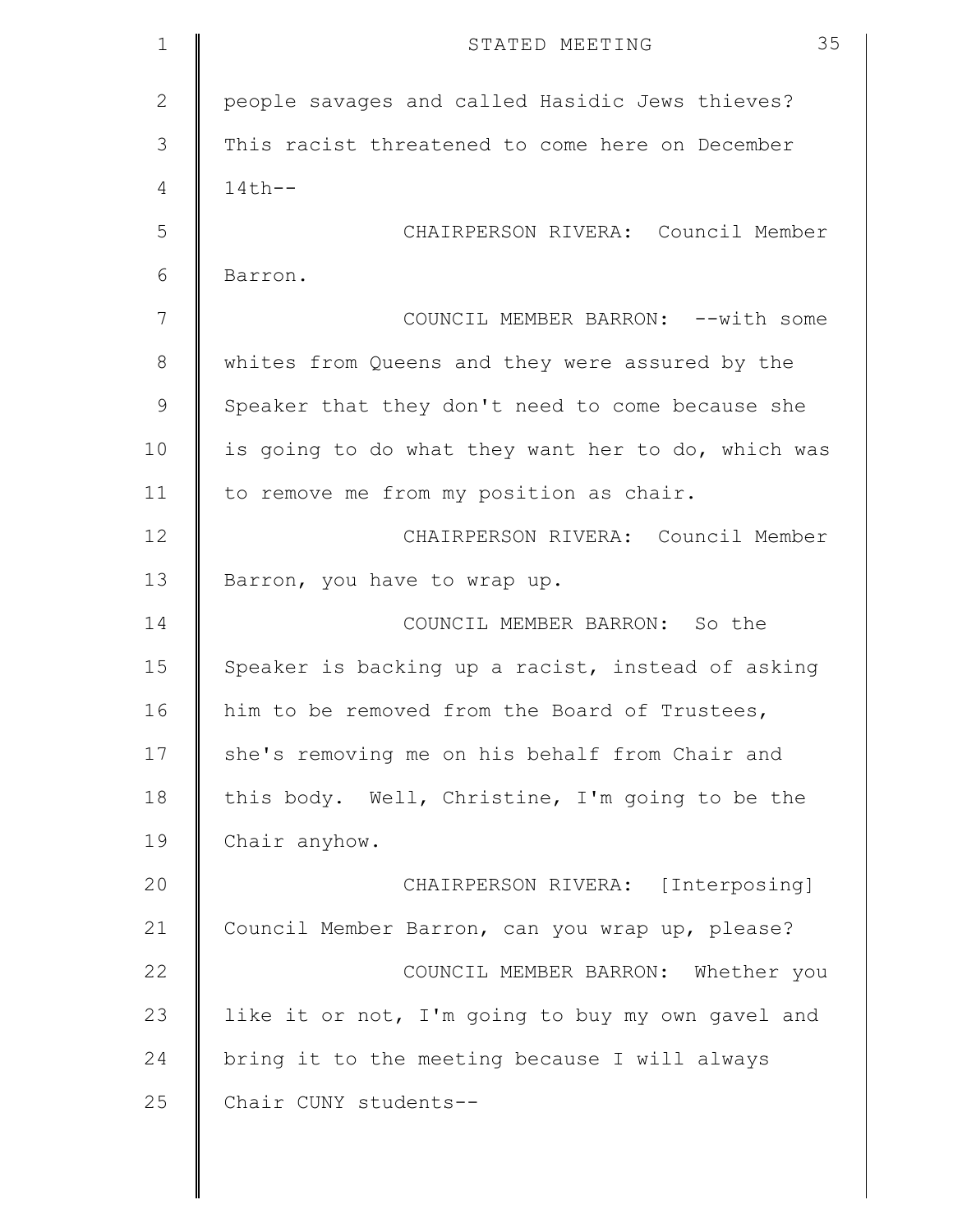| $\mathbf 1$   | 36<br>STATED MEETING                               |
|---------------|----------------------------------------------------|
| $\mathbf{2}$  | SERGEANT-AT-ARMS: Quiet, please.                   |
| 3             | CHAIRPERSON RIVERA: Silence,                       |
| 4             | silence in the balcony, please.                    |
| 5             | COUNCIL MEMBER BARRON: --I will                    |
| 6             | always fight for their rights. Instead of you      |
| 7             | removing me, a very effective leader, at the time  |
| 8             | that the Governor's cutting money from CUNY--      |
| $\mathcal{G}$ | CHAIRPERSON RIVERA: Council Member                 |
| 10            | Barron, I'm going to have to ask you--             |
| 11            | COUNCIL MEMBER BARRON: -- and                      |
| 12            | cutting money--                                    |
| 13            | CHAIRPERSON RIVERA: -- wrap up,                    |
| 14            | please.                                            |
| 15            | COUNCIL MEMBER BARRON: -- from TAP,                |
| 16            | you needed to support me.                          |
| 17            | MALE VOICE: Point of order--                       |
| 18            | COUNCIL MEMBER BARRON: You never                   |
| 19            | even called me in--                                |
| 20            | MALE VOICE: --the two minute rule                  |
| 21            | has expired.                                       |
| 22            | [Off mic]                                          |
| 23            | CHAIRPERSON RIVERA: Okay. At this                  |
| 24            | point in time, we're going to have to move on with |
| 25            | the meeting. Is there anybody else for Discussion  |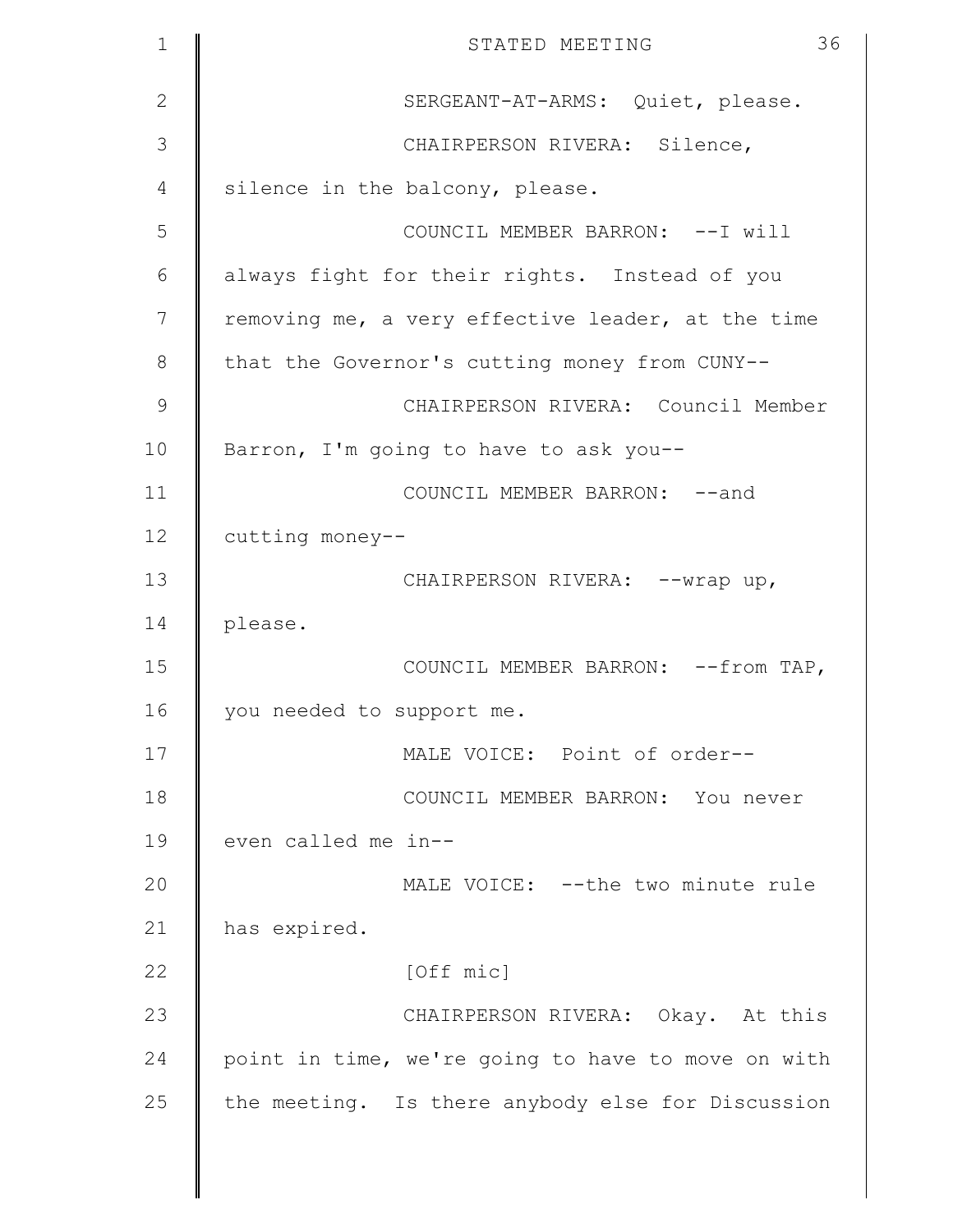| $\mathbf{1}$ | 37<br>STATED MEETING                             |
|--------------|--------------------------------------------------|
| 2            | of General Orders?                               |
| 3            | [Off mic]                                        |
| 4            | CHAIRPERSON RIVERA: Okay, so let's               |
| 5            | move on.                                         |
| 6            | COUNCIL MEMBER BARRON: -- no matter              |
| 7            | $what--$                                         |
| 8            | MALE VOICE: Let the man speak, let               |
| 9            | the man speak.                                   |
| 10           | [Off mic]                                        |
| 11           | CHAIRPERSON RIVERA: Silence in the               |
| 12           | balcony, we're going to have to move on with the |
| 13           | meeting for today. Seeing no others for          |
| 14           | discussion, we're going to move on to the Report |
| 15           | of Special Committees.                           |
| 16           | [Off mic]                                        |
| 17           | COUNCIL MEMBER BARRON: -- whether                |
| 18           | you like it or not. I'm going to--               |
| 19           | [Off mic]                                        |
| 20           | CHAIRPERSON RIVERA: Council Member               |
| 21           | Barron, if you could please wrap up.             |
| 22           | COUNCIL MEMBER BARRON: I'm going                 |
| 23           | to speak up--                                    |
| 24           | [Crosstalk]                                      |
| 25           | CHAIRPERSON RIVERA: We're moving                 |
|              |                                                  |
|              |                                                  |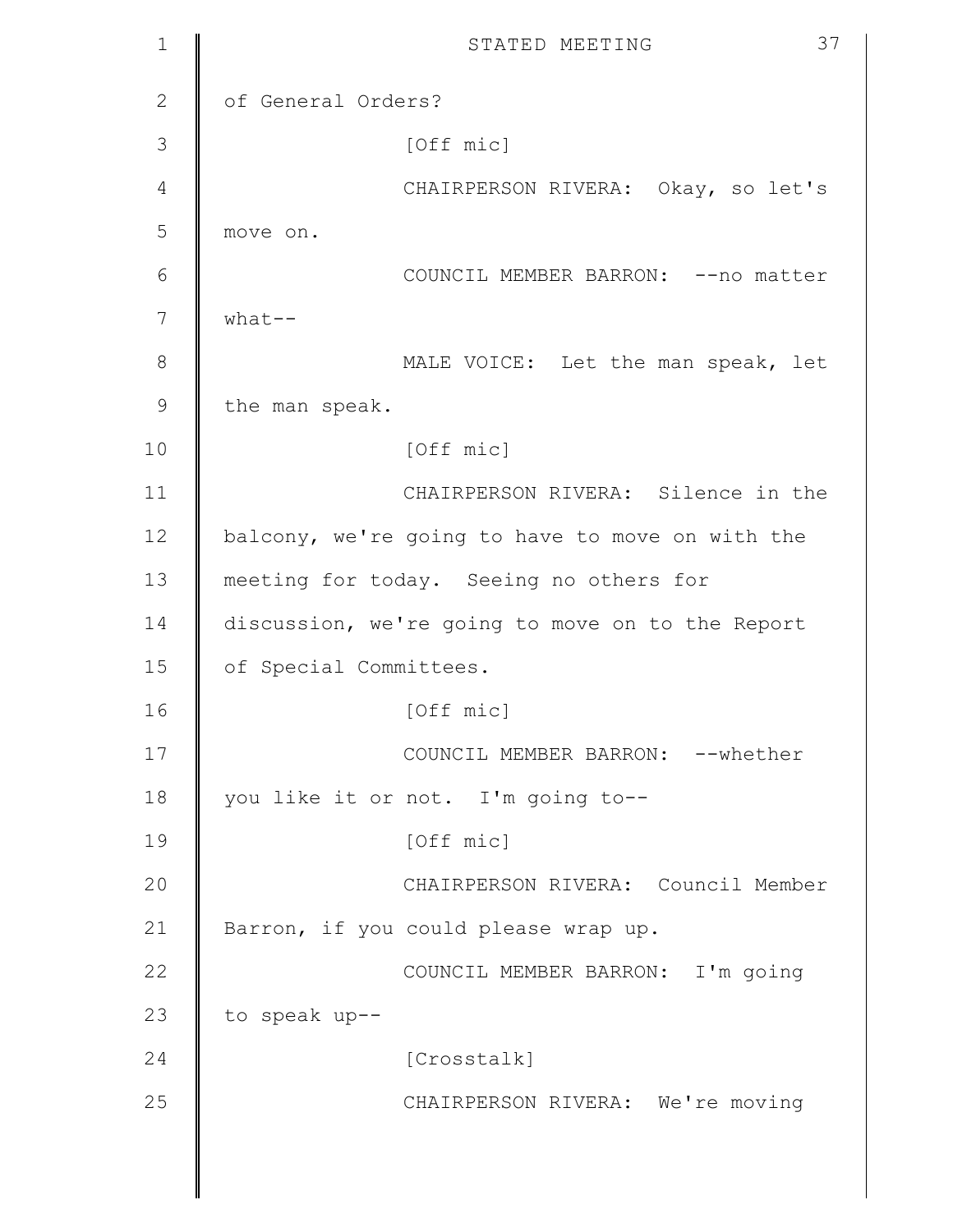| $\mathbf 1$    | 38<br>STATED MEETING                               |
|----------------|----------------------------------------------------|
| $\mathbf{2}$   | on to the Report of Special Committees.            |
| 3              | COUNCIL MEMBER BARRON: -- and so is                |
| $\overline{4}$ | my colleagues--                                    |
| 5              | COUNCIL CLERK: None.                               |
| 6              | CHAIRPERSON RIVERA: Reports of                     |
| 7              | Standing Committees?                               |
| $\,8\,$        | COUNCIL MEMBER BARRON: -- with the                 |
| 9              | Speaker and vote no on this--                      |
| 10             | [Crosstalk]                                        |
| 11             | COUNCIL CLERK: Report of the                       |
| 12             | Committee on Rules, Privileges and Elections, Reso |
| 13             | $1 - -$                                            |
| 14             | [Applause]                                         |
| 15             | CHAIRPERSON RIVERA: Quiet in the                   |
| 16             | balcony. Silence in the balcony. Continue.         |
| 17             | COUNCIL CLERK: Report of the                       |
| 18             | Committee on Rules, Privileges and Elections, Reso |
| 19             | 1, making certain amendments to Rule 7.00A of the  |
| 20             | Rules of the Council.                              |
| 21             | SPEAKER QUINN: Coupled on General                  |
| 22             | Orders.                                            |
| 23             | COUNCIL CLERK: M7, Chairperson and                 |
| 24             | members of the Committees of the Council.          |
| 25             | SPEAKER QUINN: Coupled on General                  |
|                |                                                    |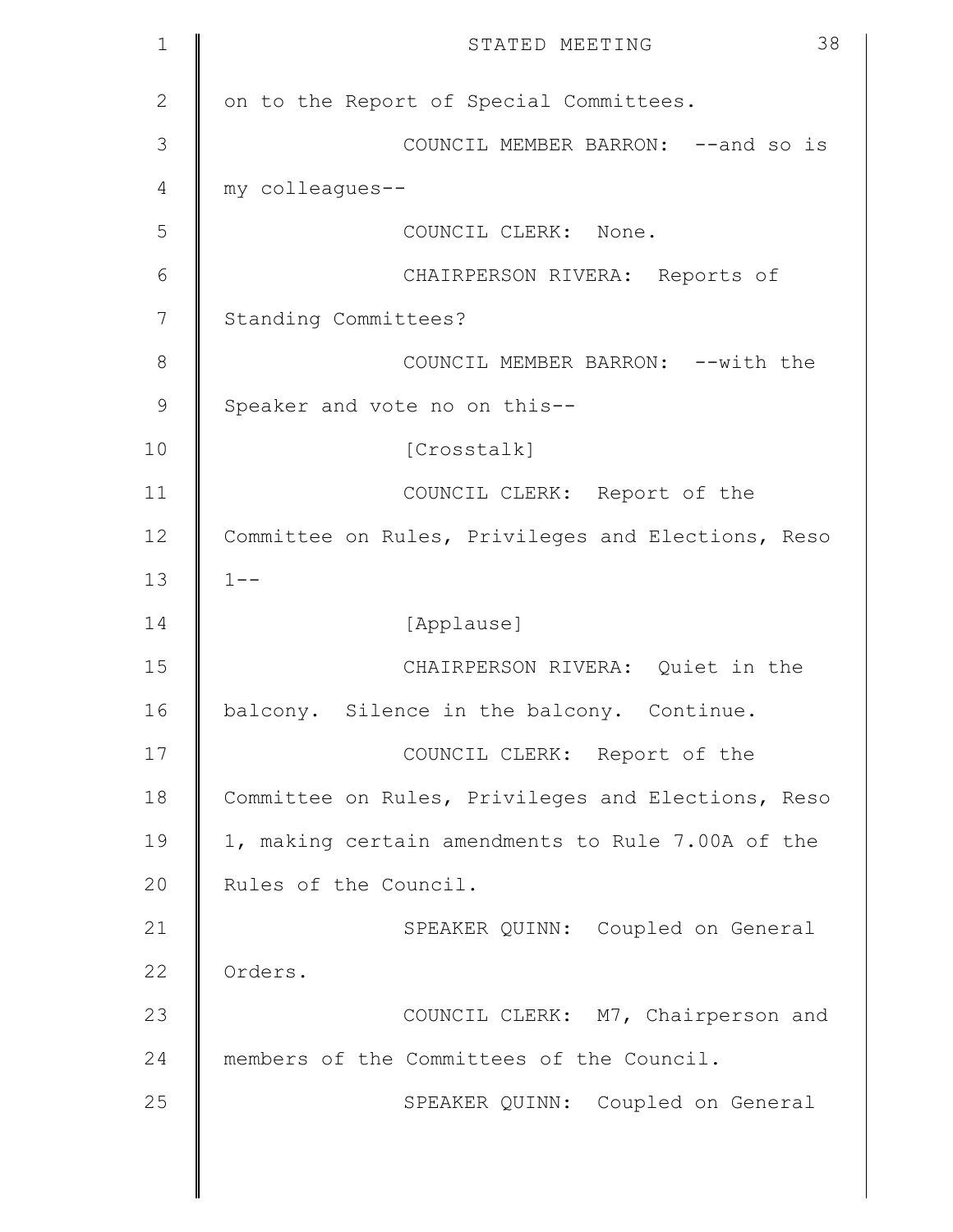| $\mathbf{1}$  | 39<br>STATED MEETING                               |
|---------------|----------------------------------------------------|
| 2             | Orders.                                            |
| 3             | CHAIRPERSON RIVERA: General Order                  |
| 4             | calendar.                                          |
| 5             | COUNCIL CLERK: Resolution                          |
| 6             | appointing various persons Commissioner of Deeds.  |
| 7             | SPEAKER QUINN: Coupled on General                  |
| 8             | Orders, and I'd now like to ask for a roll call on |
| $\mathcal{G}$ | all of the items that have been coupled on the     |
| 10            | General Order calendar, please, Mr. Majority       |
| 11            | Leader.                                            |
| 12            | CHAIRPERSON RIVERA: So ordered.                    |
| 13            | COUNCIL CLERK: Arroyo.                             |
| 14            | COUNCIL MEMBER ARROYO: Aye.                        |
| 15            | COUNCIL CLERK: Barron.                             |
| 16            | COUNCIL MEMBER BARRON: May I be                    |
| 17            | excused to--                                       |
| 18            | [Pause]                                            |
| 19            | CHAIRPERSON RIVERA: Yes, you may.                  |
| 20            | COUNCIL MEMBER BARRON: Turn the                    |
| 21            | mic on. [Off mic]                                  |
| 22            | CHAIRPERSON RIVERA: It's on.                       |
| 23            | Press the button.                                  |
| 24            | COUNCIL MEMBER BARRON: I did.                      |
| 25            | Before I was rudely interrupted, as I was saying,  |
|               |                                                    |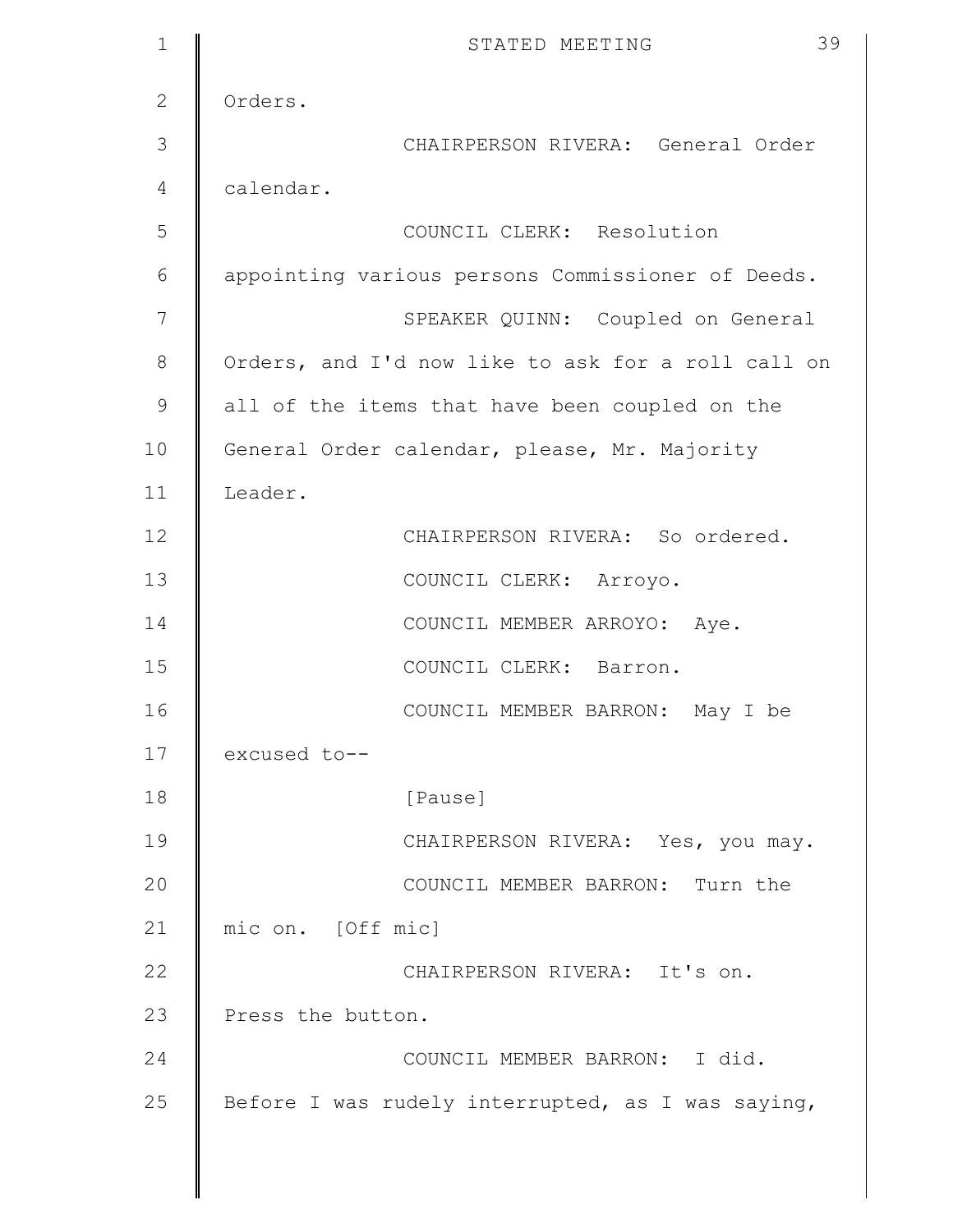| $\mathbf 1$  | 40<br>STATED MEETING                               |
|--------------|----------------------------------------------------|
| $\mathbf{2}$ | Christine, I'm going to still be a spokesperson    |
| 3            | for CUNY, there's nothing you could do to stop me  |
| 4            | from doing that. It is shameful that you abused    |
| 5            | your power like that, but more shameful is that    |
| 6            | this body is going to allow her to do that. And    |
| 7            | let me tell you something, they're coming for me   |
| $8\,$        | in the morning, but they're going to come for you  |
| $\mathsf 9$  | in the afternoon.                                  |
| 10           | FEMALE VOICE: That's right, that's                 |
| 11           | right.                                             |
| 12           | COUNCIL MEMBER BARRON: And once                    |
| 13           | you allow, once you allow--                        |
| 14           | [Applause]                                         |
| 15           | [Off mic]                                          |
| 16           | CHAIRPERSON RIVERA: Quiet in the                   |
| 17           | balcony.                                           |
| 18           | COUNCIL MEMBER BARRON: -- once you                 |
| 19           | allow something like this to happen to one of us   |
| 20           | because you're not the one speaking up right now,  |
| 21           | you're setting a dangerous, bad precedence.<br>The |
| 22           | press told me that she said she's doing this       |
| 23           | because I was divisive. Nobody divided this        |
| 24           | Council more than Christine Quinn on the Sonny     |
| 25           | Carson vote when she got 24 whites to vote for her |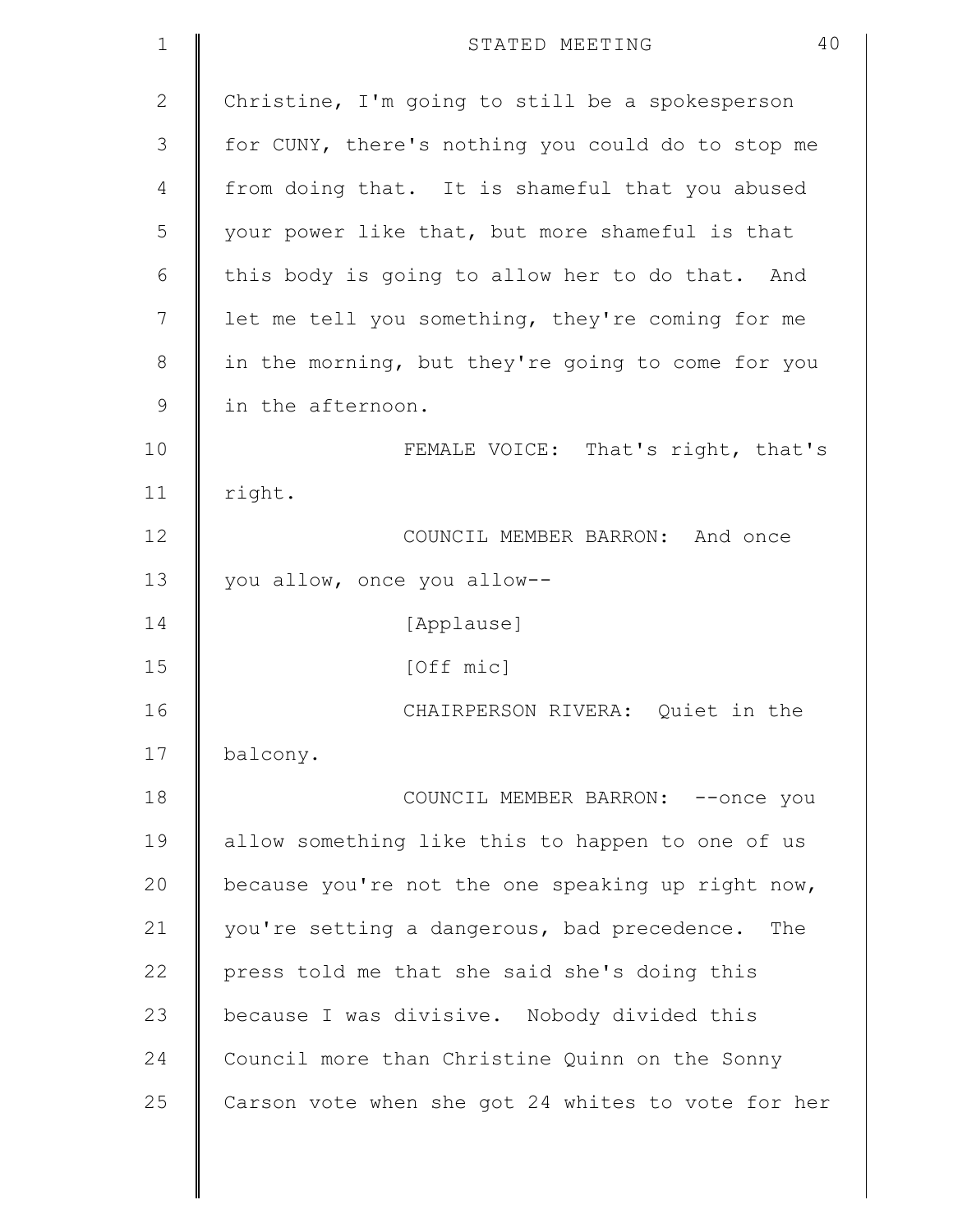| $\mathbf 1$    | 41<br>STATED MEETING                               |
|----------------|----------------------------------------------------|
| $\overline{2}$ | against naming a street after somebody, that never |
| 3              | happened in the City Council. There's nothing      |
| 4              | more divisive than what Christine Quinn has done   |
| 5              | in this body. And now to try to manipulate the     |
| 6              | Latino community against the black community       |
| 7              | because she couldn't find a black person to take   |
| $\,8\,$        | my place is even more divisive. So she is the      |
| $\mathcal{G}$  | last person that can talk to anybody about being   |
| 10             | divisive.                                          |
| 11             | You now have a Speaker who's going                 |
| 12             | to continue to be the Deputy Mayor and the only    |
| 13             | reason why she voted against him, she wanted to    |
| 14             | assure her seat as Speaker, she will continue to   |
| 15             | turn this city over to the land grabbers, to the   |
| 16             | rich, to the elite, and watch at budget time, see  |
| 17             | what happens to black and Latino communities. The  |
| 18             | only reason why the Mayor even mentioned black and |
| 19             | Latinos in the State of the Union address is       |
| 20             | because you are the new majority now and they want |
| 21             | to placate you and have you thinking that they're  |
| 22             | going to support you and it's because we raised    |
| 23             | it. Christine, I will always be a speaker for      |
| 24             | CUNY, you cannot stop me from doing that.          |
| 25             | [Applause]                                         |
|                |                                                    |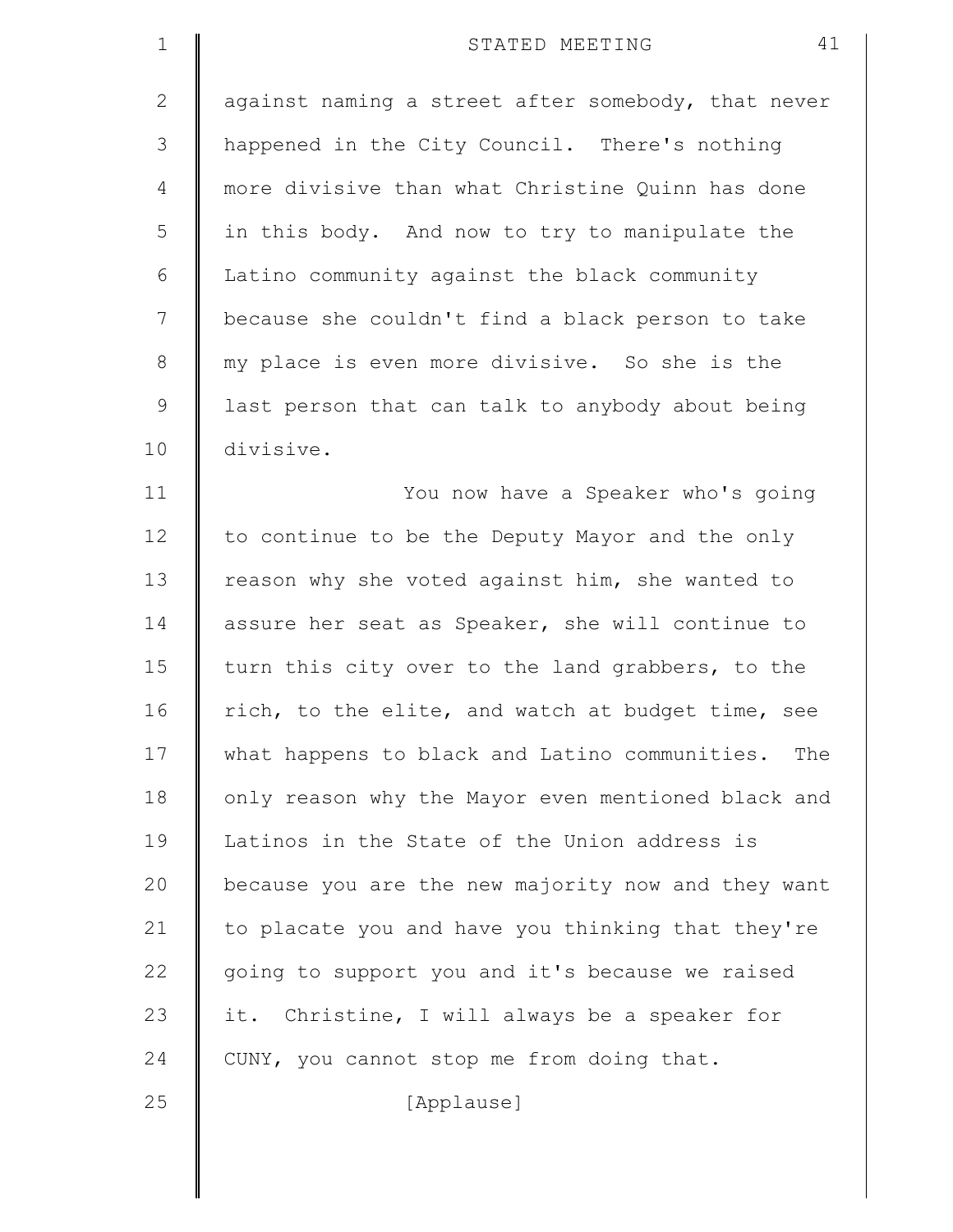| $\mathbf 1$    | 42<br>STATED MEETING               |
|----------------|------------------------------------|
| $\mathbf{2}$   | CHAIRPERSON RIVERA: Silence in the |
| 3              | balcony. Continue with the vote.   |
| $\overline{4}$ | COUNCIL MEMBER BARRON: And I vote  |
| 5              | no.                                |
| 6              | COUNCIL CLERK: Brewer.             |
| 7              | COUNCIL MEMBER BREWER: Yes, yes.   |
| $8\,$          | COUNCIL CLERK: Cabrera.            |
| $\mathcal{G}$  | COUNCIL MEMBER CABRERA: Yes.       |
| 10             | COUNCIL CLERK: Chin.               |
| 11             | COUNCIL MEMBER CHIN: Yes.          |
| 12             | COUNCIL CLERK: Comrie.             |
| 13             | COUNCIL MEMBER COMRIE: Yes.        |
| 14             | COUNCIL CLERK: Crowley.            |
| 15             | COUNCIL MEMBER CROWLEY: Yes.       |
| 16             | COUNCIL CLERK: Dickens.            |
| 17             | COUNCIL MEMBER DICKENS: Yes.       |
| 18             | COUNCIL CLERK: Dilan.              |
| 19             | COUNCIL MEMBER DILAN: Yes.         |
| 20             | COUNCIL CLERK: Dromm.              |
| 21             | COUNCIL MEMBER DROMM: Yes.         |
| 22             | COUNCIL CLERK: Eugene.             |
| 23             | COUNCIL MEMBER EUGENE: Yes.        |
| 24             | COUNCIL CLERK: Ferreras.           |
| 25             | COUNCIL MEMBER FERRERAS: Yes.      |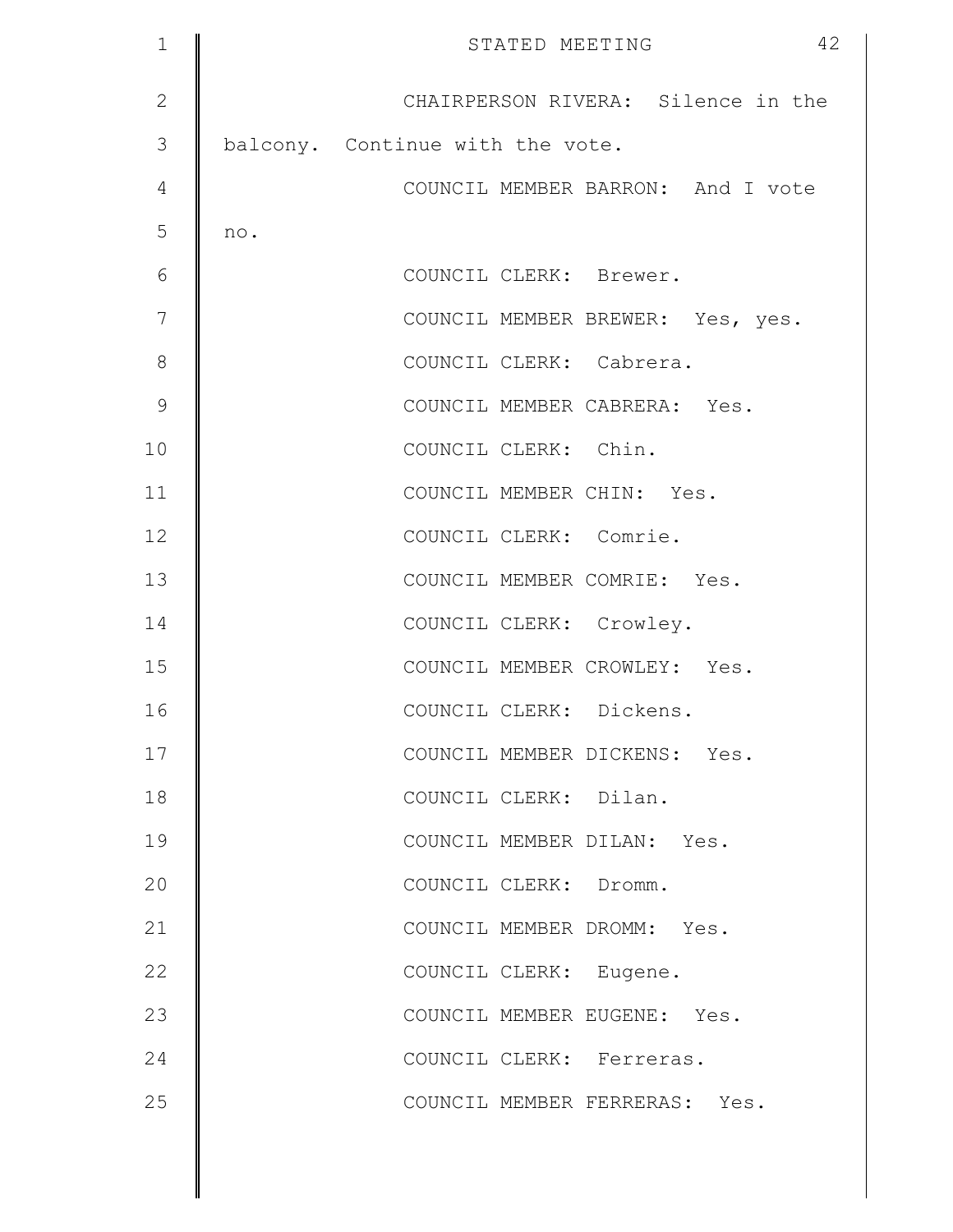| $\mathbf 1$   | STATED MEETING                    | 43 |
|---------------|-----------------------------------|----|
| $\mathbf{2}$  | COUNCIL CLERK: Fidler.            |    |
| 3             | COUNCIL MEMBER FIDLER: What       |    |
| 4             | happened to Felder? Yes.          |    |
| 5             | COUNCIL CLERK: Foster.            |    |
| 6             | COUNCIL MEMBER FOSTER: Yes.       |    |
| 7             | COUNCIL CLERK: Garodnick.         |    |
| 8             | COUNCIL MEMBER GARODNICK: Aye.    |    |
| $\mathcal{G}$ | COUNCIL CLERK: Gennaro.           |    |
| 10            | COUNCIL MEMBER GENNARO: Yes.      |    |
| 11            | COUNCIL CLERK: Gentile.           |    |
| 12            | COUNCIL MEMBER GENTILE: Aye.      |    |
| 13            | COUNCIL CLERK: Gonzalez.          |    |
| 14            | COUNCIL MEMBER GONZALEZ: Yes.     |    |
| 15            | COUNCIL CLERK: Halloran.          |    |
| 16            | COUNCIL MEMBER HALLORAN: Yes      |    |
| 17            | COUNCIL CLERK: Ignizio.           |    |
| 18            | COUNCIL MEMBER IGNIZIO: Yes.      |    |
| 19            | COUNCIL CLERK: Jackson.           |    |
| 20            | COUNCIL MEMBER JACKSON: Vote aye. |    |
| 21            | COUNCIL CLERK: James.             |    |
| 22            | COUNCIL MEMBER JAMES: Yes.        |    |
| 23            | COUNCIL CLERK: Koo.               |    |
| 24            | COUNCIL MEMBER KOO: Yes.          |    |
| 25            | COUNCIL CLERK: Koppell.           |    |
|               |                                   |    |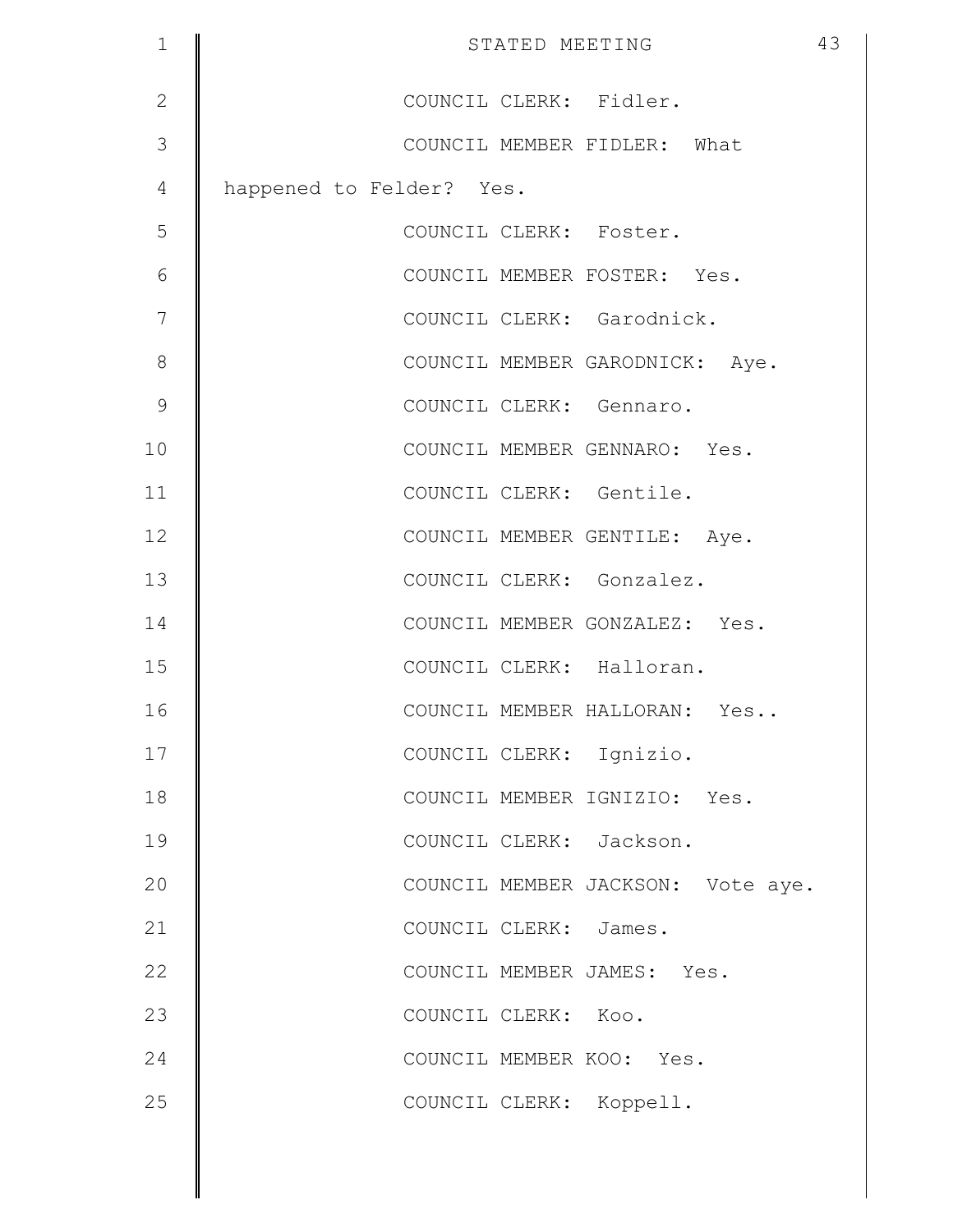| $\mathbf 1$   | 44<br>STATED MEETING               |
|---------------|------------------------------------|
| $\mathbf{2}$  | COUNCIL MEMBER KOPPELL: Yes.       |
| 3             | COUNCIL CLERK: Koslowitz.          |
| 4             | COUNCIL MEMBER KOSLOWITZ: Yes.     |
| 5             | COUNCIL CLERK: Lander.             |
| $\epsilon$    | COUNCIL MEMBER LANDER: Yes.        |
| 7             | COUNCIL CLERK: Lappin.             |
| 8             | COUNCIL MEMBER LAPPIN: Aye.        |
| $\mathcal{G}$ | COUNCIL CLERK: Levin.              |
| 10            | COUNCIL MEMBER LEVIN: I vote yes.  |
| 11            | COUNCIL CLERK: Mark-Viverito.      |
| 12            | COUNCIL MEMBER MARK-VIVERITO: Aye. |
| 13            | COUNCIL CLERK: Mealy.              |
| 14            | COUNCIL MEMBER MEALY: Yes.         |
| 15            | COUNCIL CLERK: Mendez.             |
| 16            | COUNCIL MEMBER MENDEZ: [Off mic].  |
| 17            | COUNCIL CLERK: Nelson.             |
| 18            | COUNCIL MEMBER NELSON: Yes.        |
| 19            | COUNCIL CLERK: Palma.              |
| 20            | [No response]                      |
| 21            | COUNCIL CLERK: Recchia.            |
| 22            | COUNCIL MEMBER RECCHIA: Yes.       |
| 23            | COUNCIL CLERK: Reyna.              |
| 24            | COUNCIL MEMBER REYNA: Yes.         |
| 25            | COUNCIL CLERK: Rodriguez.          |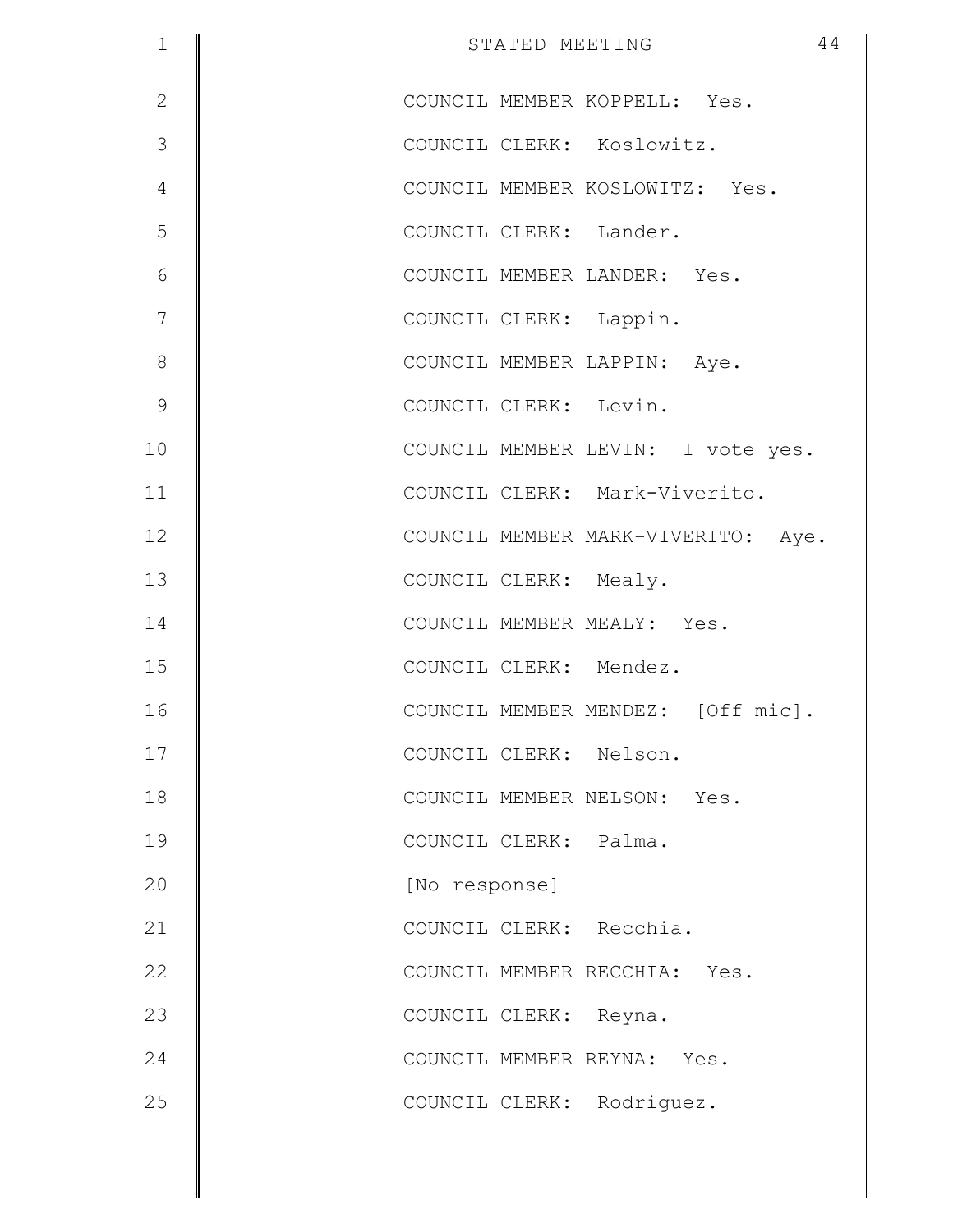| $\mathbf 1$    | 45<br>STATED MEETING              |
|----------------|-----------------------------------|
| $\mathbf{2}$   | COUNCIL MEMBER RODRIGUEZ: Yes.    |
| 3              | COUNCIL CLERK: Rose.              |
| $\overline{4}$ | COUNCIL MEMBER ROSE: Yes.         |
| 5              | COUNCIL CLERK: Sanders.           |
| 6              | COUNCIL MEMBER SANDERS: Yes.      |
| 7              | COUNCIL CLERK: Seabrook.          |
| 8              | COUNCIL MEMBER SEABROOK: Yes.     |
| $\mathcal{G}$  | COUNCIL CLERK: Ulrich.            |
| 10             | COUNCIL MEMBER ULRICH: Aye.       |
| 11             | COUNCIL CLERK: Vacca.             |
| 12             | COUNCIL MEMBER VACCA: Yes.        |
| 13             | COUNCIL CLERK: Vallone.           |
| 14             | COUNCIL MEMBER VALLONE: Aye.      |
| 15             | COUNCIL CLERK: Van Bramer.        |
| 16             | COUNCIL MEMBER VAN BRAMER: Yes.   |
| 17             | COUNCIL CLERK: Vann.              |
| 18             | [No response]                     |
| 19             | COUNCIL CLERK: Weprin.            |
| 20             | COUNCIL MEMBER WEPRIN: Yes.       |
| 21             | COUNCIL CLERK: White.             |
| 22             | COUNCIL MEMBER WHITE: Aye.        |
| 23             | COUNCIL CLERK: Williams.          |
| 24             | COUNCIL MEMBER WILLIAMS: May I be |
| 25             | excused to explain my vote?       |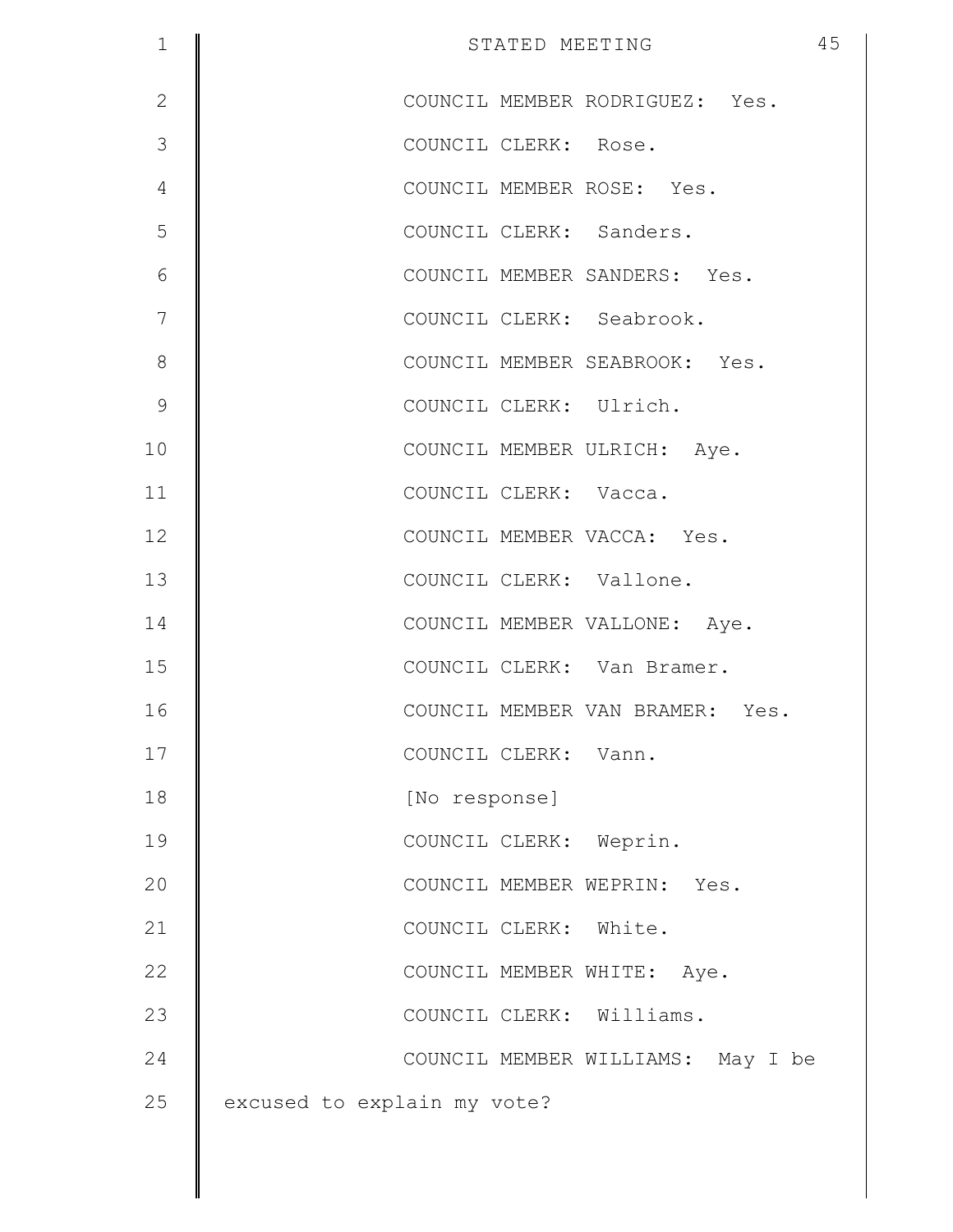| $\mathbf{1}$  | 46<br>STATED MEETING                              |
|---------------|---------------------------------------------------|
| $\mathbf{2}$  | CHAIRPERSON RIVERA: Yes.                          |
| 3             | COUNCIL MEMBER WILLIAMS: This was                 |
| 4             | sort of difficult for me and I happen to think    |
| 5             | that on this issue, and I am a CUNY [off mic] and |
| 6             | this [off mic] leader, I think the Council Member |
| 7             | had been a good champion on our issues. At the    |
| 8             | same time, there are 50 other Council Members.    |
| $\mathcal{G}$ | I'm also happy that people that I perceive to be  |
| 10            | progressive have been moved into leadership       |
| 11            | positions and particularly freshmen have giving a |
| 12            | chance to be moved into leadership positions. So  |
| 13            | I vote yes.                                       |
| 14            | COUNCIL CLERK: Oddo.                              |
| 15            | COUNCIL MEMBER ODDO: Yes.                         |
| 16            | COUNCIL CLERK: Rivera.                            |
| 17            | CHAIRPERSON RIVERA: Vote aye.                     |
| 18            | COUNCIL CLERK: Speaker Quinn.                     |
| 19            | SPEAKER QUINN: Yes.                               |
| 20            | [Long pause]                                      |
| 21            | CHAIRPERSON RIVERA: All items on                  |
| 22            | today's General Order calendar were adopted by a  |
| 23            | vote of 47 in the affirmative with one in the     |
| 24            | negative and zero abstentions. Introduction and   |
| 25            | Reading of the Bills?                             |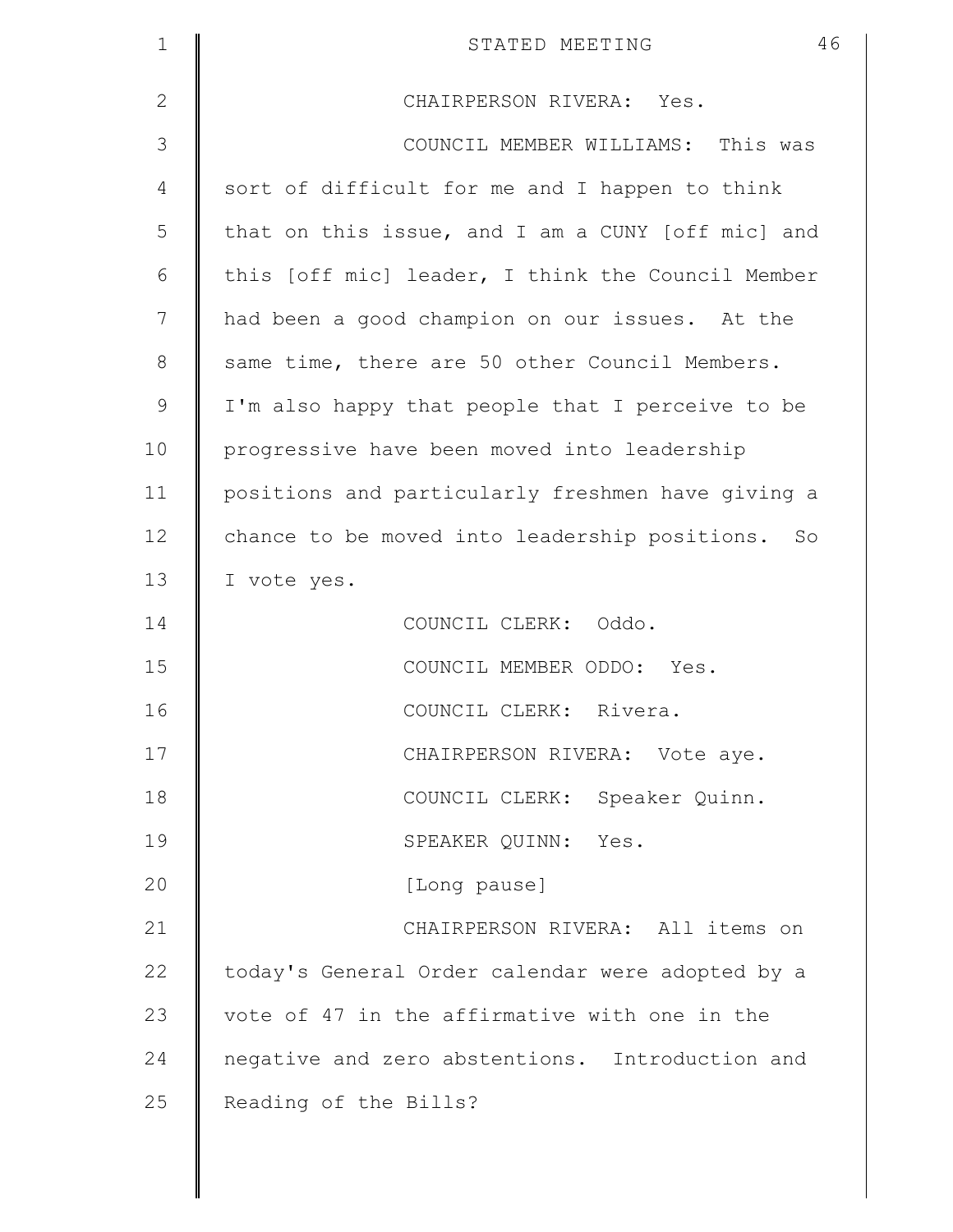| $\mathbf 1$   | 47<br>STATED MEETING                               |
|---------------|----------------------------------------------------|
| $\mathbf{2}$  | SPEAKER QUINN: All bills are                       |
| 3             | referred to committees as indicated.               |
| 4             | CHAIRPERSON RIVERA: Now we go to                   |
| 5             | General Discussions. Seeing no one--               |
| 6             | FEMALE VOICE: [Off mic] Brewer.                    |
| 7             | CHAIRPERSON RIVERA: Oh, Council                    |
| $8\,$         | Member Brewer.                                     |
| $\mathcal{G}$ | COUNCIL MEMBER BREWER: I just want                 |
| 10            | to mention I know that Council Member Dickens also |
| 11            | knew John Bess and yesterday we had a memorial     |
| 12            | service for him, he was a leader in the community, |
| 13            | not just in Harlem, but he was probably the best   |
| 14            | person I've ever seen who could work with young    |
| 15            | people. He died at a young age in terms of my      |
| 16            | outlook on things and yesterday at Abyssinian, the |
| 17            | entire church was filled with people who've known  |
| 18            | him for the last 40 years. And so I know that      |
| 19            | Inez Dickens and others wrote a letter thanking    |
| 20            | him for all the work that he did, thanking his     |
| 21            | friends and the young people whom he guided and    |
| 22            | counseled, many of them spoke. So I just want to   |
| 23            | remind people that there are people like that out  |
| 24            | there, as we all know, but he will certainly be    |
| 25            | missed. Thank you, John Bess.                      |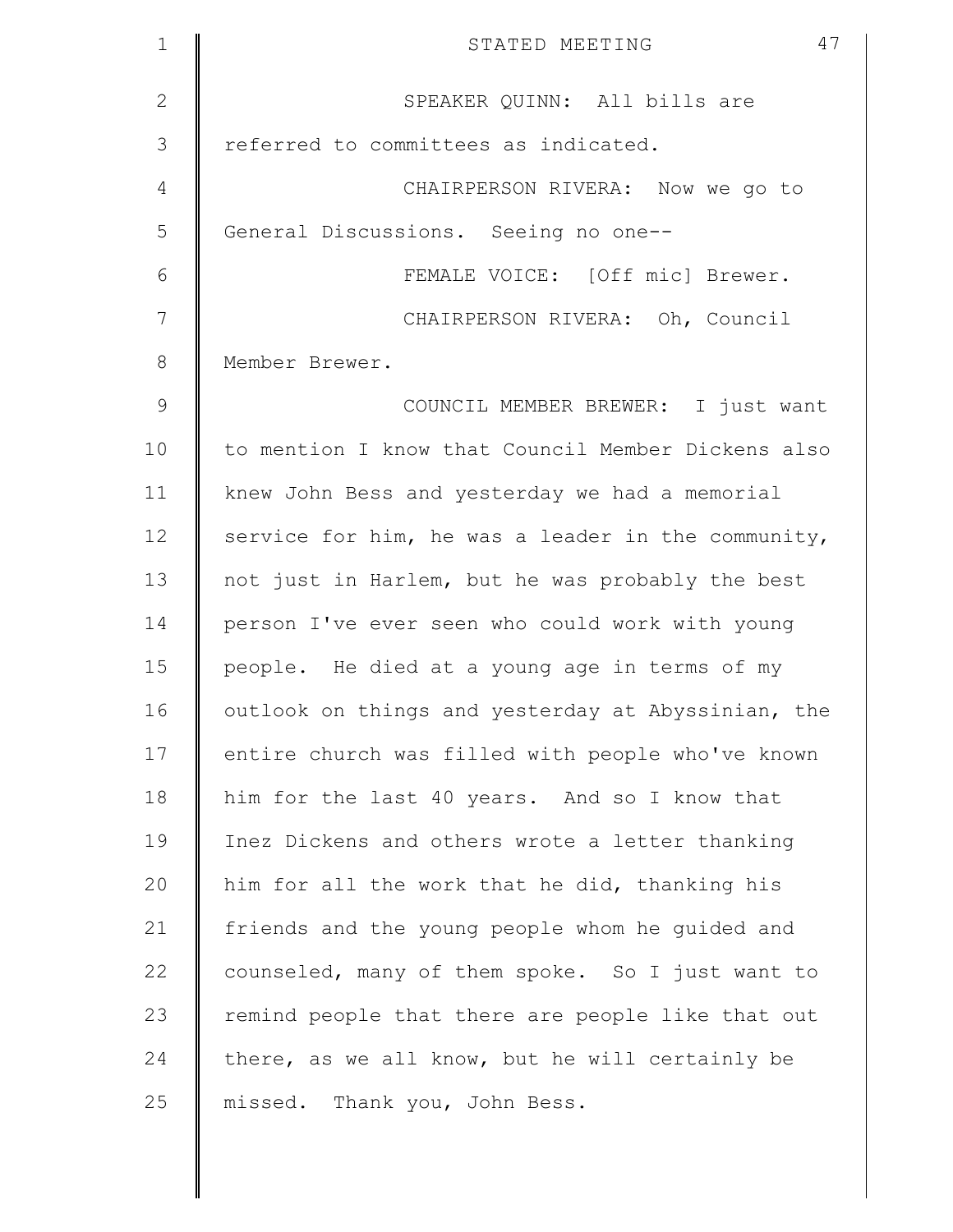| $\mathbf{1}$ | 48<br>STATED MEETING                               |
|--------------|----------------------------------------------------|
| $\mathbf{2}$ | CHAIRPERSON RIVERA: Thank you very                 |
| 3            | much. Council Member Lew Fidler.                   |
| 4            | COUNCIL MEMBER FIDLER: Thank you,                  |
| 5            | Mr. Majority Leader. I see that we've been         |
| 6            | rejoined for the last time by our colleague,       |
| 7            | Council Member Simcha Felder, and I wanted to be-- |
| $8\,$        | he is here, right?                                 |
| $\mathsf 9$  | MALE VOICE: He's here.                             |
| 10           | COUNCIL MEMBER FIDLER: Yeah, okay.                 |
| 11           | [Off mic]                                          |
| 12           | COUNCIL MEMBER FIDLER: I want to                   |
| 13           | say publicly what I will say to him again and      |
| 14           | again in private, that he will be missed           |
| 15           | tremendously in this body by all of us.            |
| 16           | [Applause]                                         |
| 17           | [Off mic]                                          |
| 18           | COUNCIL MEMBER FELDER: Thank you                   |
| 19           | very much, thank you very much, sit down, please.  |
| 20           | [Laughter]                                         |
| 21           | COUNCIL MEMBER FIDLER: Well it was                 |
| 22           | my understanding that now that you're Deputy       |
| 23           | Comptroller, we are going to rise when you come    |
| 24           | into the room and call you Mr. Deputy Comptroller  |
| 25           | $SO - -$                                           |
|              |                                                    |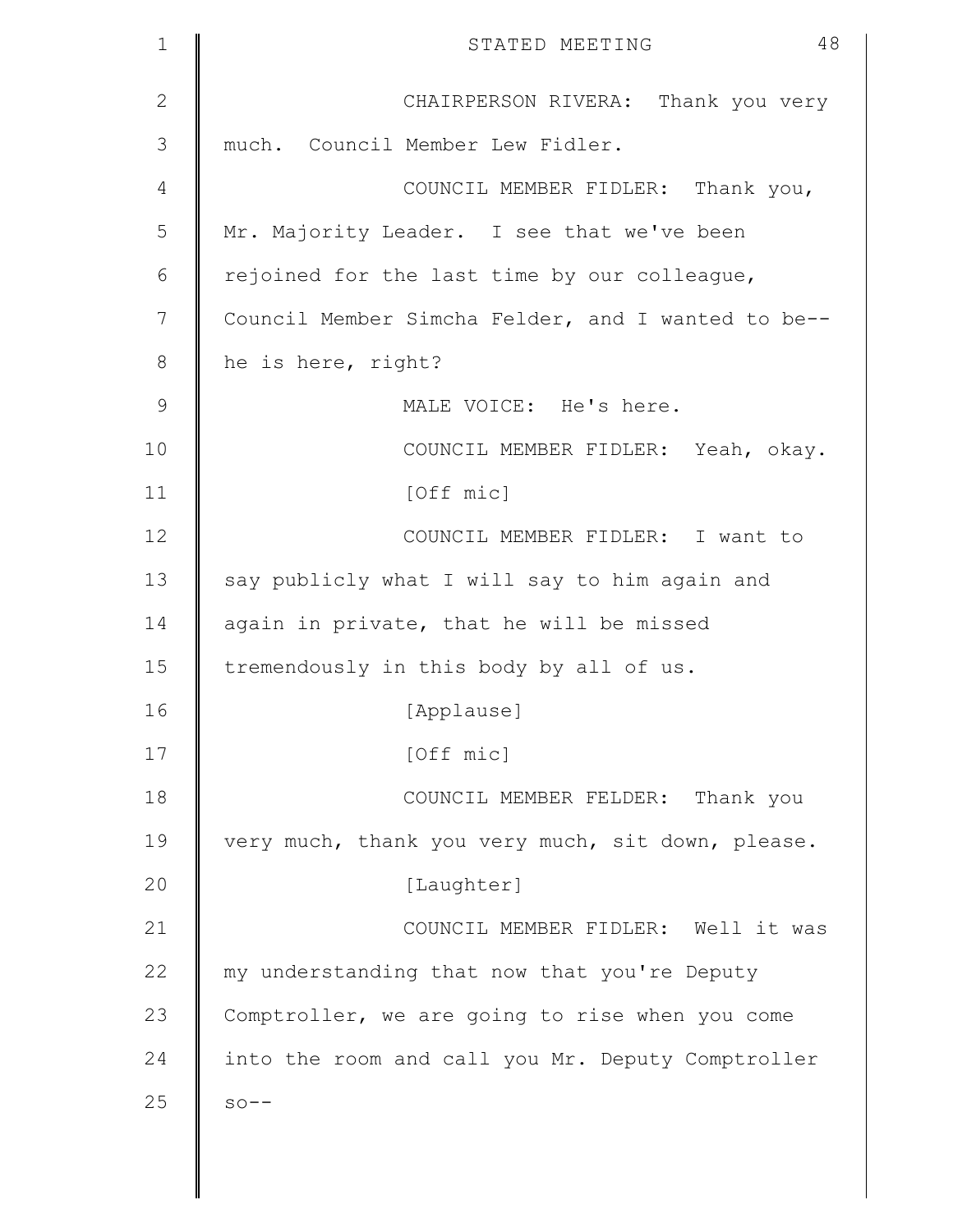| $\mathbf 1$  | 49<br>STATED MEETING                               |
|--------------|----------------------------------------------------|
| $\mathbf{2}$ | [Background noise]                                 |
| 3            | [Off mic]                                          |
| 4            | COUNCIL MEMBER FIDLER: And the                     |
| 5            | Speaker tells me that like it or not, we're going  |
| 6            | to have you back for a ceremonial, where I trust,  |
| 7            | you'll be properly roasted.                        |
| $\,8\,$      | And I do want to say in all                        |
| $\mathsf 9$  | seriousness that it has been more than an honor    |
| 10           | and a privilege to serve with you, Simcha.         |
| 11           | Outside of your always good humor, I will say that |
| 12           | in the eight years that we've served together,     |
| 13           | you've never said anything to me that you didn't   |
| 14           | mean and you never made a promise that you didn't  |
| 15           | do you darndest to keep, and I think those are     |
| 16           | great words to leave this body with. And I hope    |
| 17           | that John Liu makes the serious mistake of sending |
| 18           | you back here to testify on behalf of the          |
| 19           | Comptroller's office, and we look forward to       |
| 20           | working with you in whatever capacity, and you are |
| 21           | loved and will be missed.                          |
| 22           | CHAIRPERSON RIVERA: Council Member                 |
| 23           | James.                                             |
| 24           | COUNCIL MEMBER JAMES: I, too, want                 |
| 25           | to give my regards to my seatmate. During tense    |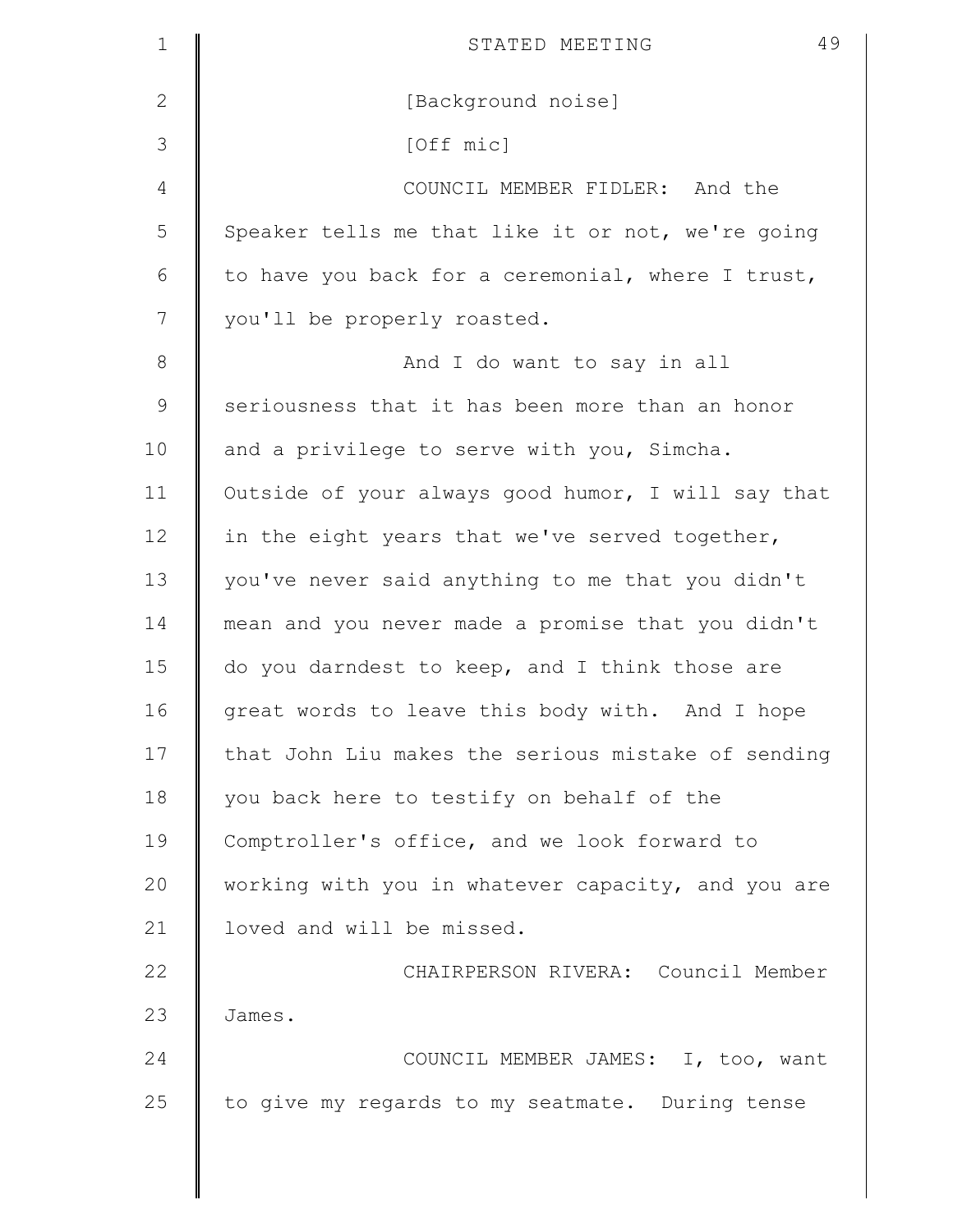| $\mathbf 1$  | 50<br>STATED MEETING                               |
|--------------|----------------------------------------------------|
| $\mathbf{2}$ | moments in this City Council, it was always        |
| 3            | Council Member Simcha Felder who provided us with  |
| 4            | some levity. His timing was impeccable, a true     |
| 5            | comedian. So--                                     |
| 6            | COUNCIL MEMBER FELDER: Wonderful.                  |
| 7            | Do you have anything else nice to say--            |
| 8            | [Crosstalk]                                        |
| $\mathsf 9$  | [Laughter]                                         |
| 10           | COUNCIL MEMBER JAMES: Yes, you                     |
| 11           | were my seatmate and my confidant, but most        |
| 12           | importantly you are my friend and I'm going to     |
| 13           | miss you and so I wish you the best.               |
| 14           | COUNCIL MEMBER FELDER: Thank you.                  |
| 15           | COUNCIL MEMBER JAMES: I also                       |
| 16           | wanted to say that on January 18th I've been       |
| 17           | working with Senator Gillibrand and we've been     |
| 18           | working with the Department of State and today     |
| 19           | they announced a humanitarian policy allowing      |
| 20           | orphan children from Haiti to enter the United     |
| 21           | States. So despite all the despair, despite all    |
| 22           | of the death, despite all of the destruction,      |
| 23           | there is a ray of hope and these are these         |
| 24           | children will now be allowed to enter these United |
| 25           | States to be adopted. We will continue to work     |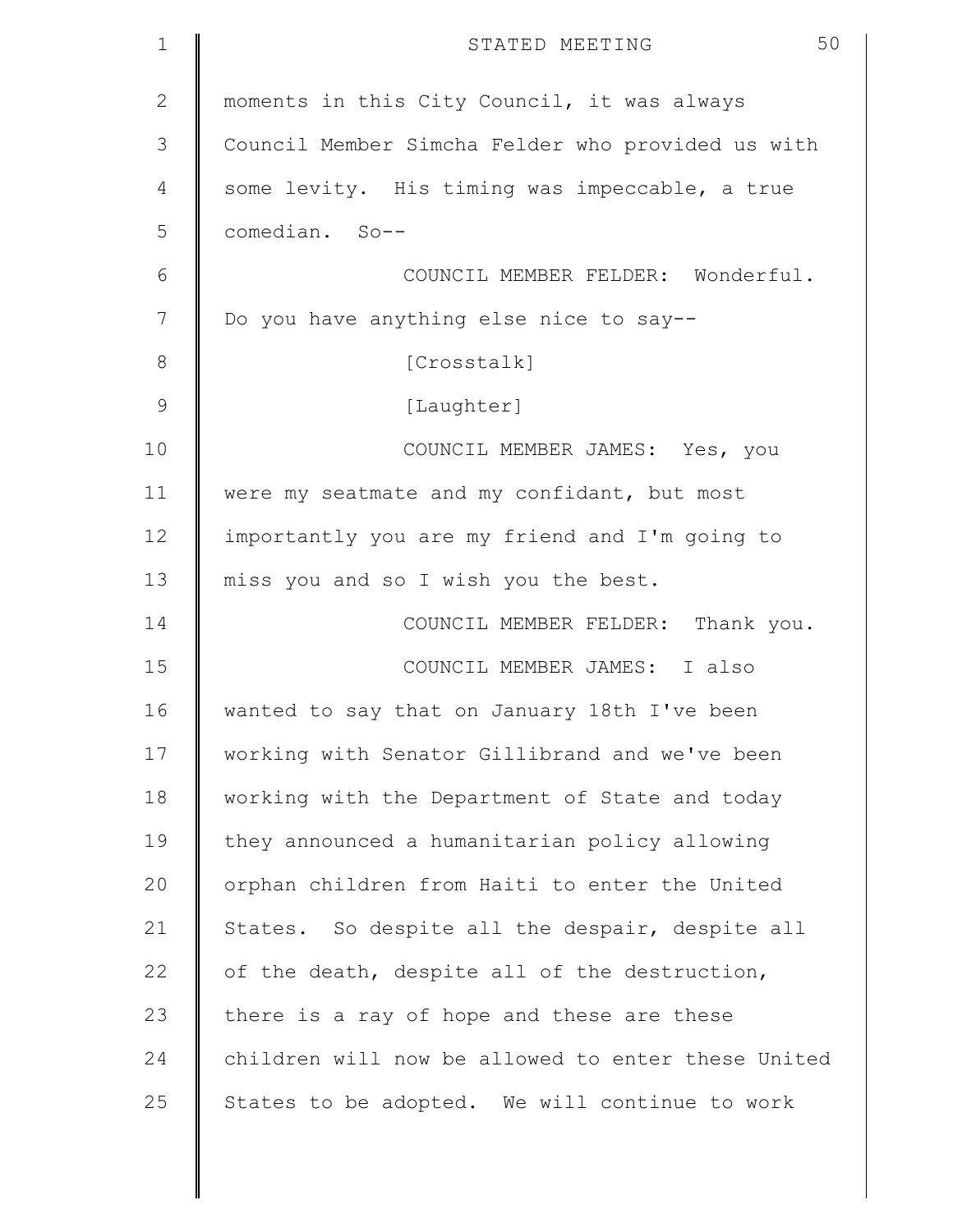| $\mathbf 1$  | 51<br>STATED MEETING                               |
|--------------|----------------------------------------------------|
| $\mathbf{2}$ | with Senator Gillibrand to bring more children.    |
| 3            | At last count, there were at least 500,000         |
| 4            | children ready for adoption in Haiti and we will   |
| 5            | open up our arms to these babies. Thank you.       |
| 6            | CHAIRPERSON RIVERA: Council Member                 |
| 7            | Nelson.                                            |
| $\,8\,$      | COUNCIL MEMBER NELSON: Thank you.                  |
| $\mathsf 9$  | Gee, Simcha, you were uncharacteristically quiet,  |
| 10           | I didn't even know you were here for the first     |
| 11           | time. So we are going to miss you, we're going to  |
| 12           | miss the non-quietness that you bring to this      |
| 13           | ceremony every time we meet.                       |
| 14           | But on a serious note, I just want                 |
| 15           | to just remind my colleagues again that there are  |
| 16           | United States Navy Seals being court-martialed for |
| 17           | ridiculous reasons and I suggest you go protest    |
| 18           | against this.                                      |
| 19           | And, also, I still protest the                     |
| 20           | terrorist trials taking place in New York City as  |
| 21           | being outrageous and strategically idiotic.        |
| 22           | CHAIRPERSON RIVERA: Council Member                 |
| 23           | Vacca.                                             |
| 24           | COUNCIL MEMBER VACCA: I want to                    |
| 25           | rise to salute and to wish well my fellow Council  |
|              |                                                    |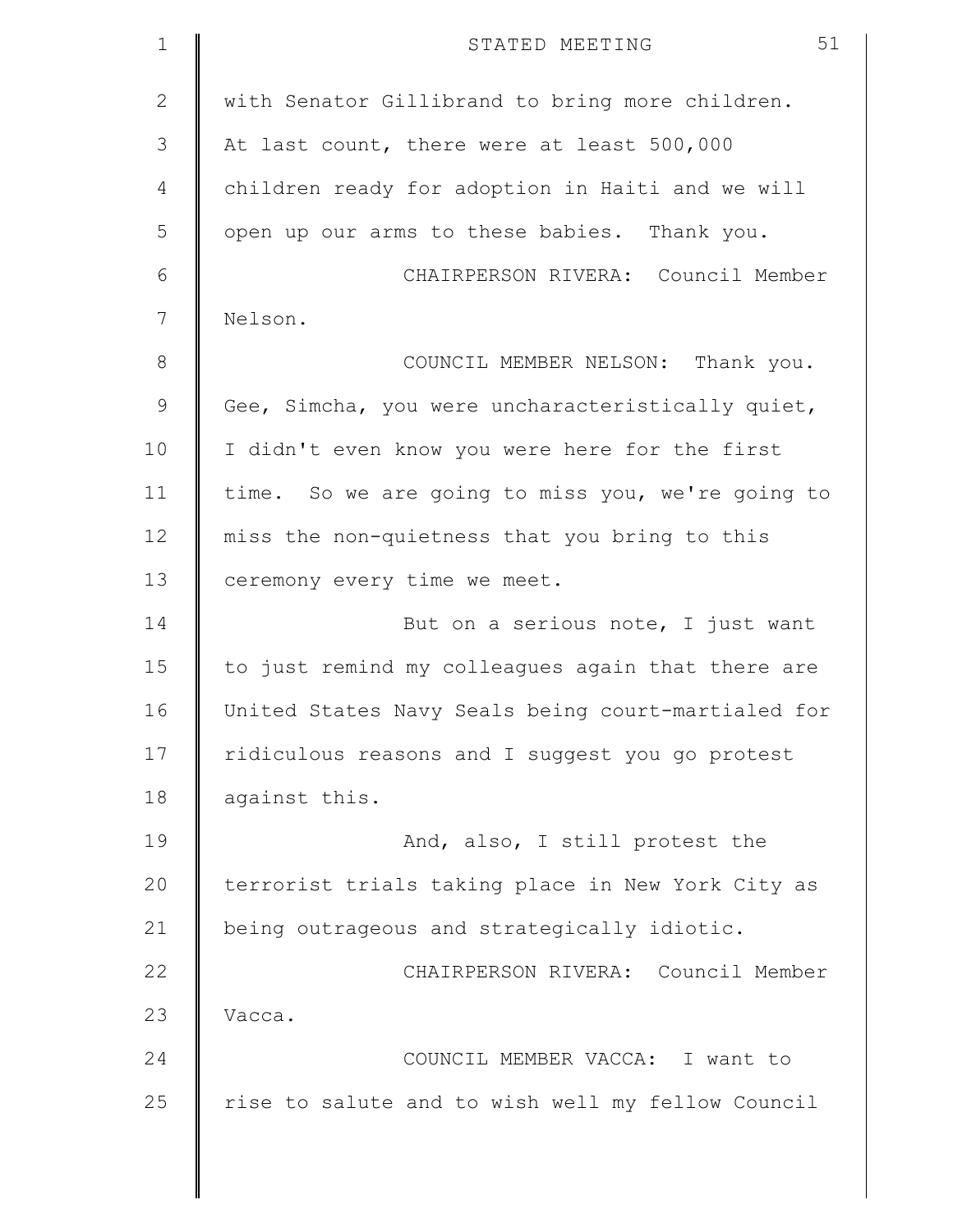| $\mathbf 1$    | 52<br>STATED MEETING                               |
|----------------|----------------------------------------------------|
| $\mathbf{2}$   | Member Simcha Felder. When I came to the Council   |
| 3              | four years ago, Simcha went out of his way to      |
| $\overline{4}$ | befriend me and I do want you to know that today   |
| 5              | we're appointing new committees and new committee  |
| 6              | chairs and one consideration I had was where I was |
| 7              | going to sit and I wanted to sit here because      |
| 8              | Simcha and I have developed that type of           |
| $\mathcal{G}$  | friendship. So I wish him well, and I thank him    |
| 10             | for all he's brought to the Chamber, but I thank   |
| 11             | him most of all for all he means to so many of us. |
| 12             | Thank you, Councilman Felder.                      |
| 13             | CHAIRPERSON RIVERA: Council Member                 |
| 14             | Jackson.                                           |
| 15             | COUNCIL MEMBER JACKSON: Thank you,                 |
| 16             | Majority Leader. Simcha, let me just say this,     |
| 17             | that you have been a brother of mine in this City  |
| 18             | Council members' Chambers for the going on our     |
| 19             | ninth year since we've been here. And I remember   |
| 20             | going back way in the campaign that we were        |
| 21             | together, along with some others, and more         |
| 22             | recently in the past four years as the Chair of    |
| 23             | the Education Committee and as a member of the     |
| 24             | Committee, you have always been there through      |
| 25             | thick and thin sitting through all of the hearings |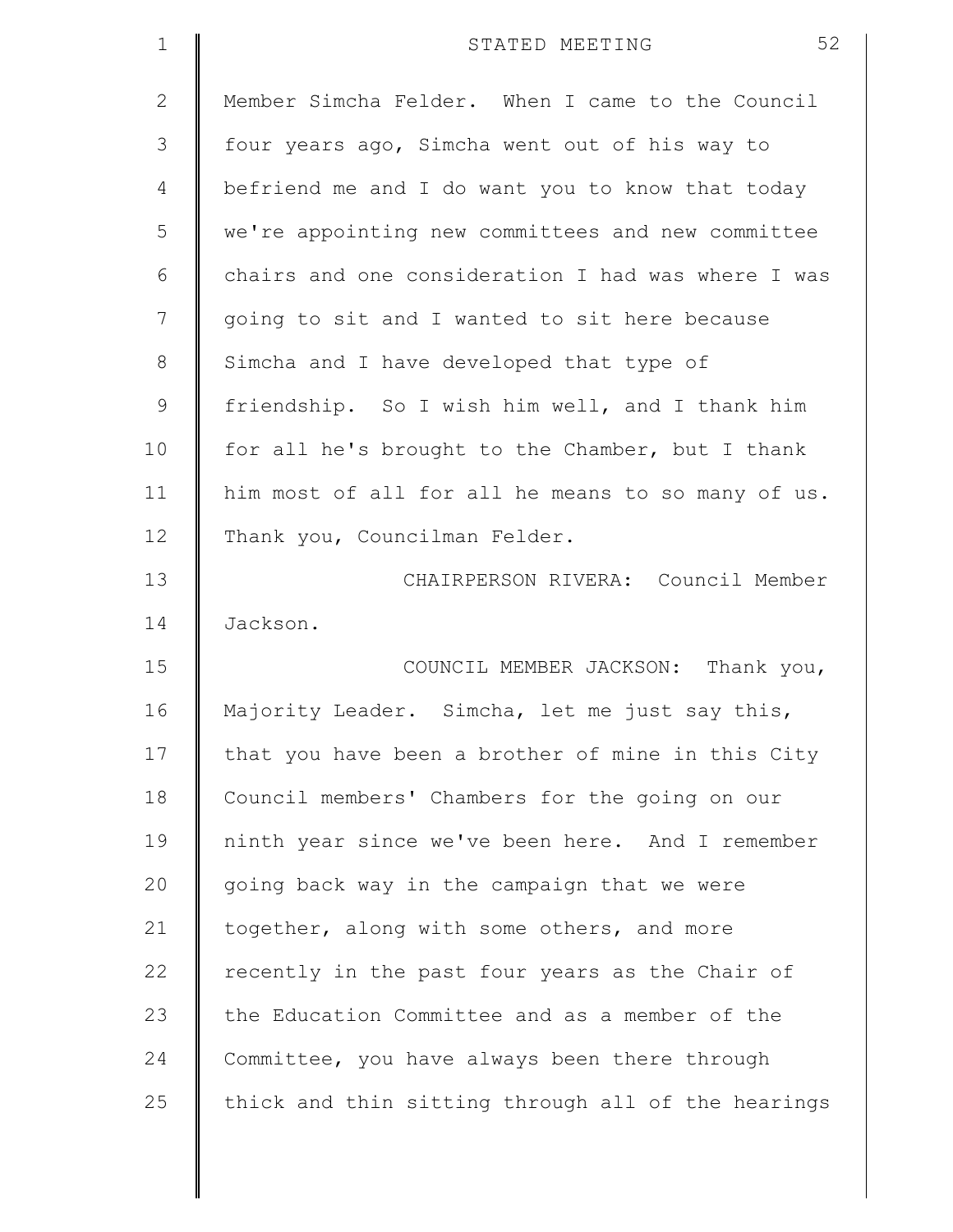| $\mathbf 1$  | 53<br>STATED MEETING                               |
|--------------|----------------------------------------------------|
| $\mathbf{2}$ | and even in the member's lounge when we were there |
| 3            | before our meetings, you eating your breakfast and |
| 4            | me eating mine, you were always willing to share.  |
| 5            | And you always asked about, you know, you and I    |
| 6            | would talk and I would ask you how's the family,   |
| 7            | and you would respond in kind, asking how our      |
| $8\,$        | families were doing. And I say to you that any     |
| $\mathsf 9$  | time that you were absent or going to be absent    |
| 10           | from a committee meeting, you would always call up |
| 11           | and apologize for not being there because you had  |
| 12           | a commitment, and that wasn't often, it was very   |
| 13           | rare.                                              |
| 14           | So I say to you, you've been an                    |
| 15           | ideal brother and colleague in the City Council    |
| 16           | and we will always miss you.                       |
| 17           | [Applause]                                         |
| 18           | CHAIRPERSON RIVERA: Thank you.                     |
| 19           | Council Member Recchia.                            |
| 20           | COUNCIL MEMBER RECCHIA: Simcha,                    |
| 21           | today's your last day and last Stated Council, but |
| 22           | I have to tell you as a colleague being right next |
| 23           | to you, having our districts and working together, |
| 24           | you and I, our friendship has grown together. But  |
| 25           | you're an outstanding person, but more important,  |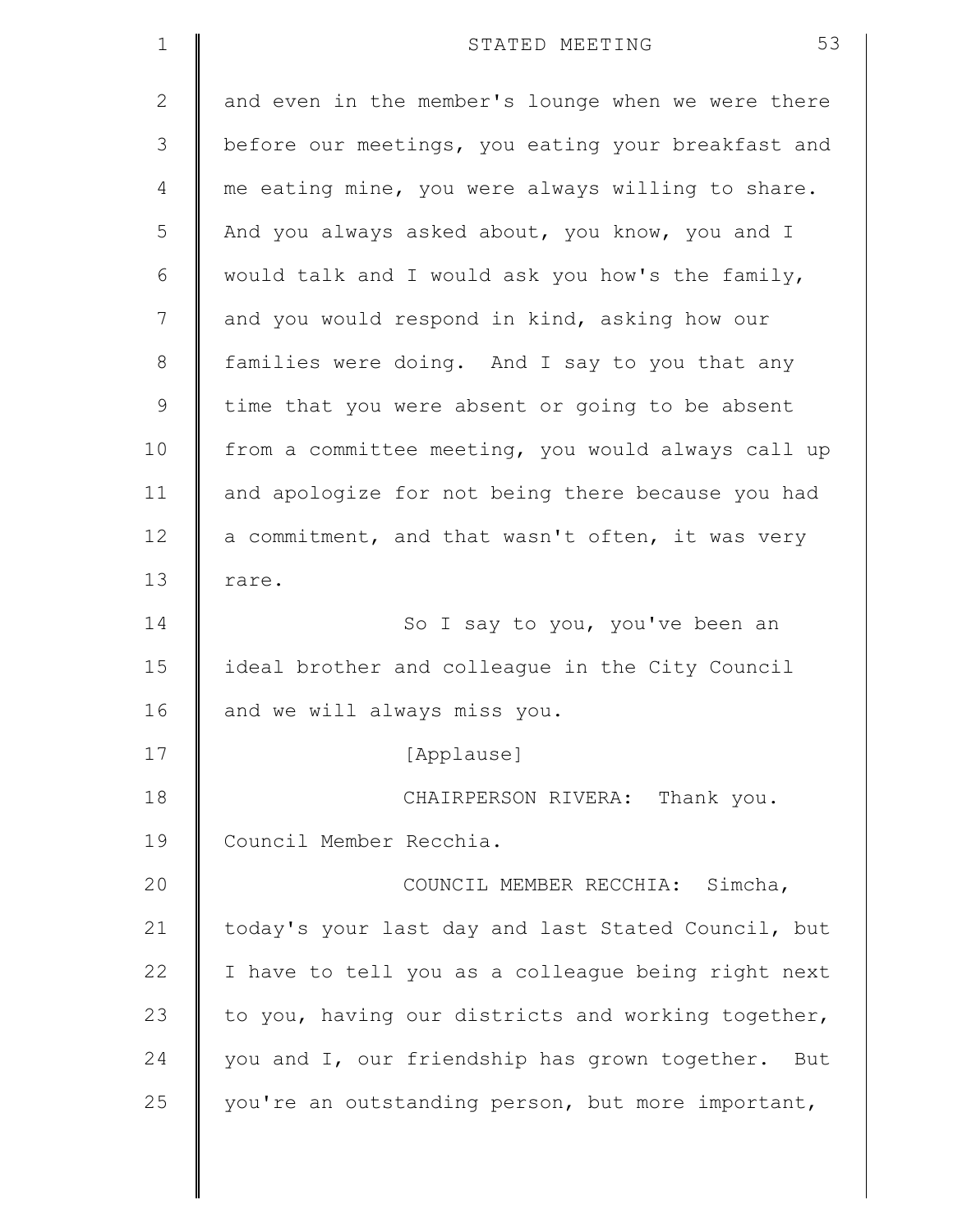| $\mathbf 1$   | 54<br>STATED MEETING                               |
|---------------|----------------------------------------------------|
| $\mathbf{2}$  | you and I have something in common that a lot of   |
| 3             | people don't, is that when we first started out    |
| 4             | campaigning, our wives were pregnant and we both   |
| 5             | had a child during our first campaign and we       |
| 6             | always talk about that, that's one of--            |
| 7             | COUNCIL MEMBER FELDER: [Off mic]                   |
| 8             | my personal life.                                  |
| $\mathcal{G}$ | [Laughter]                                         |
| 10            | COUNCIL MEMBER RECCHIA: I just                     |
| 11            | want to thank you for all you have to done for me  |
| 12            | and for my district and I wish you the best of     |
| 13            | luck.                                              |
| 14            | CHAIRPERSON RIVERA: Council Member                 |
| 15            | Gonzalez.                                          |
| 16            | COUNCIL MEMBER GONZALEZ: I just                    |
| 17            | wanted to inform my colleagues today about the     |
| 18            | efforts of Puerto Rico in respect to Haiti. On     |
| 19            | Friday I received a call from the Secretary of     |
| 20            | State, Kenneth McClintock, and he informed me that |
| 21            | he was being briefed. I know there's been a lot    |
| 22            | of information and our Spanish newspaper said [off |
| 23            | mic] and so on and so forth, but it is important   |
| 24            | that people understand that we are present, that   |
| 25            | all the local airports in Puerto Rico are being    |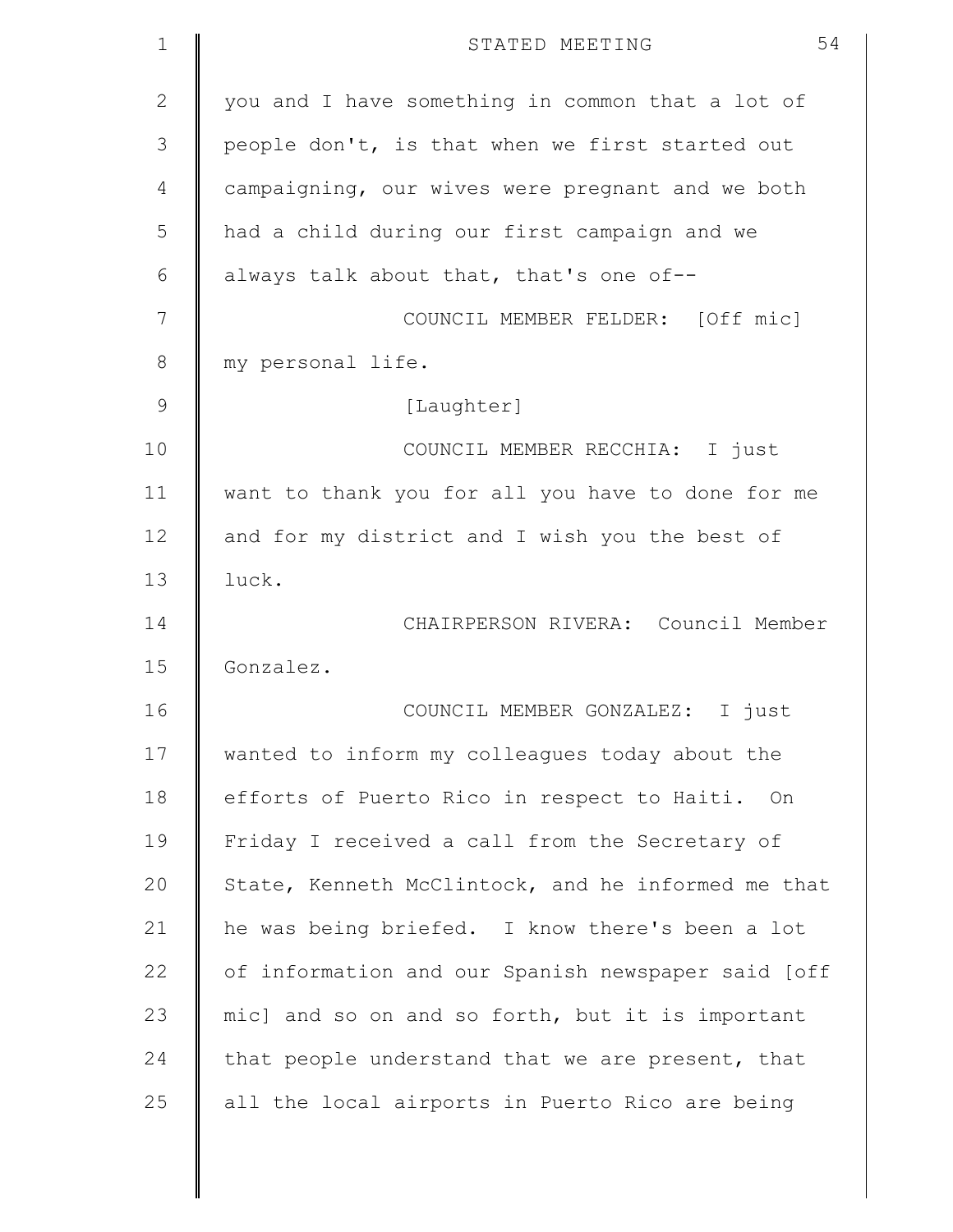| $\mathbf 1$    | 55<br>STATED MEETING                               |
|----------------|----------------------------------------------------|
| $\mathbf{2}$   | utilized for this effort to Haiti.                 |
| 3              | I also would like to thank the                     |
| $\overline{4}$ | Speaker especially for all the concern and effort  |
| 5              | that she has involved herself with, but also our   |
| 6              | borough president from Brooklyn Marty Markowitz.   |
| 7              | And we were briefed by Senator Gillibrand and I    |
| $8\,$          | have to say that everyone has jumped in. It is a   |
| $\mathcal{G}$  | humanitarian effort, it's an effort that the       |
| 10             | entire world has to be responsible for, but I want |
| 11             | to say today that Puerto Rico is present and that  |
| 12             | every airport in Puerto Rico is being utilized for |
| 13             | the efforts to assist Haiti today. Thank you.      |
| 14             | CHAIRPERSON RIVERA: Thank you very                 |
| 15             | much. Council Member Vallone, followed by Oddo,    |
| 16             | followed by Comrie.                                |
| 17             | COUNCIL MEMBER VALLONE: Thank you,                 |
| 18             | Council Member Nelson, I couldn't agree more about |
| 19             | the Seals or the trial, but today I also agree     |
| 20             | wholeheartedly with Council Member James regarding |
| 21             | Simcha Felder.                                     |
| 22             | Much more than just a comedian,                    |
| 23             | though, I mean one of the best comedians we've had |
| 24             | the pleasure to be around, but he used that sense  |
| 25             | of humor to get things done for his district and   |
|                |                                                    |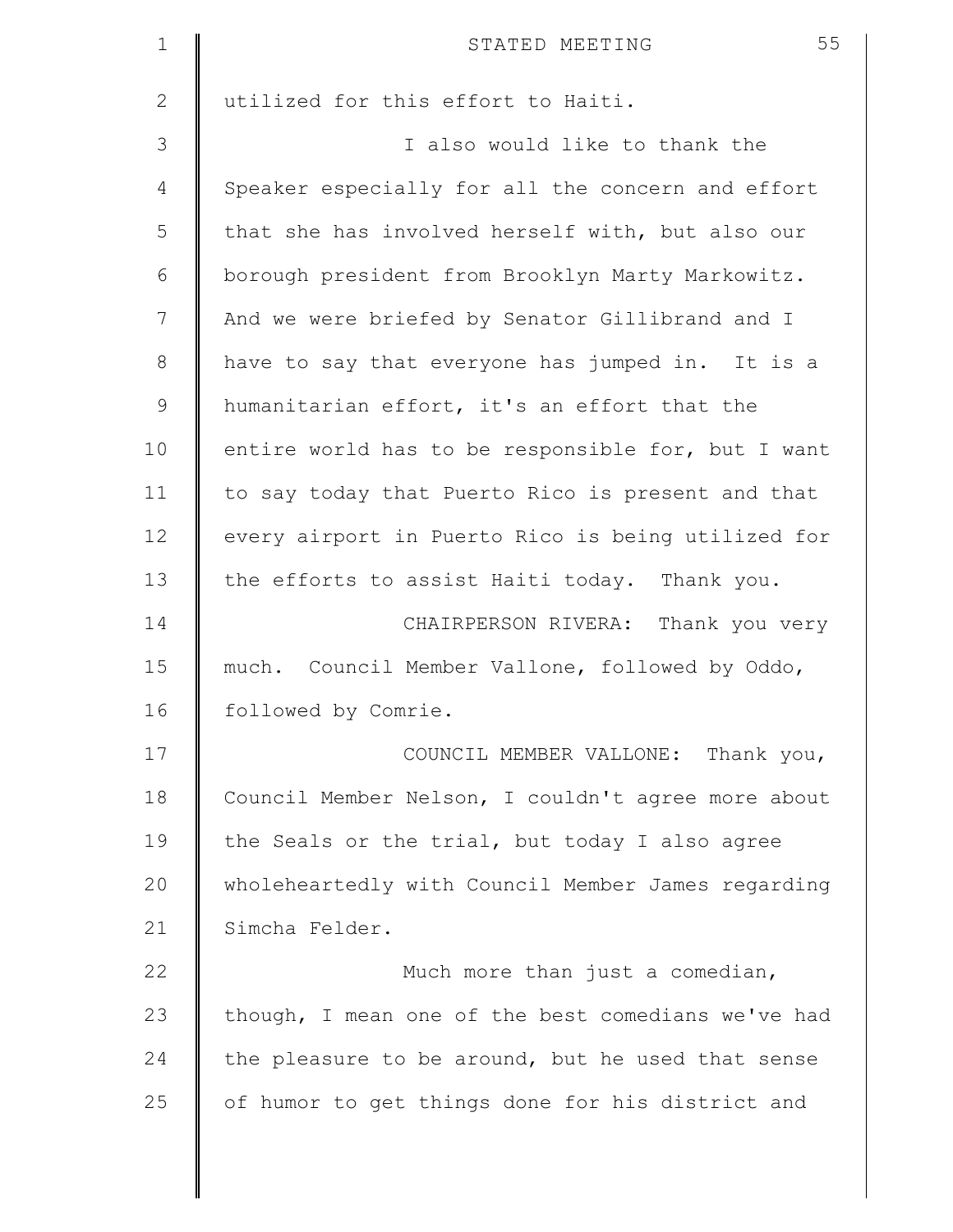| $\mathbf 1$ | 56<br>STATED MEETING                               |
|-------------|----------------------------------------------------|
| 2           | for the people of the entire city. Perhaps,        |
| 3           | Simcha, no one will miss you more than myself      |
| 4           | because oftentimes you and I were the only two     |
| 5           | Democratic votes on a certain side of any issue,   |
| 6           | and I don't know what I'm going to do without you. |
| 7           | But I have never met a funnier, a more effective,  |
| 8           | or a more ethical elected official or person than  |
| $\mathsf 9$ | Simcha Felder and I'm proud to call you my friend  |
| 10          | in the past and in the future.                     |
| 11          | CHAIRPERSON RIVERA: Thank you very                 |
| 12          | much. Council Member Oddo.                         |
| 13          | COUNCIL MEMBER FELDER: I would                     |
| 14          | just prefer that if they clap all at once at the   |
| 15          | end because the applause is getting less and less. |
| 16          | [Laughter]                                         |
| 17          | CHAIRPERSON RIVERA: Minority                       |
| 18          | Leader Oddo.                                       |
| 19          | COUNCIL MEMBER ODDO: Earlier in                    |
| 20          | the year, Gotham Gazette asked me for some         |
| 21          | predictions and I predicted that I will be         |
| 22          | consistently funnier than Simcha Felder this year  |
| 23          | and I scared him right out of the Council.         |
| 24          | Some of the new members may be                     |
| 25          | wondering, if you don't know Simcha, was this guy  |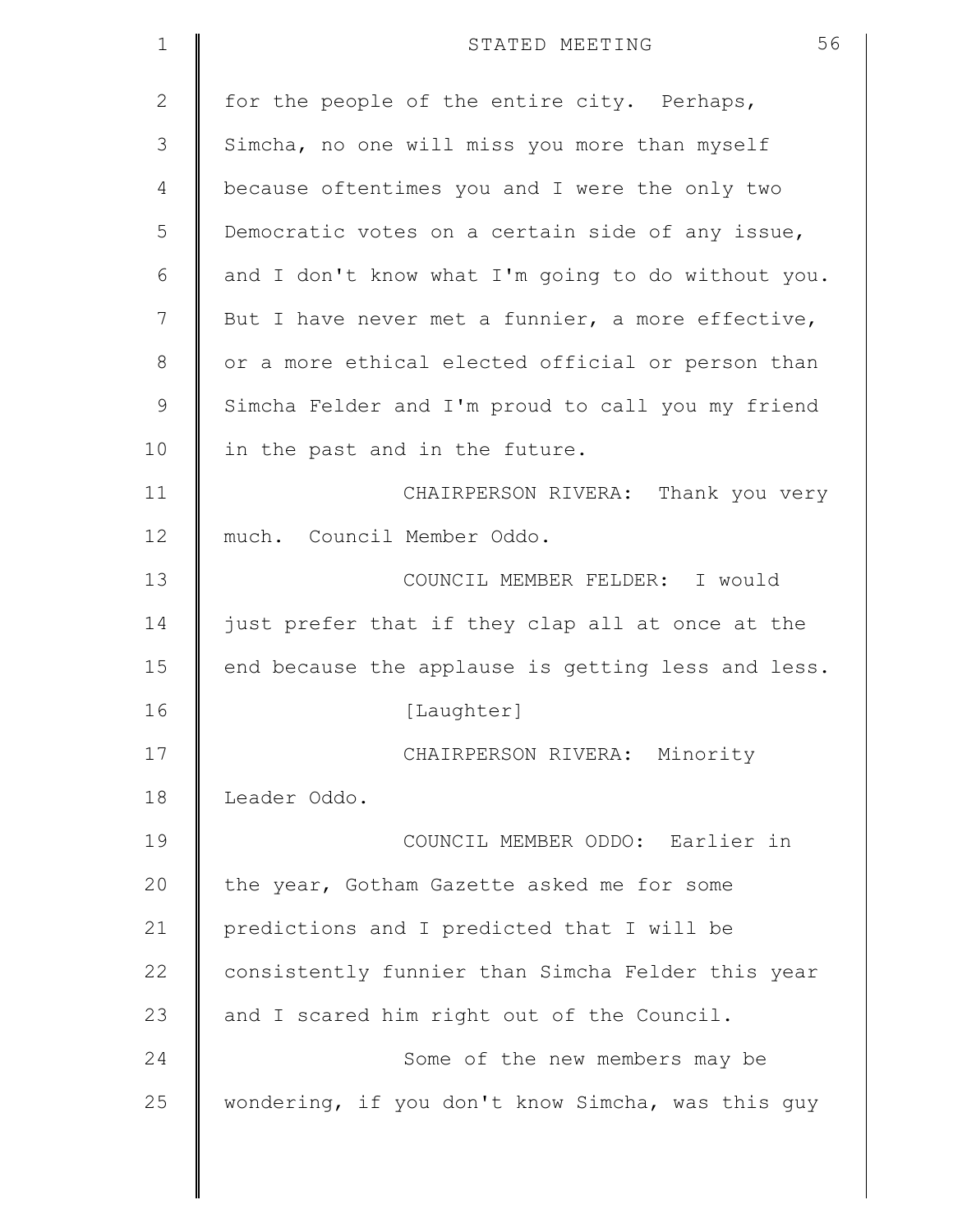| $\mathbf 1$  | 57<br>STATED MEETING                               |
|--------------|----------------------------------------------------|
| $\mathbf{2}$ | this good and he truly was, and Peter is right, we |
| 3            | all know about the levity. What I love about       |
| 4            | Simcha frankly is it's easy to be friends in good  |
| 5            | times, but Simcha, the beauty of Simcha frankly    |
| 6            | was when you were having a tough time in your      |
| 7            | life, whether it was personally, conflicted about  |
| $\,8\,$      | what you want to do with the rest of your life,    |
| $\mathsf 9$  | whether it was your parents, your mom or your dad, |
| 10           | you know, not feeling well, that's the Simcha      |
| 11           | Felder that I will miss terribly. When our former  |
| 12           | colleague Andy Lanse's [phonetic] mom was dying of |
| 13           | cancer, no one was a better friend than Simcha.    |
| 14           | And the beauty of my experience                    |
| 15           | this last 20 years in the City Council has been I  |
| 16           | would never probably never come in contact with    |
| 17           | Simcha and he has educated me so much. And he's    |
| 18           | the only person who could come to my parent's      |
| 19           | house and scold my mother that she had too many    |
| 20           | pictures of her only grandchild on the wall and    |
| 21           | not enough of me. And he is universally loved in   |
| 22           | my house. And I wish him well and I make the       |
| 23           | commitment to you, my friend, that our friendship  |
| 24           | doesn't end today. Thank you and God bless.        |
| 25           | [Applause]                                         |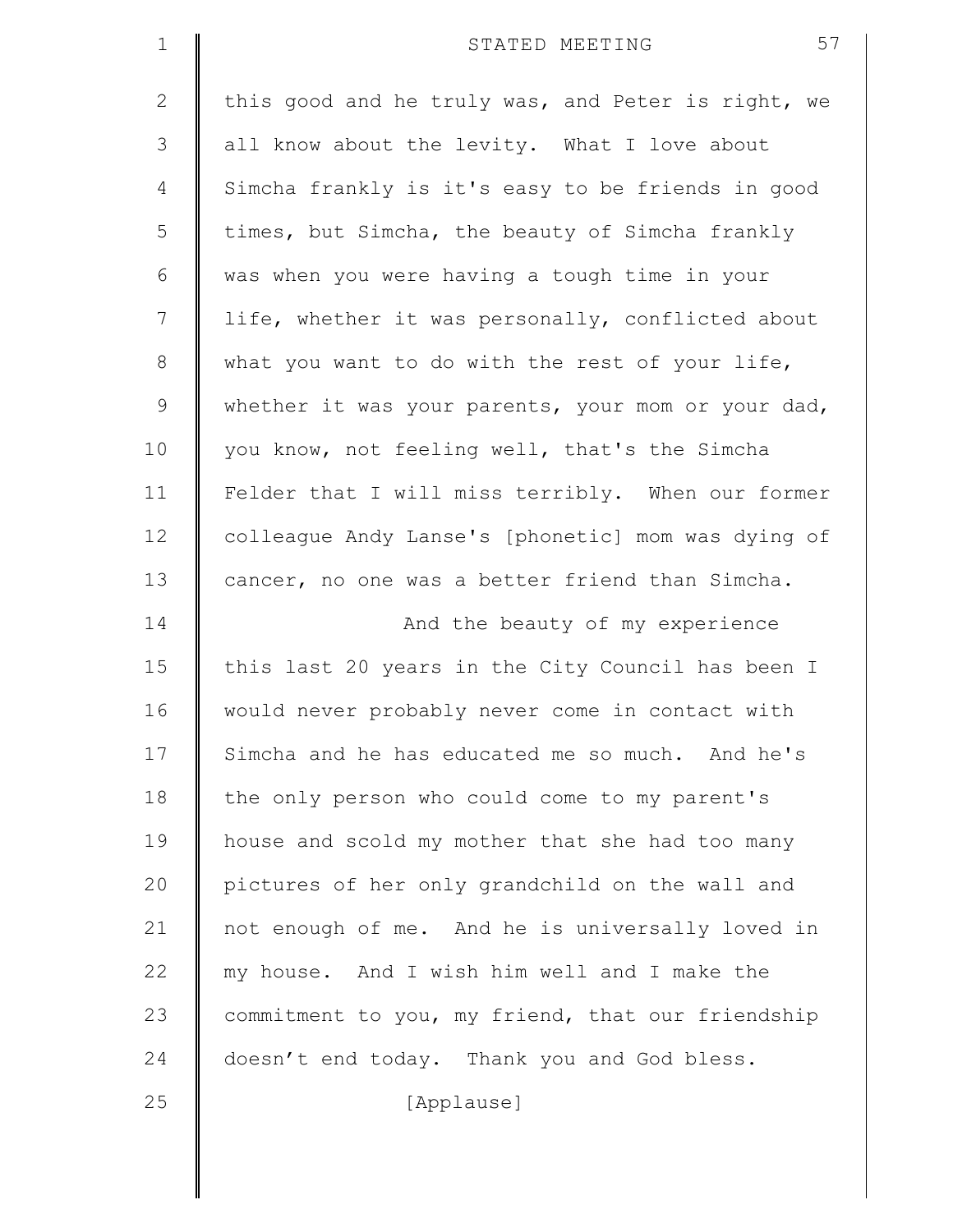| $\mathbf 1$   | 58<br>STATED MEETING                               |
|---------------|----------------------------------------------------|
| $\mathbf{2}$  | CHAIRPERSON RIVERA: Council Member                 |
| 3             | Comrie.                                            |
| 4             | COUNCIL MEMBER COMRIE: I'm going                   |
| 5             | to pile on to the Simcha friendship parade.        |
| 6             | Simcha, you've been a true gentleman and a friend  |
| 7             | to many of us through thick and thin and I want to |
| 8             | thank you for your support of me and always        |
| $\mathcal{G}$ | encouraging me to focus on what's important--and   |
| 10            | that's the delivery of services for our district.  |
| 11            | Simcha, everything else has been said, I truly     |
| 12            | want to make sure that our friendship stays        |
| 13            | consistent and constant because you've been that   |
| 14            | kind of adviser to me.                             |
| 15            | I also must let folks know that my                 |
| 16            | district and the Camber Heights, Queens Village    |
| 17            | has the second highest density of Haitian          |
| 18            | Americans. I have friends that have lost           |
| 19            | relatives, I have a cousin through marriage that   |
| 20            | has lost ten members of her family. I just want    |
| 21            | to echo the efforts and applaud Council Members    |
| 22            | Williams and especially for the pain and the       |
| 23            | suffering that Dr. Eugene is going through. He     |
| 24            | has been in my district to come to meetings to     |
| 25            | advise people and the Council people and to hug    |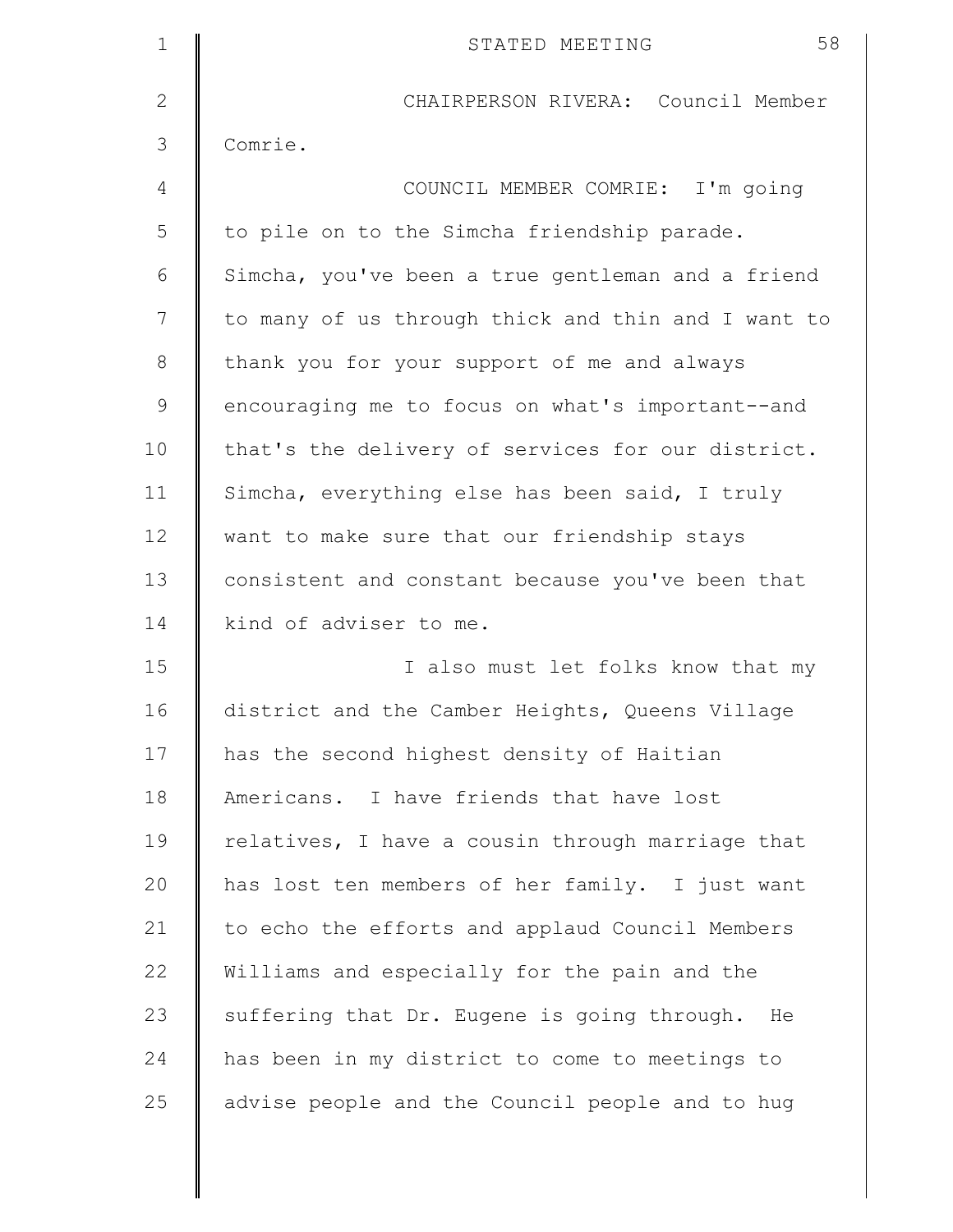| $\mathbf 1$    | 59<br>STATED MEETING                               |
|----------------|----------------------------------------------------|
| $\overline{2}$ | people. We've been working in the 6th              |
| 3              | Congressional District through all Haitian         |
| 4              | Americans United for Progress.                     |
| 5              | I just want to remind people that                  |
| 6              | as, Council Member Williams said, unless you have  |
| 7              | a delivery system to get something to Haiti right  |
| 8              | now, the best thing you can do is to donate money  |
| $\mathsf 9$    | into programs and groups that are actually on the  |
| 10             | ground, that actually have an ability to deliver   |
| 11             | services. Please do not deliver your used clothes  |
| 12             | or your old food to any of our offices, please do  |
| 13             | not get involved with any groups that all of a     |
| 14             | sudden just got created to develop relief efforts, |
| 15             | please make sure that you're dealing with          |
| 16             | reputable organizations. And please remember that  |
| 17             | the situation in Haiti, there's not going to be a  |
| 18             | quick fix--                                        |
| 19             | FEMALE VOICE: Right.                               |
| 20             | COUNCIL MEMBER COMRIE: -- but a                    |
| 21             | long term fix, and I'm going to be working with my |
| 22             | colleagues and all in government and all people    |
| 23             | that care about a long term fix to repair and      |
| 24             | restore the great nation of Haiti. Thank you.      |
| 25             | CHAIRPERSON RIVERA: Council Member                 |
|                |                                                    |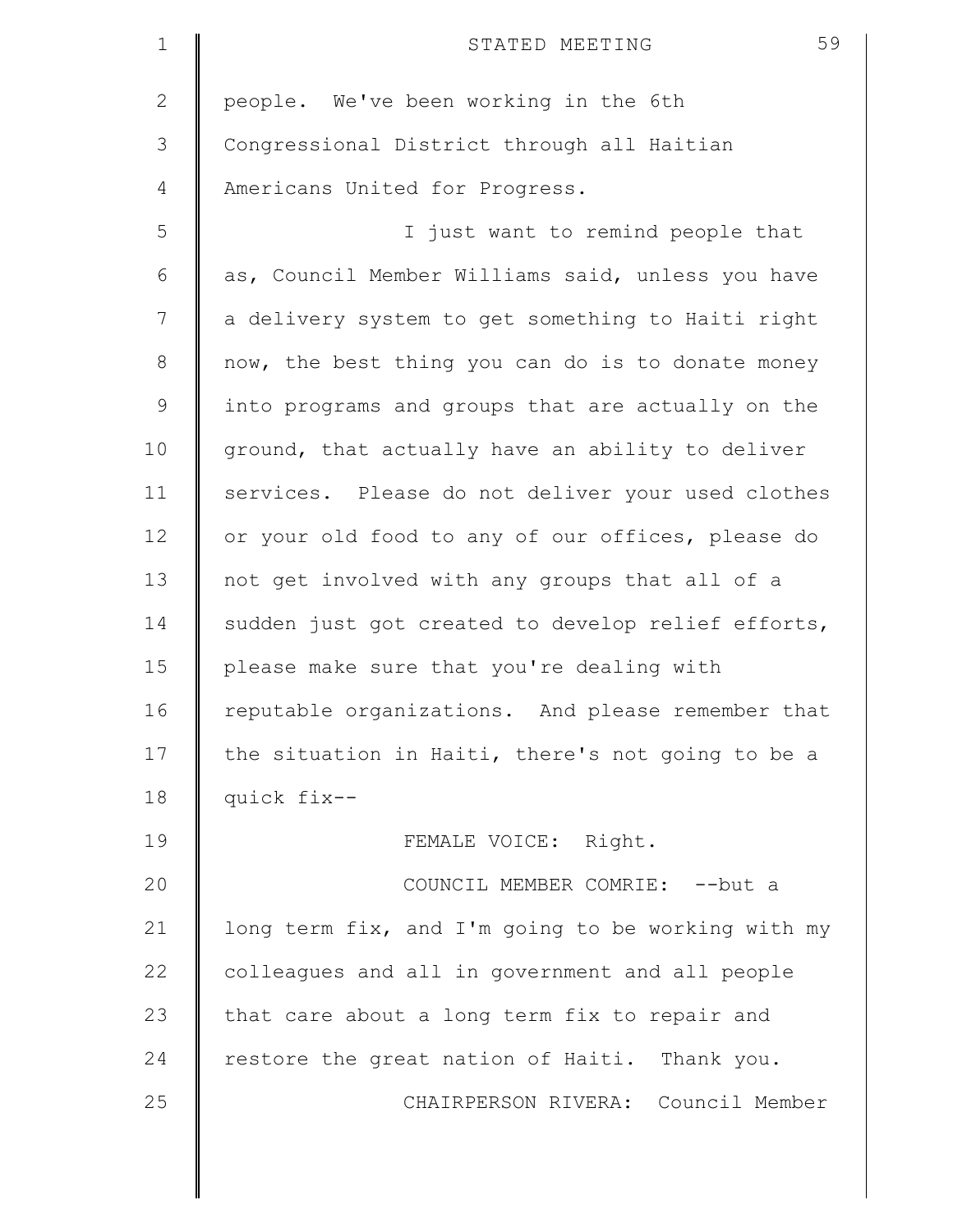| $\mathbf 1$  | 60<br>STATED MEETING                               |
|--------------|----------------------------------------------------|
| $\mathbf{2}$ | Ulrich.                                            |
| 3            | COUNCIL MEMBER ULRICH: I just                      |
| 4            | wanted to add my own little personal take on       |
| 5            | Simcha's departure here. Had I known we were       |
| 6            | eulogizing him today, I could have brought         |
| 7            | something from Leviticus for him, being that       |
| $\,8\,$      | that's his favorite book. By the way people are    |
| $\mathsf 9$  | talking, I don't know if he's going to work for    |
| 10           | the Comptroller's office or if he's going to the   |
| 11           | chair.                                             |
| 12           | So I'll never forget actually being                |
| 13           | one of the new kids on the block literally when he |
| 14           | offered my wife to officiate at our wedding, so of |
| 15           | course, the two good Catholics that we were, we    |
| 16           | were almost ready to take him up on it, especially |
| 17           | when he offered to do it for half-price.           |
| 18           | So he really is a remarkable man                   |
| 19           | who will be sorely missed in this body, but I have |
| 20           | a feeling that he's really not going anywhere, and |
| 21           | I just want to add my congratulations and best     |
| 22           | wishes. Mazel tov, my friend.                      |
| 23           | CHAIRPERSON RIVERA: Council Member                 |
| 24           | Nelson.                                            |
| 25           | COUNCIL MEMBER NELSON: Thank you.                  |
|              |                                                    |
|              |                                                    |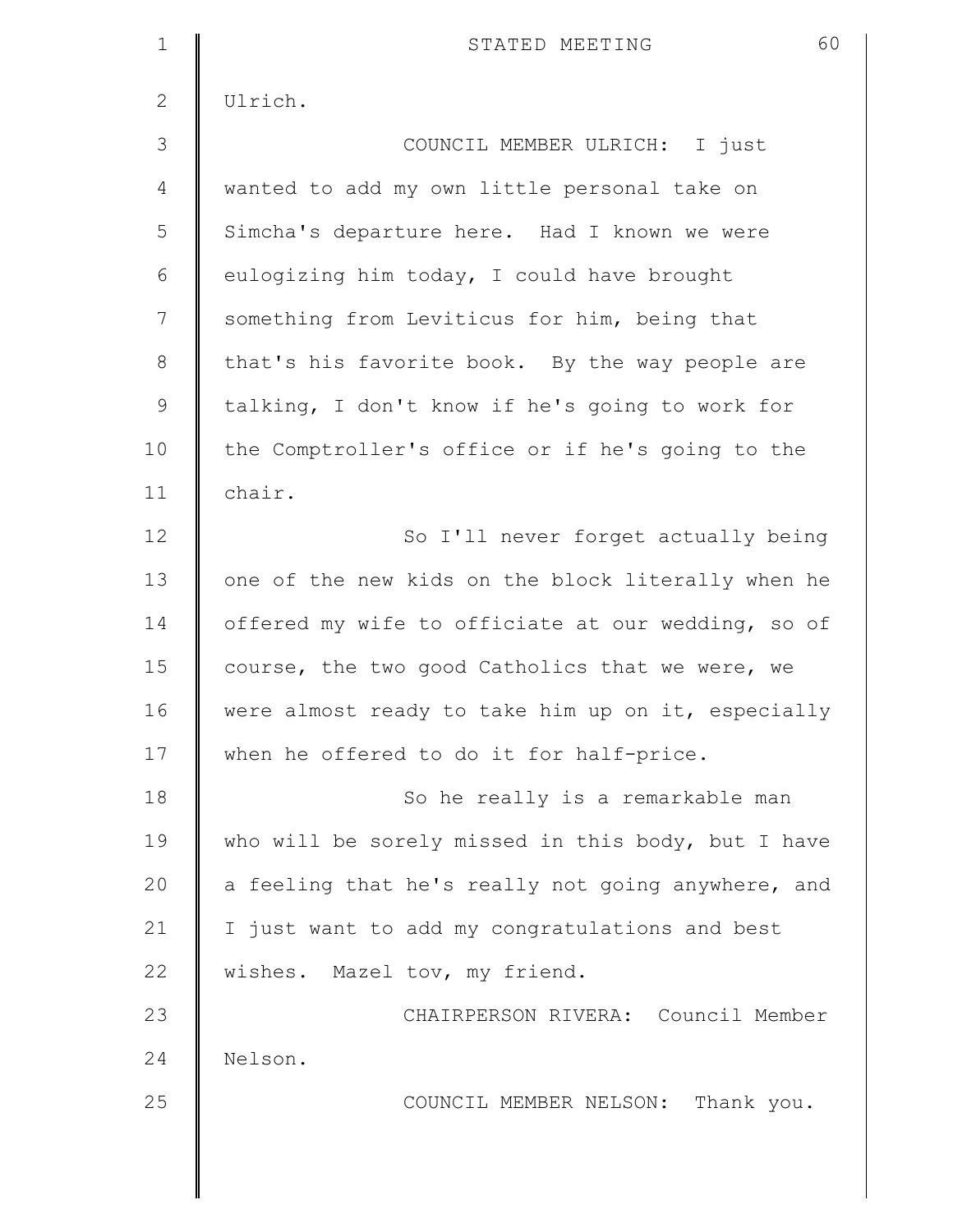| $\mathbf 1$   | 61<br>STATED MEETING                               |
|---------------|----------------------------------------------------|
| $\mathbf{2}$  | [Long pause] Oh yeah, thank you, Erik. But do      |
| 3             | you remember your first meeting when Betsy         |
| 4             | Gotbaum, her staff, they forgot to--we forgot to   |
| 5             | mention your name in roll call? Well that's what   |
| 6             | happened and Betsy Gotbaum apologized to you and   |
| 7             | your reply was, that's okay, don't apologize, I    |
| $\,8\,$       | just want to part of this, and that set the tone   |
| $\mathcal{G}$ | for your humor from that point to this, and,       |
| 10            | again, from that point to this and after, you're   |
| 11            | going to be missed. Thank you.                     |
| 12            | CHAIRPERSON RIVERA: Council Member                 |
| 13            | Koppell.                                           |
| 14            | COUNCIL MEMBER KOPPELL: I could                    |
| 15            | not allow this session to go by talking about      |
| 16            | Simcha without mentioning his participation on the |
| 17            | Mental Health Committee, which I had the privilege |
| 18            | of chairing for the last four years. Simcha was    |
| 19            | at every hearing and his devotion and concern over |
| 20            | those who suffer from mental illness or mental     |
| 21            | retardation was more than obvious. He's so         |
| 22            | dedicated, so concerned. No one I think took the   |
| 23            | issues of that committee which are the issues of   |
| 24            | some of the least fortunate people in our city,    |
| 25            | more seriously than Simcha. He's a great           |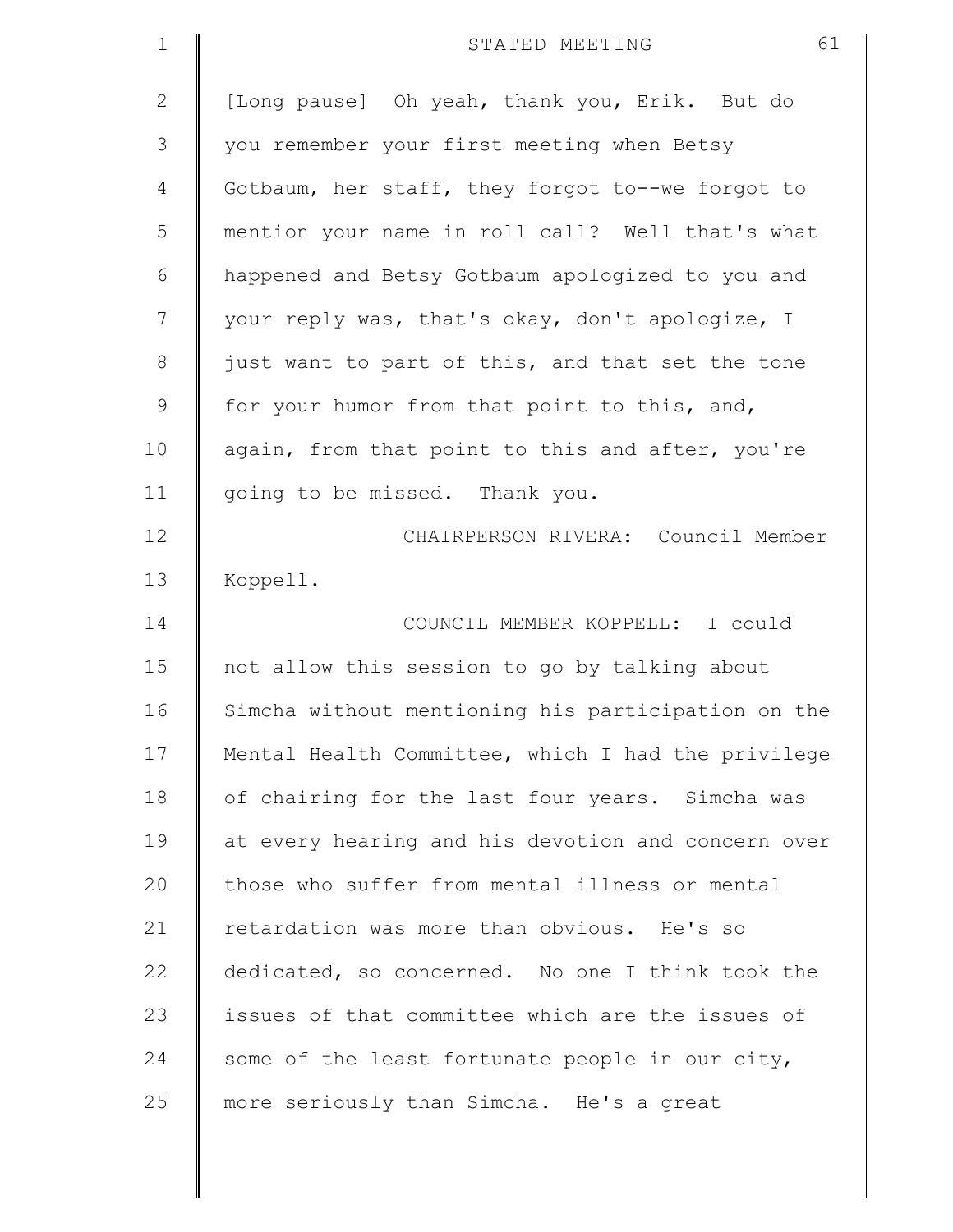| $\mathbf 1$   | 62<br>STATED MEETING                              |
|---------------|---------------------------------------------------|
| $\mathbf{2}$  | supporter of mine, I couldn't have a more         |
| 3             | diligent, committed, or cooperative committee     |
| 4             | member. And, Simcha, I know you will be missed    |
| 5             | and I hope in your new capacity you'll do         |
| 6             | everything you can to direct resources to those   |
| 7             | who suffer from mental illness or mental          |
| 8             | retardation.                                      |
| $\mathcal{G}$ | Thank you for all your cooperation                |
| 10            | and all your work over the last four years.       |
| 11            | CHAIRPERSON RIVERA: Council Member                |
| 12            | Sanders.                                          |
| 13            | COUNCIL MEMBER SANDERS: Let me do                 |
| 14            | two things, one joyous, one not. Simcha, the      |
| 15            | pigeons of this great city will owe a great deal  |
| 16            | to you. They were very grateful that you are      |
| 17            | moving on. Those in the know, know that he        |
| 18            | authored legislation over the pigeons. I believe  |
| 19            | it's still in committee, I'm not sure.            |
| 20            | CHAIRPERSON RIVERA: No, we heard                  |
| 21            | you reintroduced it.                              |
| 22            | COUNCIL MEMBER SANDERS: I'm sure                  |
| 23            | any moment, I look forward to that. He has        |
| 24            | certainly shown himself to be the quickest wit in |
| 25            | the City Council, but he's also shown himself to  |
|               |                                                   |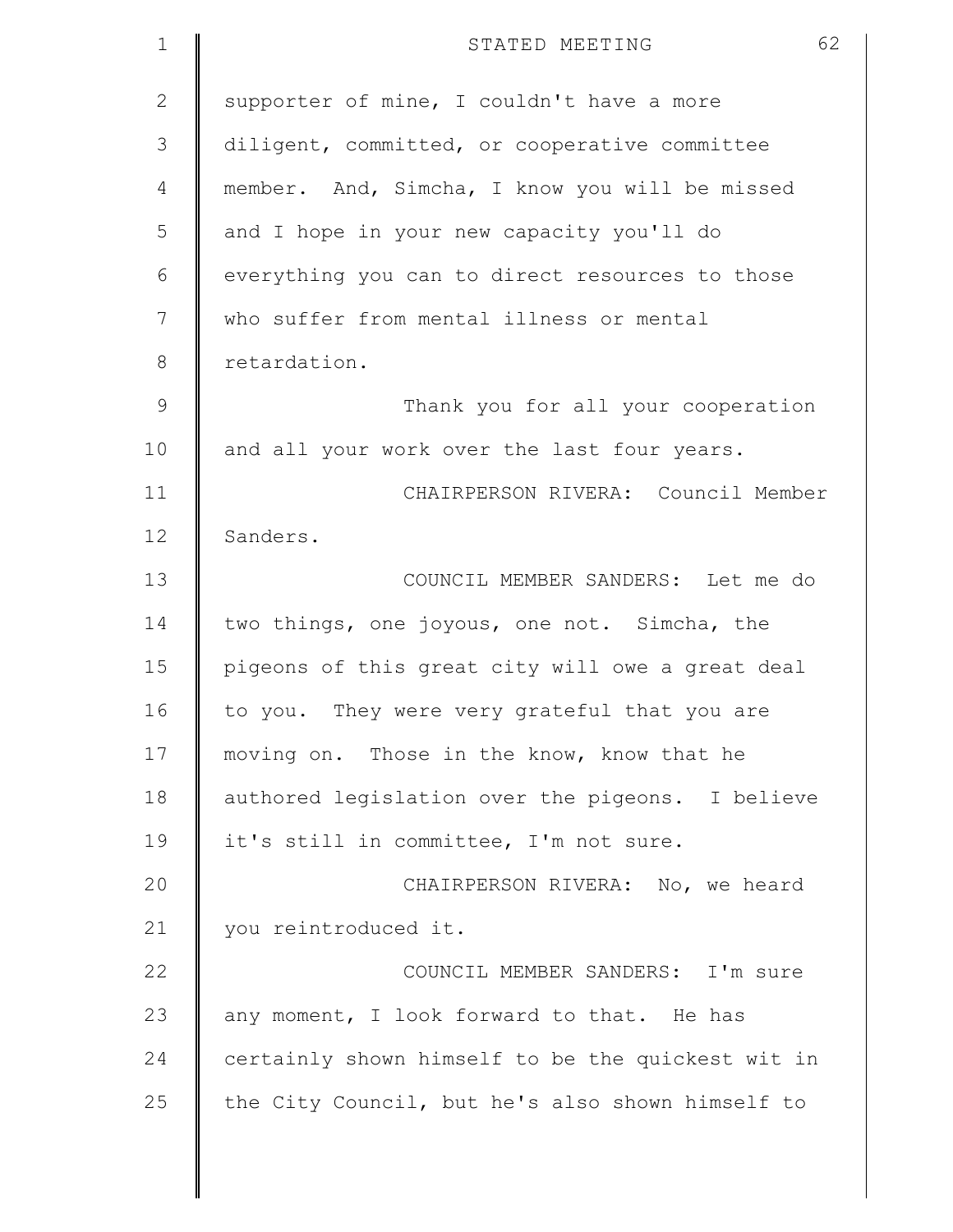| $\mathbf 1$ | 63<br>STATED MEETING                                           |
|-------------|----------------------------------------------------------------|
| 2           | be one of the most passionate believers. This is               |
| 3           | a person who you may argue over what he chooses to             |
| 4           | believe in, but when he believes, he is going all              |
| 5           | out, and that is what, I would suggest, a sign of              |
| 6           | his greatness and certainly it will be missed.<br>$\mathbb{I}$ |
| 7           | wish you well, Simcha, I wish you well.                        |
| 8           | On a more serious note, I want to                              |
| $\mathsf 9$ | of course talk of the situation in Haiti and                   |
| 10          | request that, Madam Speaker, that at the first                 |
| 11          | possible moment, a delegation from the City                    |
| 12          | Council go down to Haiti composed of whoever                   |
| 13          | wishes, but certainly the people most affected,                |
| 14          | that we see for ourselves and direct every                     |
| 15          | possible effort that we can to aid the good                    |
| 16          | people.                                                        |
| 17          | Thank you very much.                                           |
| 18          | CHAIRPERSON RIVERA: Council Member                             |
| 19          | Rodriguez.                                                     |
| 20          | COUNCIL MEMBER RODRIGUEZ: I                                    |
| 21          | remember in my first day here and voting                       |
| 22          | abstaining because, as I say, I had not read                   |
| 23          | whatever it was I was going to be voting for, and              |
| 24          | Simcha [off mic] getting to me--first of all, he               |
| 25          | took the floor supporting that decision and                    |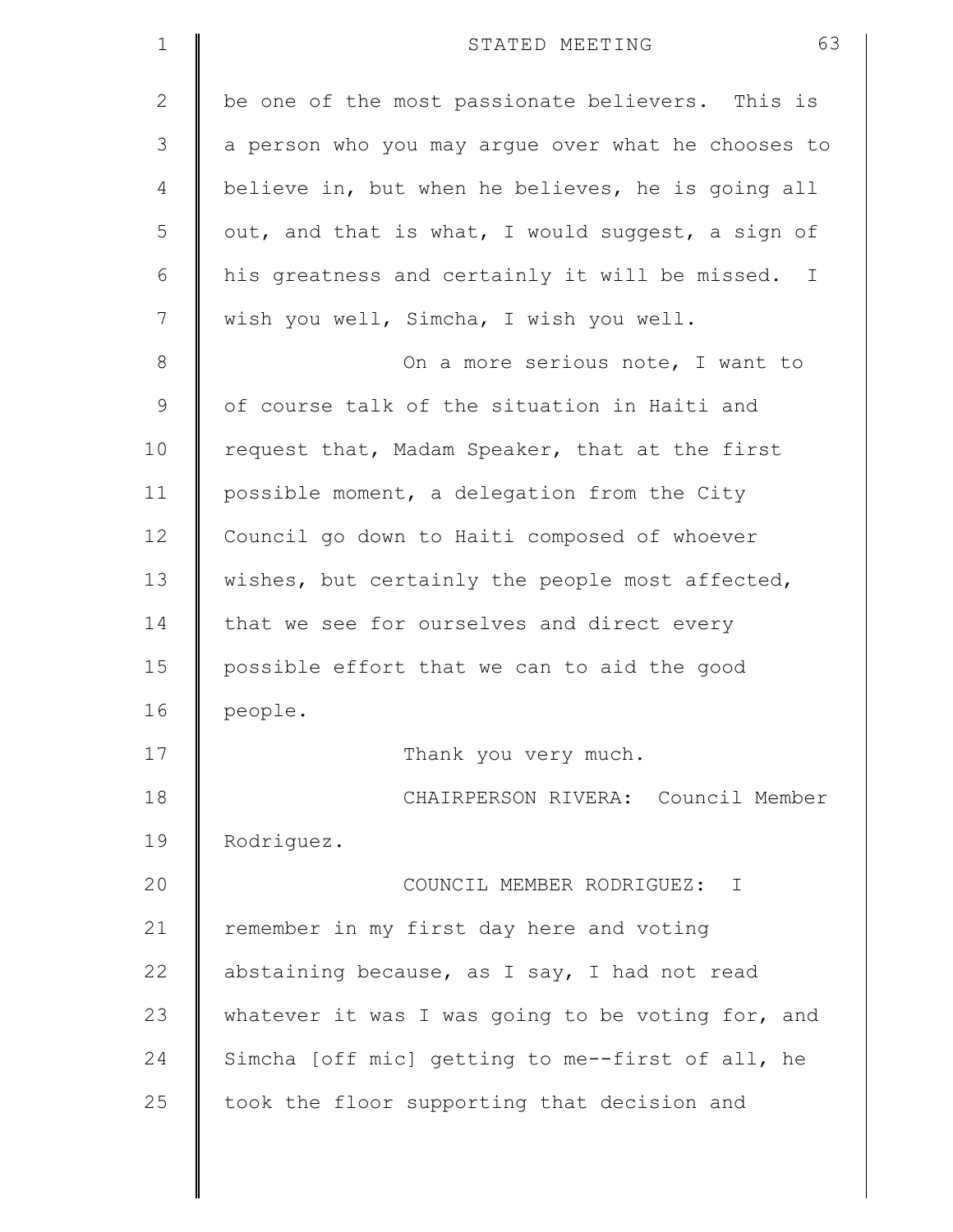| $\mathbf 1$  | 64<br>STATED MEETING                               |
|--------------|----------------------------------------------------|
| $\mathbf{2}$ | stating it was the right thing to do. And then     |
| 3            | later on coming to me and saying, look, you do the |
| 4            | right thing like. And then being at the funeral    |
| 5            | with my father and looking at this guy going over  |
| 6            | there and say there's a couple of questions that I |
| 7            | learned not to ask when anyone dies and I know     |
| $\,8\,$      | what you're going through and for me it was very   |
| $\mathsf 9$  | important. So unfortunately, we were serving       |
| 10           | together for those couple of weeks.                |
| 11           | But I hope that we understand that                 |
| 12           | what the Mayor said in his State of the City, what |
| 13           | we have say at the City Council and over and over  |
| 14           | is something that we have to face. There's two     |
| 15           | New Yorkers, there's the New Yorkers of the poor   |
| 16           | and the New Yorkers of the rich and we need to     |
| 17           | support the New Yorkers of the rich to help us to  |
| 18           | close a gap that we have. And the city             |
| 19           | comptroller [off mic] important institution from   |
| 20           | where, we [off mic] more investment should be done |
| 21           | especially in building affordable housing in poor  |
| 22           | communities, such as Washington Heights. Thank     |
| 23           | you.                                               |
| 24           | CHAIRPERSON RIVERA: Thank you very                 |
| 25           | much. Council Member Brad Lander.                  |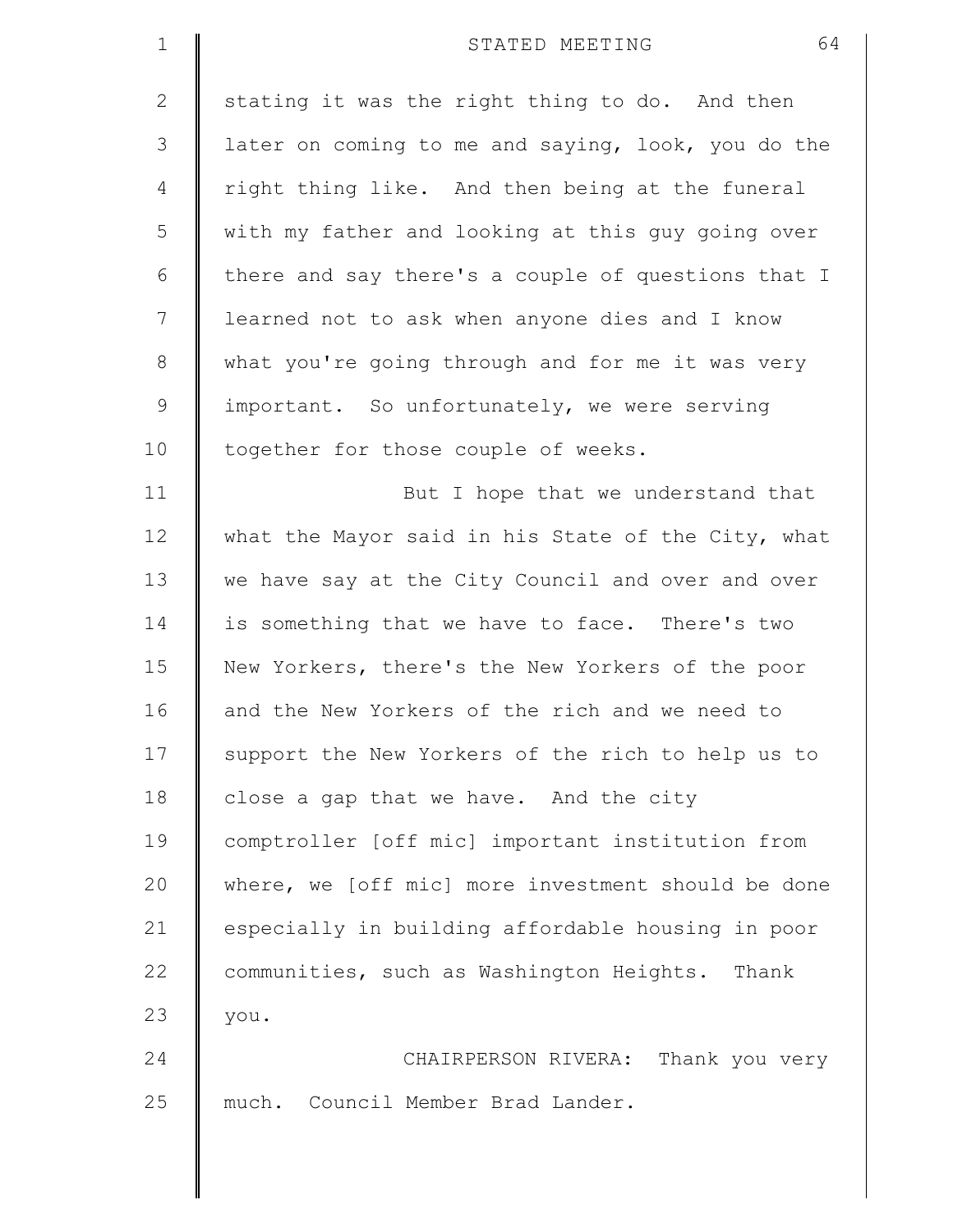| $\mathbf 1$    | 65<br>STATED MEETING                               |
|----------------|----------------------------------------------------|
| $\mathbf{2}$   | COUNCIL MEMBER LANDER: I was going                 |
| 3              | to stay off the Simcha bandwagon, but I can't let  |
| $\overline{4}$ | this past comment go unnoticed because I happened  |
| 5              | to be behind Ydanis and after Simcha said you did  |
| 6              | the right thing, he did also follow-up by saying I |
| 7              | will break you. So I just want to say on behalf    |
| $\,8\,$        | of all the freshmen, we're glad you're not going   |
| $\mathsf 9$    | to be here to break us in and that you're leaving  |
| 10             | room for both a new class clown and somebody that  |
| 11             | has the devotion that you've shown so far. So      |
| 12             | thanks for leaving.                                |
| 13             | CHAIRPERSON RIVERA: And now we get                 |
| 14             | to hear from the man of the hour, someone who's    |
| 15             | going to bring humor to numbers, which is a very   |
| 16             | tough thing to do, Council Member/Deputy           |
| 17             | Comptroller Simcha Felder.                         |
| 18             | COUNCIL MEMBER FELDER: Thank you.                  |
| 19             | [Applause]                                         |
| 20             | COUNCIL MEMBER FELDER: First of                    |
| 21             | all, those that did speak about me, I want to      |
| 22             | thank you; and those that didn't, I know that the  |
| 23             | reason you didn't speak is that you had so much to |
| 24             | say you didn't know when to start, so I appreciate |
| 25             | that as well.                                      |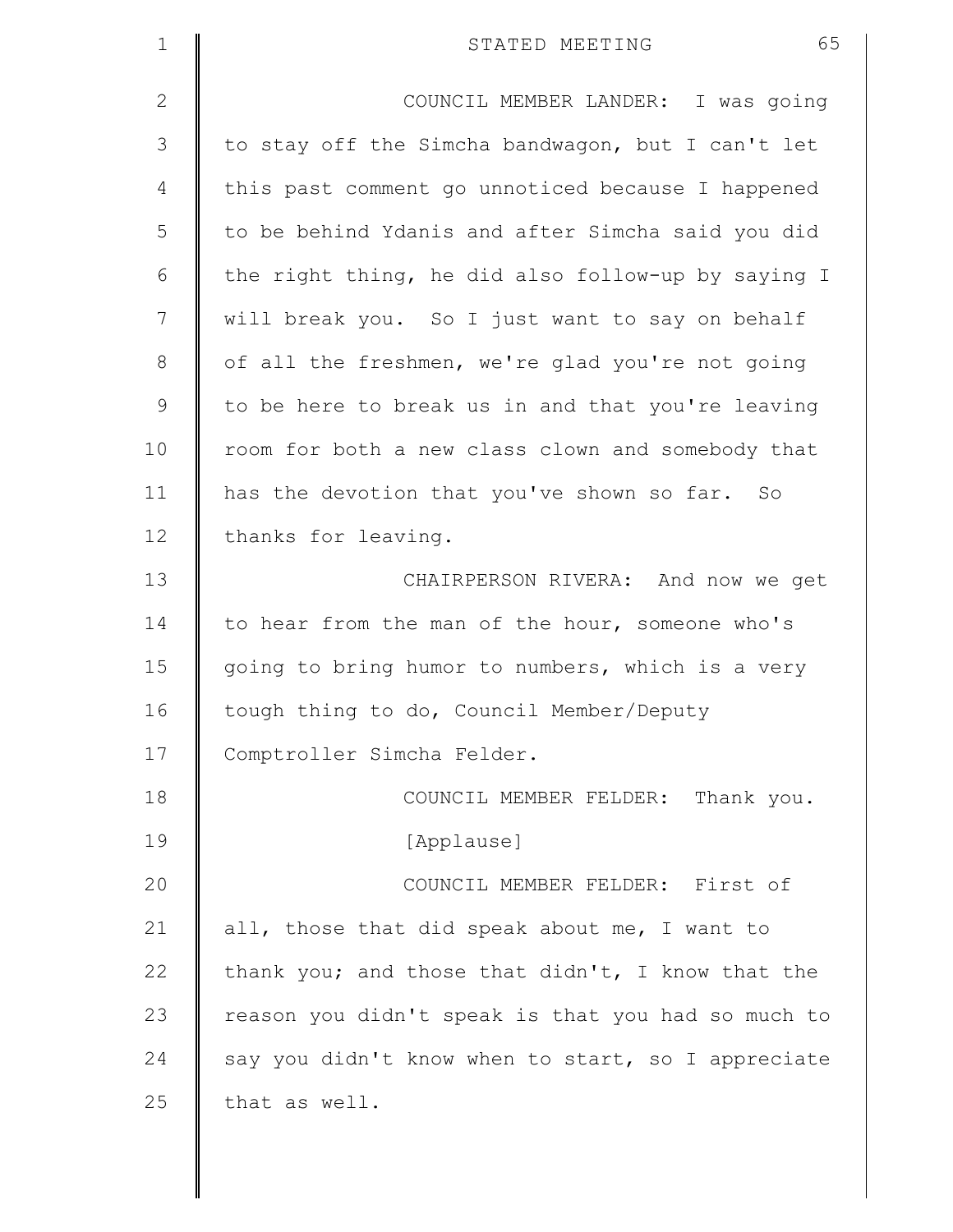| $\mathbf 1$  | 66<br>STATED MEETING                               |
|--------------|----------------------------------------------------|
| $\mathbf{2}$ | Even those that did speak missed a                 |
| 3            | lot of my good characteristics--                   |
| 4            | [Laughter]                                         |
| 5            | COUNCIL MEMBER FELDER: -- but no                   |
| 6            | one is perfect, even I am not perfect, even I am   |
| 7            | not perfect. I just wanted to first of all thank   |
| $8\,$        | all of you for the opportunity to serve together   |
| $\mathsf 9$  | with you, some of you are luckier as Council       |
| 10           | Member Lander alluded to, the fact that he won't   |
| 11           | have the opportunity to have my being here with    |
| 12           | him throughout his tenure, but your district is    |
| 13           | close by and I will have the opportunity to break  |
| 14           | you when I want to.                                |
| 15           | [Laughter]                                         |
| 16           | [Off mic]                                          |
| 17           | COUNCIL MEMBER FELDER: I just                      |
| 18           | wanted to say that people, you try to think back   |
| 19           | on an annual basis whether it's Rush Hashanah, the |
| 20           | New Year, or January, the levity, the celebrating  |
| 21           | is good, but the introspection is more important,  |
| 22           | and throughout life I think that there are         |
| 23           | occasions and certainly very special times where   |
| 24           | you have to or should spend time thinking about    |
| 25           | the past and what you've done wrong. It's not bad  |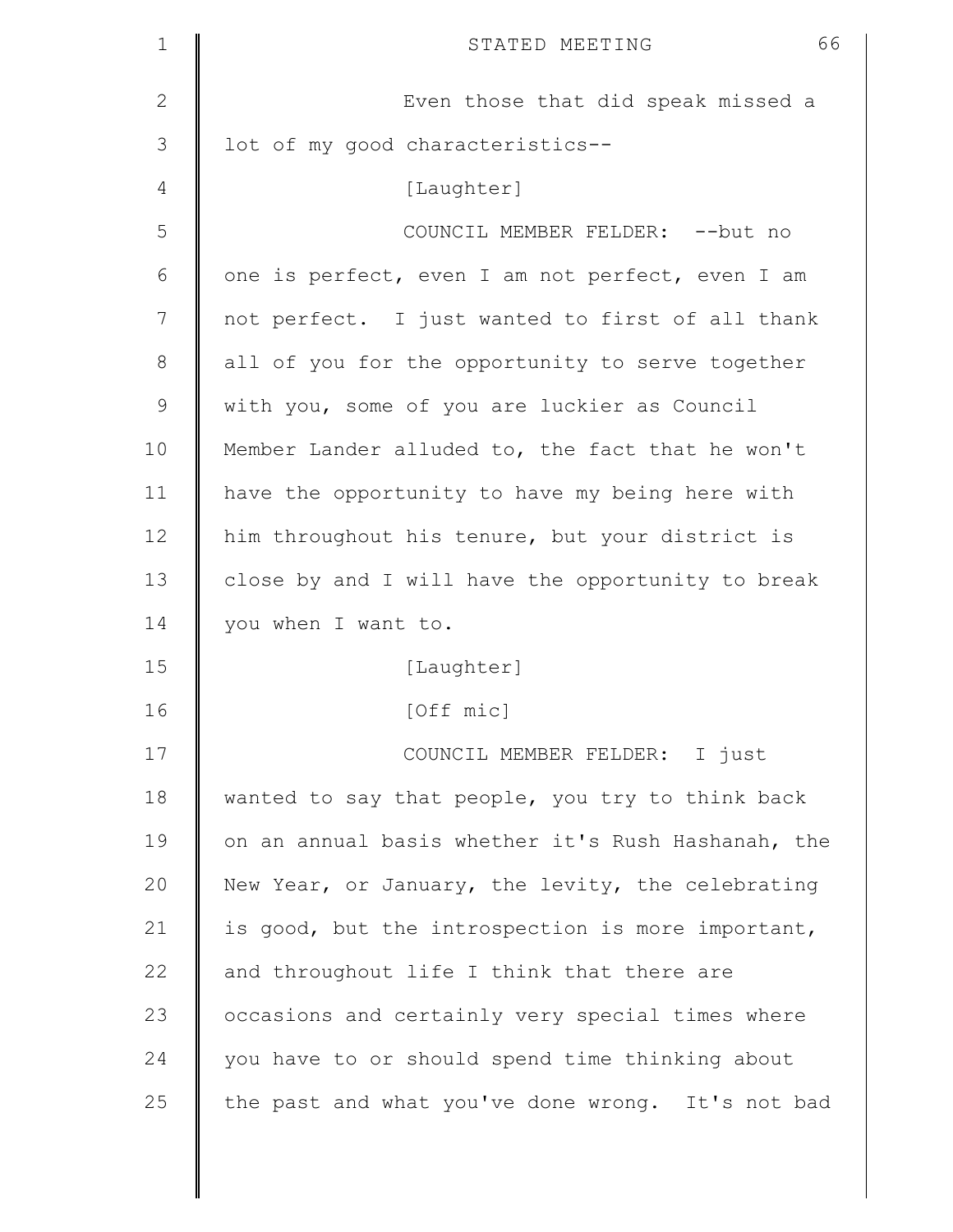| $\mathbf 1$    | 67<br>STATED MEETING                               |
|----------------|----------------------------------------------------|
| $\overline{2}$ | to think about what you've done right, but that's  |
| 3              | sometimes much easier. And throughout the time,    |
| 4              | there have been times that I've said things or     |
| 5              | done things to people that I feel was              |
| 6              | inappropriate, so I want to apologize before I     |
| 7              | leave. Some of them are not here anymore, but      |
| $\,8\,$        | that's not my fault. [Laughter] So this is a       |
| $\mathsf 9$    | last opportunity because we believe that repenting |
| 10             | is good when with sins against God you can do      |
| 11             | whatever you want and speak to God about how       |
| 12             | you're sorry, but against men, it doesn't work and |
| 13             | the only way it works is by actually saying sorry  |
| 14             | to the people directly. Having said that, I would  |
| 15             | expect apologies from many people in the room as   |
| 16             | well. [Laughter]                                   |
| 17             | But I do want to say that it really                |
| 18             | was a wonderful time in my life working together   |
| 19             | with you here and the friendship is something that |
| 20             | should be reinforced, it's something we came into  |
| 21             | when we got elected that was really unbelievable.  |
| 22             | I looked at the class picture from '02, bear       |
| 23             | slight changes in my physical makeup and generally |
| 24             | they're lies slight changes but the atmosphere,    |
| 25             | the friendship, the love that existed should       |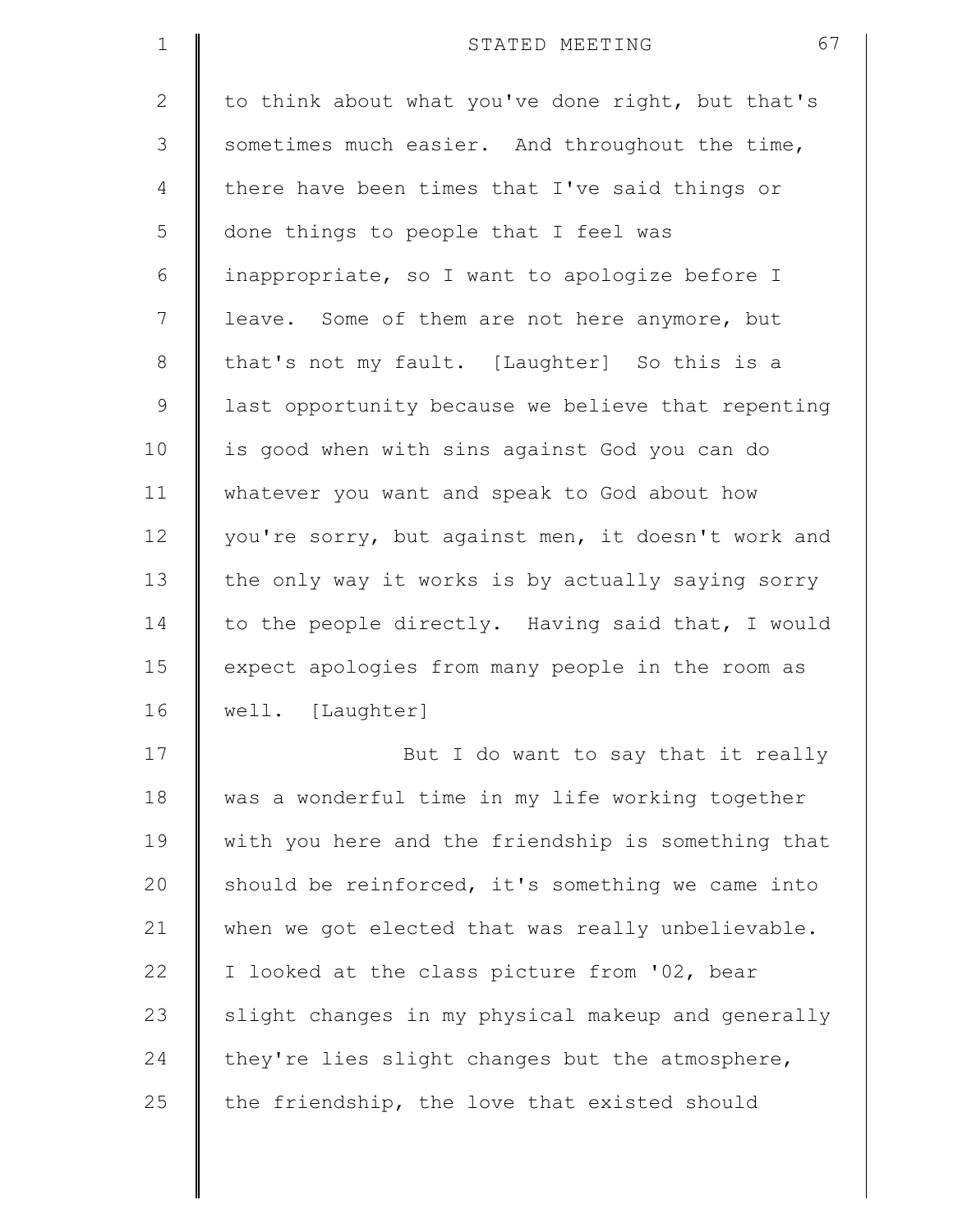| $\mathbf 1$    | 68<br>STATED MEETING                               |
|----------------|----------------------------------------------------|
| $\mathbf{2}$   | continue to permeate these walls.                  |
| $\mathfrak{Z}$ | And lastly, I just want to say                     |
| 4              | that, had I known that I would be getting this     |
| 5              | opportunity, maybe I would have voted differently  |
| 6              | on extending term limits, but I--                  |
| 7              | [Off mic]                                          |
| $8\,$          | MALE VOICE: Thank you for that.                    |
| $\mathsf 9$    | COUNCIL MEMBER FELDER: That was an                 |
| 10             | easy line, I don't know why it took so long.       |
| 11             | Karen here got it right away. But having said      |
| 12             | that, I would say is that you never know,          |
| 13             | September is just around the corner, if I don't    |
| 14             | like the job, I'm coming back.                     |
| 15             | But more importantly, I wanted to                  |
| 16             | say it's Samara who's in the room is leaving today |
| 17             | and it's wonderful that I'm getting all this       |
| 18             | attention, Samara asked me in fact to leave my     |
| 19             | council position and take that job so that no one  |
| 20             | would talk about her.                              |
| 21             | But I want to say in addition to                   |
| 22             | all my colleagues, I will never forget you and you |
| 23             | certainly won't forget me. And I love you all      |
| 24             | very much and I wish you and your families good    |
| 25             | health and happiness and I hope that God gives you |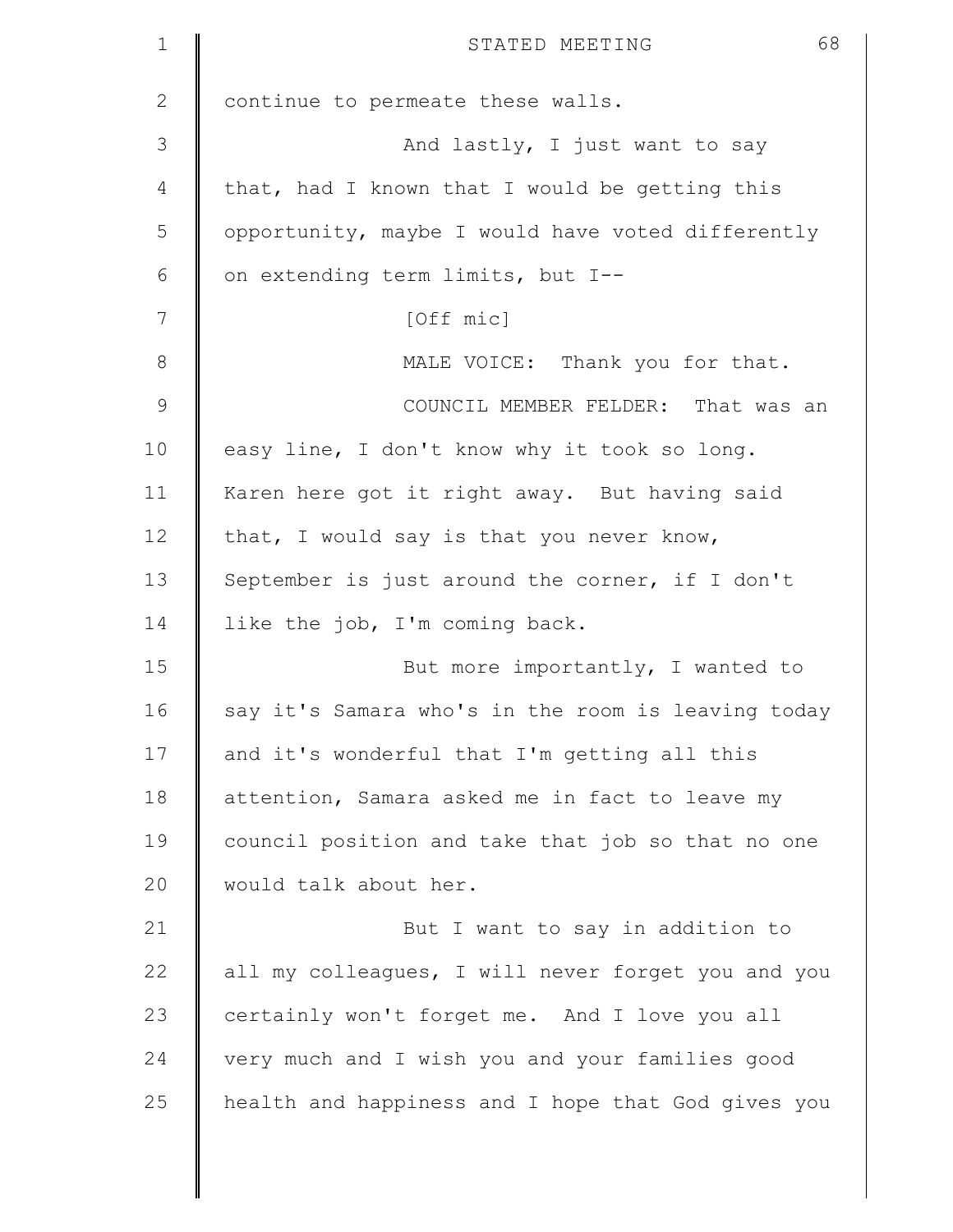| $\mathbf 1$   | 69<br>STATED MEETING                               |
|---------------|----------------------------------------------------|
| $\mathbf{2}$  | all what's good for you. Thank you very much.      |
| 3             | [Applause]                                         |
| 4             | MALE VOICE: I accept your apology,                 |
| 5             | I know it was aimed at me. I knew you were aiming  |
| 6             | it [background noise]. I know you were aiming      |
| 7             | that apology at me, I felt it in my chest.         |
| 8             | CHAIRPERSON RIVERA: Madam Speaker?                 |
| $\mathcal{G}$ | SPEAKER QUINN: I just wanted to                    |
| 10            | say a couple of quick things. First, to Council    |
| 11            | Member Felder, Simcha, I want to thank you for you |
| 12            | apology--no, I'm only kidding. Simcha, I just      |
| 13            | wanted to thank you for all of your support in all |
| 14            | of our work together. From when you and I worked   |
| 15            | on issues when I was on the Health Committee, when |
| 16            | I was chair of the Health Committee from your      |
| 17            | support when I was running for Speaker, for your   |
| 18            | support when I was Speaker, for our fights when I  |
| 19            | was Speaker, for making up with me after the       |
| 20            | fights when we were Speaker, for accepting my      |
| 21            | apologies. But I just want to say, Simcha, you     |
| 22            | have been somebody who has been honest with me,    |
| 23            | encouraging of me, supportive of me, and there for |
| 24            | me--forget the politics, as somebody I could call  |
| 25            | on personally when I needed advice and support,    |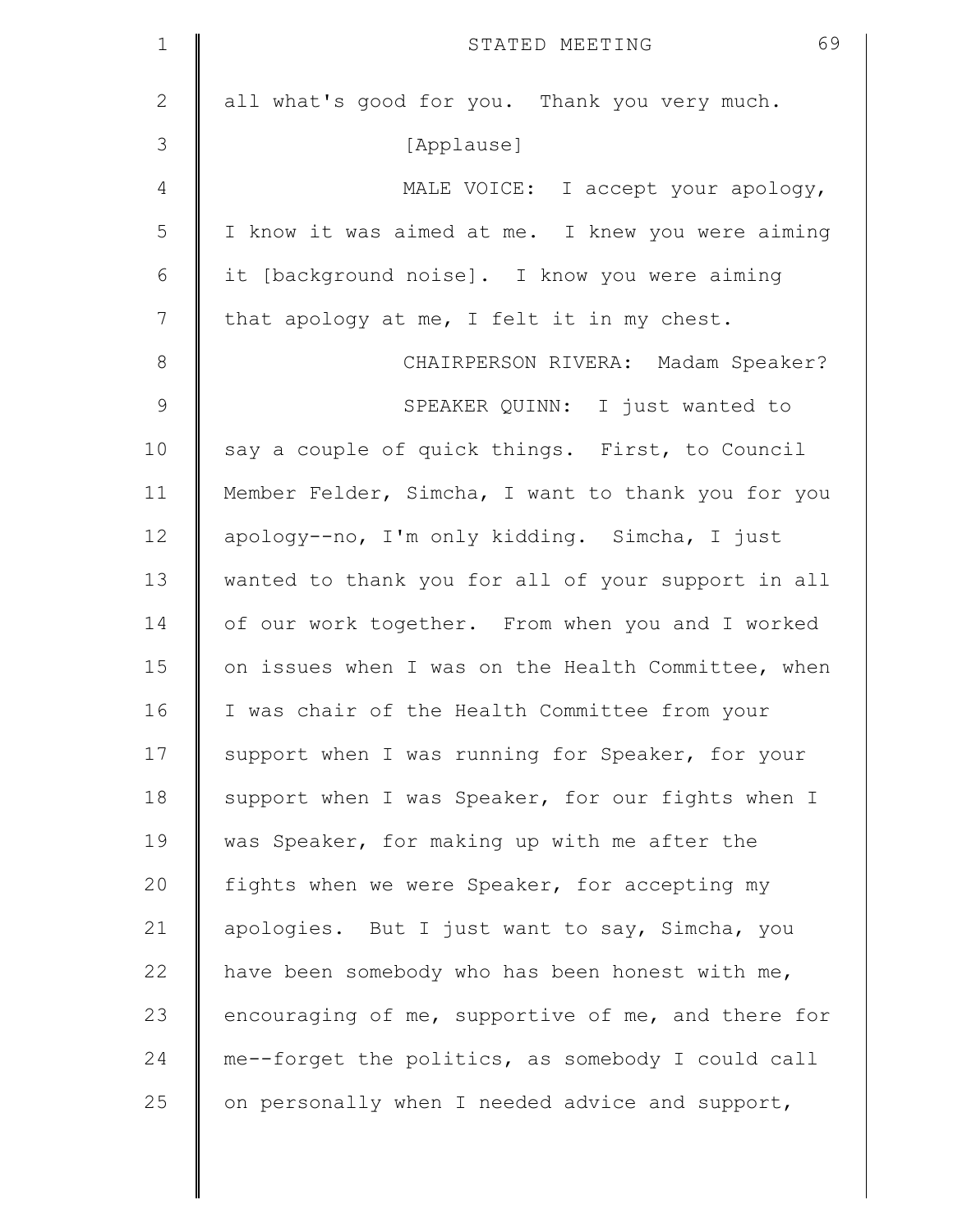| $\mathbf 1$  | 70<br>STATED MEETING                               |
|--------------|----------------------------------------------------|
| $\mathbf{2}$ | particularly when there were trying things going   |
| 3            | on in my personal life or with members of my       |
| 4            | family, and for the particular advice you gave me  |
| 5            | in one situation which is advice I carry with me   |
| 6            | and use in other situations like that. And I just  |
| 7            | want to thank you. You have been, as Jimmy might   |
| 8            | have said, not someone if they were to sketch out  |
| $\mathsf 9$  | who would become one of my closest friends here,   |
| 10           | you know, we might not have been on each other's   |
| 11           | lists, but that is--                               |
| 12           | [Off mic]                                          |
| 13           | SPEAKER QUINN: I don't know.                       |
| 14           | COUNCIL MEMBER FELDER: Why?                        |
| 15           | SPEAKER QUINN: We'll leave it for                  |
| 16           | others to decide.                                  |
| 17           | COUNCIL MEMBER FELDER: You're just                 |
| 18           | reinforcing those prejudices over and over again.  |
| 19           | SPEAKER QUINN: But I just want to                  |
| 20           | thank you so sincerely and on behalf of myself and |
| 21           | particularly my father to whom you have also       |
| 22           | always been extraordinarily kind. I just want to   |
| 23           | say thank you, I love you, and I wish you and your |
| 24           | family nothing but the best and all the happiness  |
| 25           | in the world. We want to have you back for         |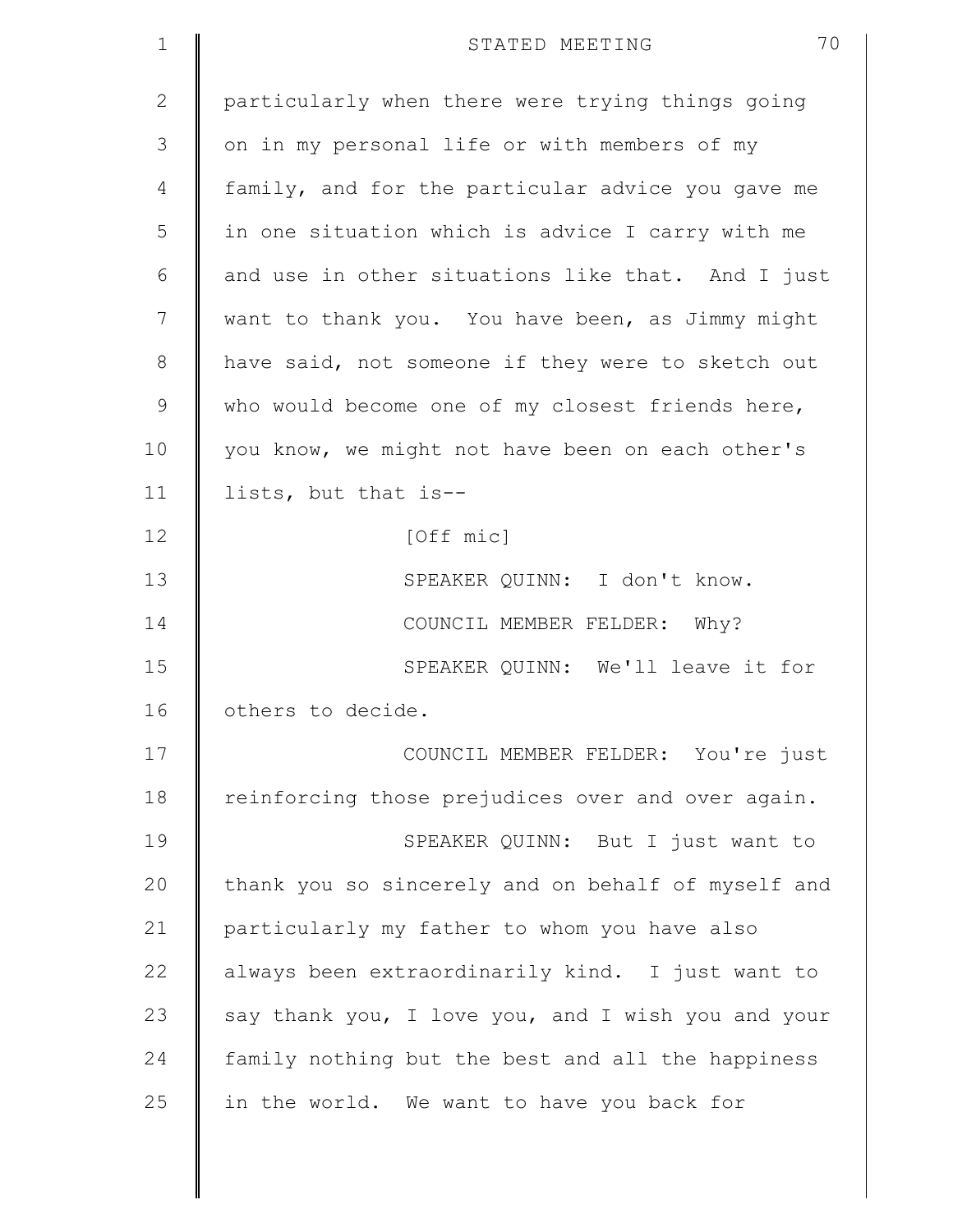| $\mathbf 1$  | 71<br>STATED MEETING                               |
|--------------|----------------------------------------------------|
| $\mathbf{2}$ | appropriate ceremonies so there can be more        |
| 3            | grilling and you get less mic time. But thank you  |
| 4            | very much, Simcha, there are many interactions we  |
| 5            | have which I will never forget and carry with me   |
| 6            | always. So thank you.                              |
| 7            | I also want to, as Simcha said,                    |
| 8            | mention Samara Daly who has been--                 |
| $\mathsf 9$  | [Applause]                                         |
| 10           | SPEAKER QUINN: Who there is a                      |
| 11           | reception for in the red room right after the      |
| 12           | Stated, so I encourage everybody to come, but      |
| 13           | Samara has been my director of scheduling for four |
| 14           | years, she also worked for Speaker Miller, and at  |
| 15           | a different time, for Speaker Vallone, she's very  |
| 16           | fond of saying she worked for three different      |
| 17           | Speakers. But Samara has been my director of       |
| 18           | scheduling since day one. She's on to a new and    |
| 19           | exciting challenge working in Brooklyn to make the |
| 20           | Brooklyn Bridge Park an even greater reality,      |
| 21           | something else, something that's very close to her |
| 22           | heart, but I just wanted to ask all of you to come |
| 23           | to the reception to help me thank Samara. Samara   |
| 24           | is somebody whose entire life's work has been      |
| 25           | about the city she loves and she grew up in.       |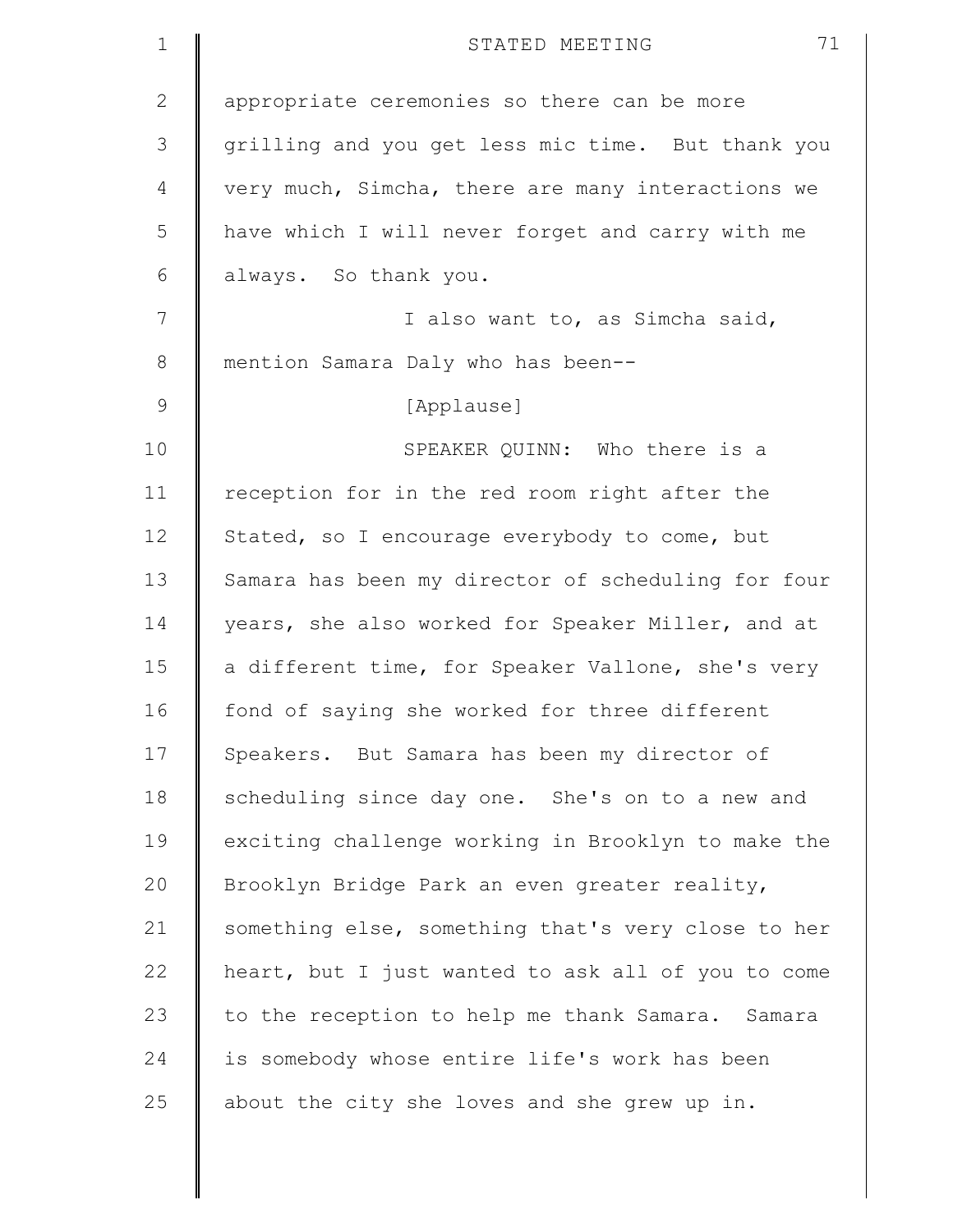| $\mathbf 1$    | 72<br>STATED MEETING                               |
|----------------|----------------------------------------------------|
| $\overline{2}$ | She's done nothing professionally that hasn't been |
| 3              | in the interests of our five boroughs. She's       |
| 4              | somebody who puts her heart and her soul into      |
| 5              | everything she's done. She's someone I know        |
| 6              | without whom I would not have gotten through my    |
| 7              | first term of Speaker, so I'm a little bit worried |
| $\,8\,$        | about the second one without her. But I just       |
| $\mathsf 9$    | wanted to thank her so much, she has been          |
| 10             | invaluable, a tireless worker, gives her heart and |
| 11             | soul to everything, and I know she's going to do   |
| 12             | great, we may have to penalize the company she     |
| 13             | works for though for having taken her, so we'll    |
| 14             | get to that later. But, Samara, thank you, thank   |
| 15             | you, thank you, thank you.                         |
| 16             | CHAIRPERSON RIVERA: Thank you.                     |
| 17             | Thank you very much, ladies and gentlemen.<br>This |
| 18             | meeting is adjourned.                              |
|                |                                                    |
|                |                                                    |
|                |                                                    |
|                |                                                    |
|                |                                                    |
|                |                                                    |
|                |                                                    |
|                |                                                    |
|                |                                                    |